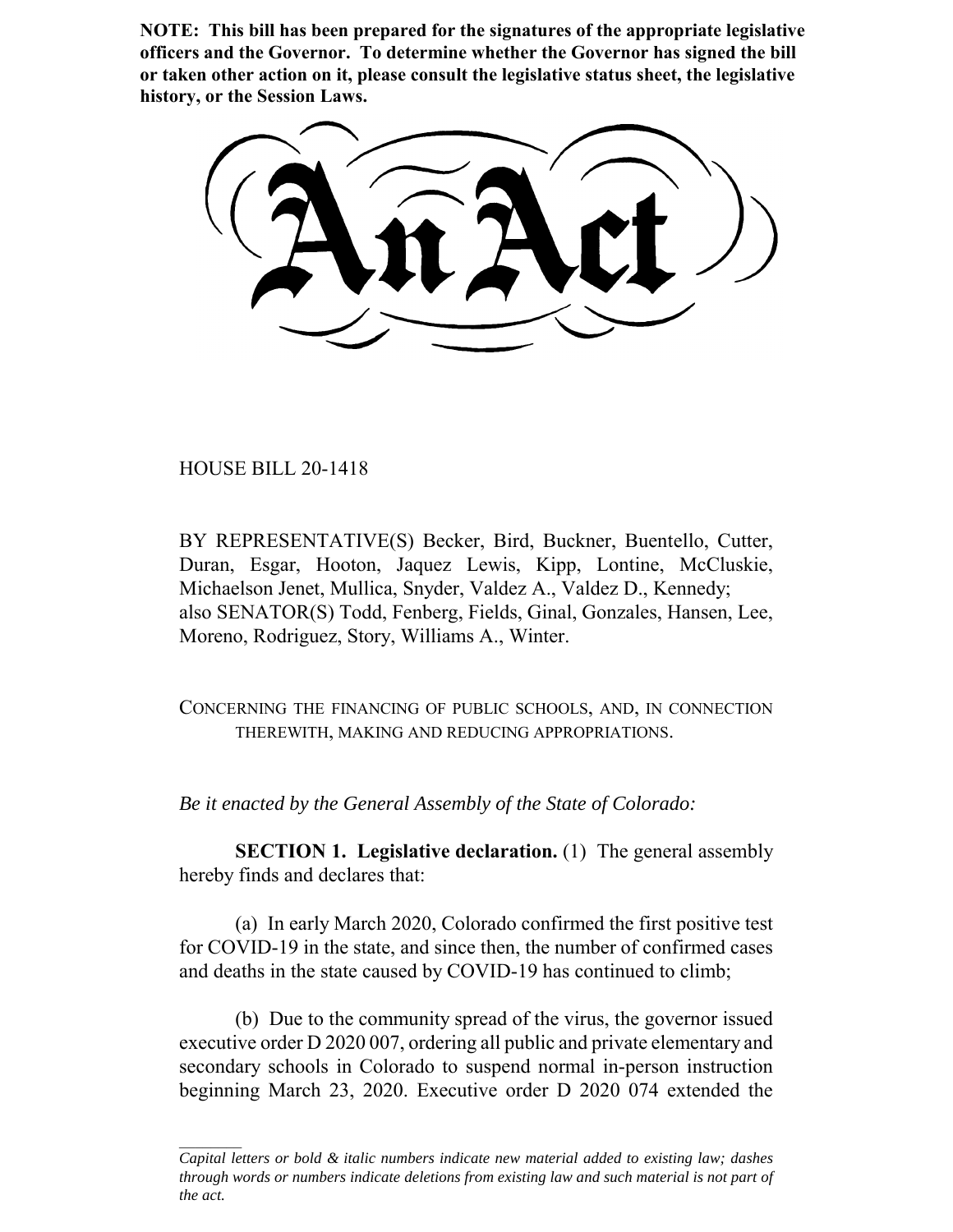suspension of in-person instruction until the end of the 2019-20 school year.

(c) The tremendous challenge of shifting from in-person instruction to distance learning for the remainder of the school year has placed significant financial and other burdens on the public school system;

(d) In addition to other responses to this public health emergency, schools have had to adapt lesson plans for remote delivery, provide or acquire laptops and other technology for educators and students, clean and sanitize schools, distribute school lunches to low-income students, and continue to effectively serve the needs of at-risk students, English language learners, and students with special education needs; and

(e) When school starts again in the fall of 2020, schools will have to bear significant costs to redesign school spaces to facilitate social distancing and make adjustments to the delivery of education, possibly implementing hybrid models of in-person learning and distance learning.

(2) (a) In addition, the general assembly finds that, recognizing the impact of COVID-19 and the challenges ahead for schools, the federal government has provided relief funding to Colorado through the "Coronavirus Aid, Relief, and Economic Security Act of 2020" ("CARES Act"), Pub.L. 116-136, 134 Stat. 281 (2020), which funding may be used as permitted under the "CARES Act" and related United States treasury guidelines, and includes:

(I) One hundred twenty-one million dollars from the Elementary and Secondary School Emergency Relief (ESSER) Fund;

(II) Five hundred ten million dollars from the Coronavirus Relief Fund, allocated by the governor to the Colorado department of education for expenditures of Colorado public schools in responding to the public health emergency; and

(III) Thirty-seven million dollars from the Coronavirus Relief Fund, allocated by the governor to the Colorado department of education for Colorado public school expenditures incurred to respond to second-order effects of the COVID-19 emergency, in particular the increased number of at-risk students due to the COVID-19-driven recession.

## PAGE 2-HOUSE BILL 20-1418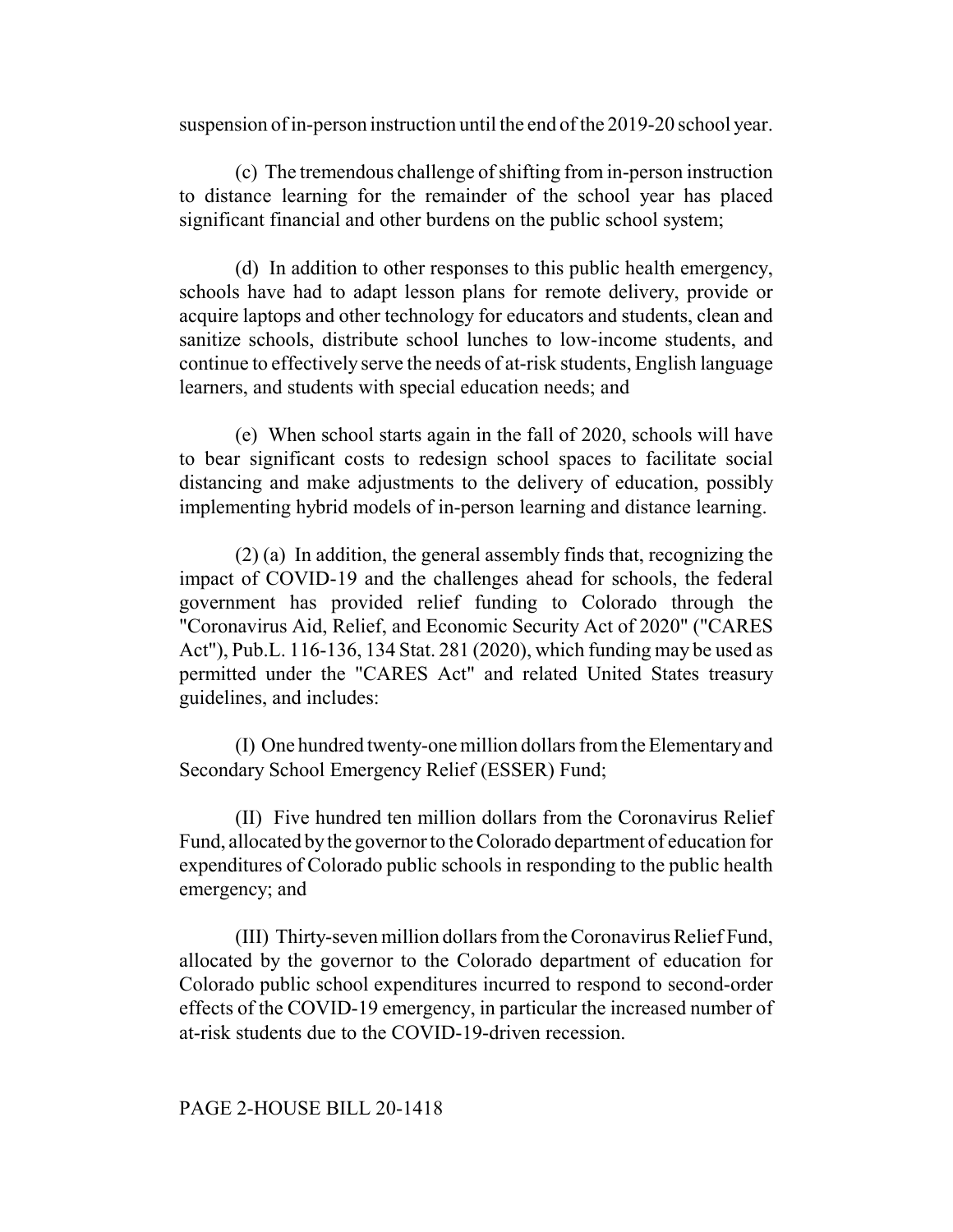(b) The governor has directed that Colorado schools shall use federal money in accordance with federal law to, among other things, facilitate distance learning and social distancing for in-person contact hours, mitigate lost learning, provide additional resources and supports to respond to the unexpected increase in at-risk students due to the COVID-19 emergency, and provide economic support in connection with the COVID-19 emergency to stimulate the economy by supporting Colorado's workforce through free instructional hours for the kindergarten through twelfth grade education system.

(3) (a) The general assembly further finds and declares that:

(I) Colorado faces significant costs associated with responding to the public health emergency across both the public and private sectors;

(II) The unprecedented loss of personal and corporate income tax and sales tax revenue due to the COVID-19-driven recession is projected to contribute to general fund revenue declining by over twenty percent for the 2020-21 state fiscal year from the prior year;

(III) State revenue and employment are also negatively impacted by the decline in the oil and gas industry due to global actions of oil producers; and

(IV) While federal money is available to mitigate eligible COVID-19-related expenditures for public schools, the state may not use federal money to backfill reductions in school finance formula funding.

(b) Therefore, the general assembly finds and declares that, despite using all available state resources and sources of funding to mitigate the impact of the unprecedented public health emergency and the COVID-19-related recession on the public education system, Colorado must make a significant reduction to total program funding for public schools for the 2020-21 budget year.

**SECTION 2.** In Colorado Revised Statutes, 22-54-104, **amend as amended by House Bill 20-1260** (5)(g)(I)(J); and **add** (5)(a)(XXVII) and  $(5)(g)(I)(K)$  as follows:

**22-54-104. District total program - definitions.** (5) For purposes

# PAGE 3-HOUSE BILL 20-1418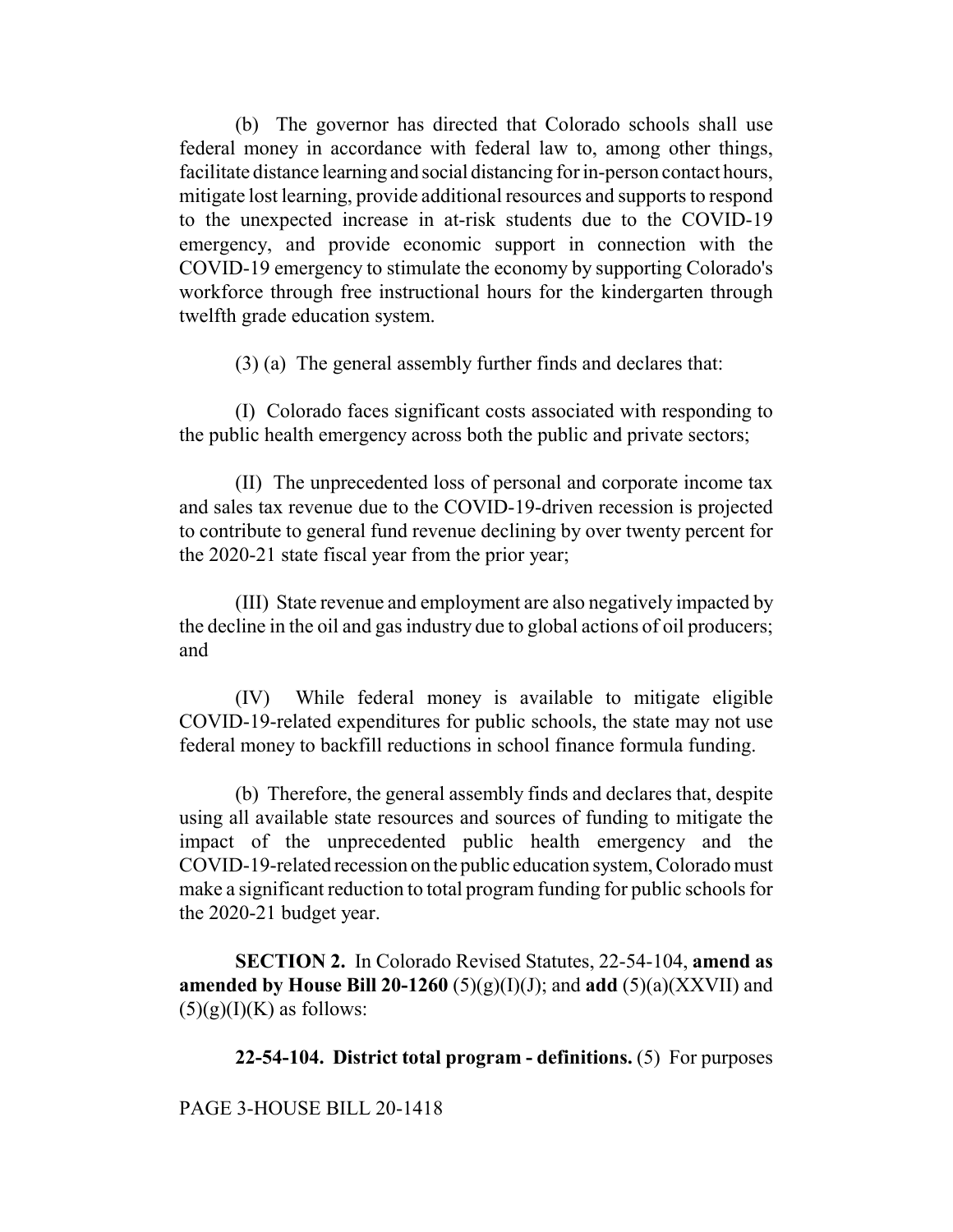of the formulas used in this section:

(a) (XXVII) FOR THE 2020-21 BUDGET YEAR, THE STATEWIDE BASE PER PUPIL FUNDING IS \$7,083.61, WHICH IS AN AMOUNT EQUAL TO \$6,951.53, SUPPLEMENTED BY \$132.08 TO ACCOUNT FOR INFLATION.

(g) (I) For the 2010-11 budget year and each budget year thereafter, the general assembly determines that stabilization of the state budget requires a reduction in the amount of the annual appropriation to fund the state's share of total program funding for all districts and the funding for institute charter schools. The department of education shall implement the reduction in total program funding through the application of a budget stabilization factor as provided in this subsection  $(5)(g)(I)$ . For the 2010-11 budget year and each budget year thereafter, the department of education and the staff of the legislative council shall determine, based on budget projections, the amount of such reduction to ensure the following:

(J) That, for the 2019-20 budget year, the sum of the total program funding for all districts, including the funding for institute charter schools, after application of the budget stabilization factor, is not less than seven billion six hundred three million nine hundred seven thousand nine hundred seventy-seven dollars (\$7,603,907,977); except that the department of education and the staff of the legislative council shall make mid-year revisions to replace projections with actual figures, including but not limited to actual pupil enrollment, assessed valuations, and specific ownership tax revenue from the prior year, to determine any necessary changes in the amount of the reduction to maintain a total program funding amount for the applicable budget year that is consistent with this subsection  $(5)(g)(I)(J)$ . For the 2020-21 budget year, the difference between calculated statewide total program funding and actual statewide total program funding must not exceed the difference between calculated statewide total program funding and actual statewide total program funding for the 2019-20 budget year.

(K) THAT, FOR THE 2020-21 BUDGET YEAR, THE SUM OF THE TOTAL PROGRAM FUNDING FOR ALL DISTRICTS, INCLUDING THE FUNDING FOR INSTITUTE CHARTER SCHOOLS, AFTER APPLICATION OF THE BUDGET STABILIZATION FACTOR, IS NOT LESS THAN SEVEN BILLION TWO HUNDRED THIRTY MILLION FOUR HUNDRED FORTY-EIGHT THOUSAND EIGHT HUNDRED NINETY-ONE DOLLARS (\$7,230,448,891); EXCEPT THAT THE DEPARTMENT OF EDUCATION AND THE STAFF OF THE LEGISLATIVE COUNCIL SHALL MAKE

PAGE 4-HOUSE BILL 20-1418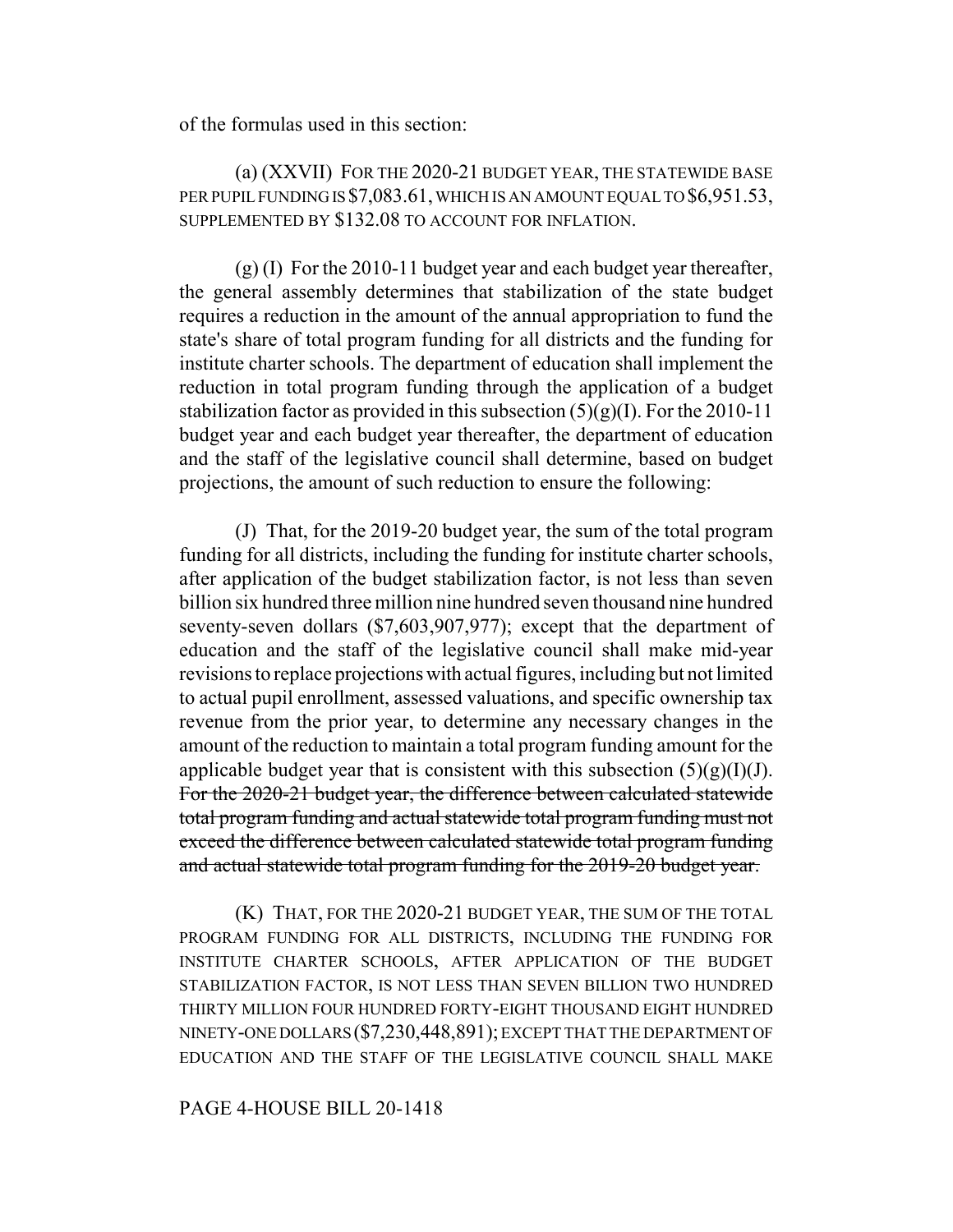MID-YEAR REVISIONS TO REPLACE PROJECTIONS WITH ACTUAL FIGURES, INCLUDING BUT NOT LIMITED TO ACTUAL PUPIL ENROLLMENT, ASSESSED VALUATIONS, AND SPECIFIC OWNERSHIP TAX REVENUE FROM THE PRIOR YEAR, TO DETERMINE ANY NECESSARY CHANGES IN THE AMOUNT OF THE REDUCTION TO MAINTAIN A TOTAL PROGRAM FUNDING AMOUNT FOR THE APPLICABLE BUDGET YEAR THAT IS CONSISTENT WITH THIS SUBSECTION  $(5)(g)(I)(K)$ . FOR THE 2021-22 BUDGET YEAR, THE DIFFERENCE BETWEEN CALCULATED STATEWIDE TOTAL PROGRAM FUNDING AND ACTUAL STATEWIDE TOTAL PROGRAM FUNDING MUST NOT EXCEED THE DIFFERENCE BETWEEN CALCULATED STATEWIDE TOTAL PROGRAM FUNDING AND ACTUAL STATEWIDE TOTAL PROGRAM FUNDING FOR THE 2020-21 BUDGET YEAR.

**SECTION 3.** In Colorado Revised Statutes, **add** 22-44-103.7 as follows:

**22-44-103.7. Budget provisions for the 2020-21 budget year repeal.** (1) NOTWITHSTANDING ANY PROVISION OF LAW TO THE CONTRARY, FOR THE 2020-21 BUDGET YEAR:

(a) A BOARD OF EDUCATION SHALL PREPARE AND SUBMIT A PROPOSED BUDGET IN ACCORDANCE WITH SECTION 22-44-108 NOT LATER THAN JUNE 23, 2020;

(b) AFTER SUBMISSION OF A PROPOSED BUDGET, BUT NOT LATER THAN JUNE 25, 2020, THE BOARD OF EDUCATION SHALL PUBLISH A NOTICE OF PROPOSED SCHOOL BUDGET. THE NOTICE MUST BE PUBLISHED IN A NEWSPAPER HAVING GENERAL CIRCULATION IN THE SCHOOL DISTRICT AT LEAST ONCE PRIOR TO THE DATE SPECIFIED IN THE NOTICE FOR CONSIDERATION OF THE PROPOSED SCHOOL BUDGET. IF THERE IS NO NEWSPAPER HAVING GENERAL CIRCULATION IN THE SCHOOL DISTRICT, OR THE NOTICE CANNOT BE PUBLISHED IN THE NEWSPAPER PRIOR TO THE DATE SPECIFIED IN THE NOTICE FOR CONSIDERATION OF THE BUDGET, THE SECRETARY OF THE BOARD OF EDUCATION SHALL CAUSE THE NOTICE TO BE POSTED FOR AT LEAST TWO BUSINESS DAYS IN THE ADMINISTRATIVE OFFICES OF THE DISTRICT AND IN TWO OTHER PUBLIC PLACES IN THE DISTRICT PRIOR TO THE DATE SPECIFIED IN THE NOTICE FOR CONSIDERATION OF THE BUDGET.

(c) THE PROVISIONS OF SECTION 22-44-104 APPLY IF A BOARD OF EDUCATION DOES NOT ADOPT A BUDGET AND AN APPROPRIATION RESOLUTION BY JUNE 30, 2020. AFTER THE ADOPTION OF THE BUDGET, THE

## PAGE 5-HOUSE BILL 20-1418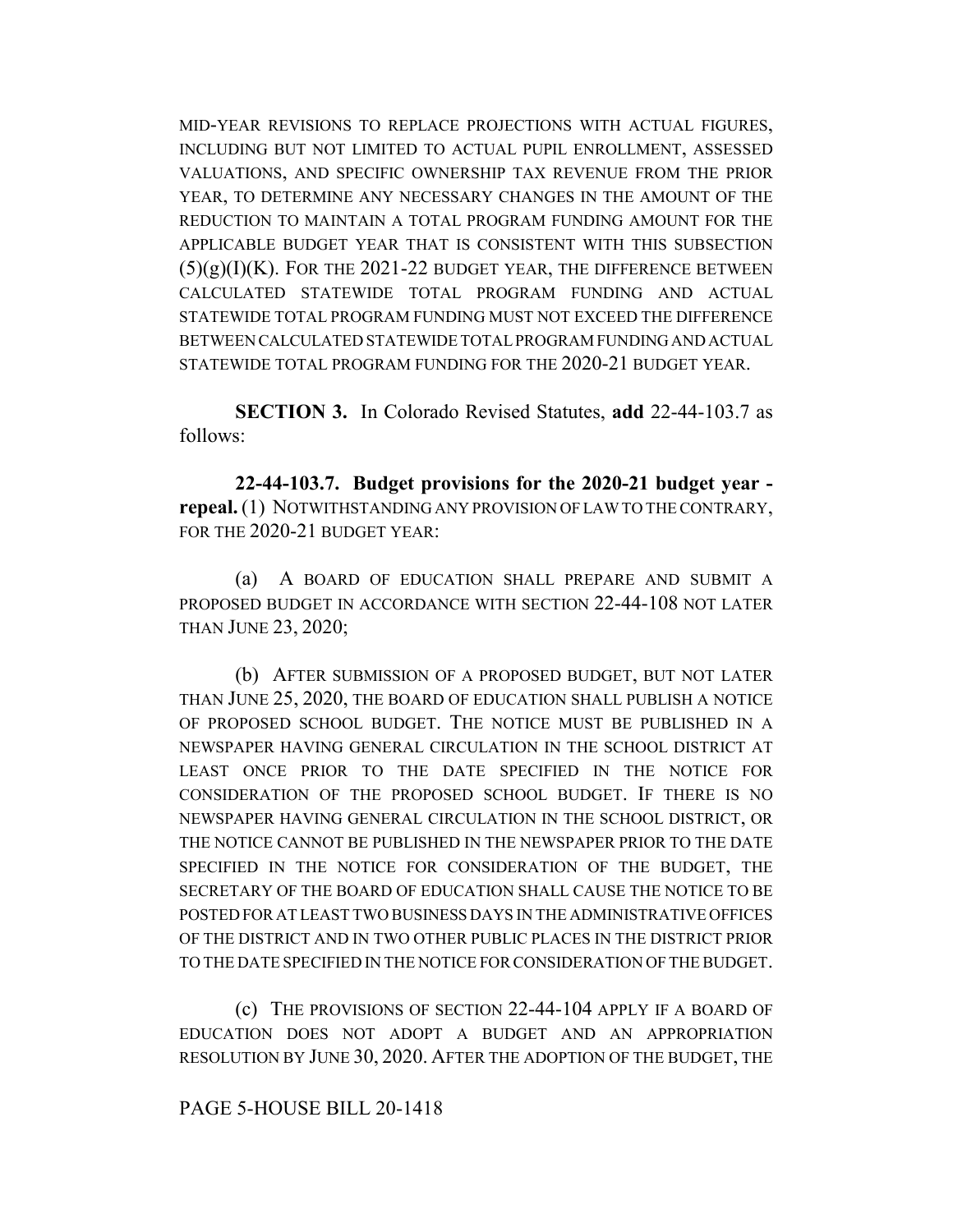BOARD MAY REVIEW AND CHANGE THE BUDGET PURSUANT TO SECTION 22-44-110 (5).

(2) THIS SECTION IS REPEALED, EFFECTIVE JULY 1, 2021.

**SECTION 4.** In Colorado Revised Statutes, 22-91-104, **amend**  $(5)(b)(I)$  introductory portion as follows:

**22-91-104. School counselor corps grant program - application - criteria - grant awards - rules - repeal.** (5) (b) (I) In addition to the amount appropriated pursuant to subsection (5)(a) of this section, the general assembly shall appropriate two hundred fifty thousand dollars each year for the 2019-20  $2020-21$ , and 2021-22 fiscal years, from the general fund to the state board. The state board shall distribute the appropriation to the education providers that receive a grant for the following purposes:

**SECTION 5.** In Colorado Revised Statutes, 22-97-203, **amend** (6) as follows:

**22-97-203. Computer science education grant program creation - rules - legislative declaration.** (6) The general assembly shall appropriate two hundred fifty thousand dollars each year for the  $2020-21$ , 2021-22 and 2022-23 fiscal years from the general fund to the department. The department shall distribute the money to the education providers that receive a grant.

**SECTION 6.** In Colorado Revised Statutes, 22-43.7-104, **amend**  $(2)(d)$  and  $(3)$ ; and **add**  $(2)(f)$  as follows:

**22-43.7-104. Public school capital construction assistance fund - creation - crediting of money to fund - use of fund - emergency reserve - creation - reserve account - creation and use.** (2) (d) For the state fiscal year commencing July 1, 2018, the state treasurer, as provided in section 39-28.8-305 (1)(a), shall credit to the assistance fund the greater of the first forty million dollars received and collected from the excise tax on retail marijuana imposed pursuant to part 3 of article 28.8 of title 39 or ninety percent of the money received and collected from the tax. For the state fiscal year commencing July 1, 2019, and for each state fiscal year thereafter EXCEPT FOR THE STATE FISCAL YEAR COMMENCING JULY 1, 2020, the state treasurer, as provided in section 39-28.8-305 (1)(a), shall annually

PAGE 6-HOUSE BILL 20-1418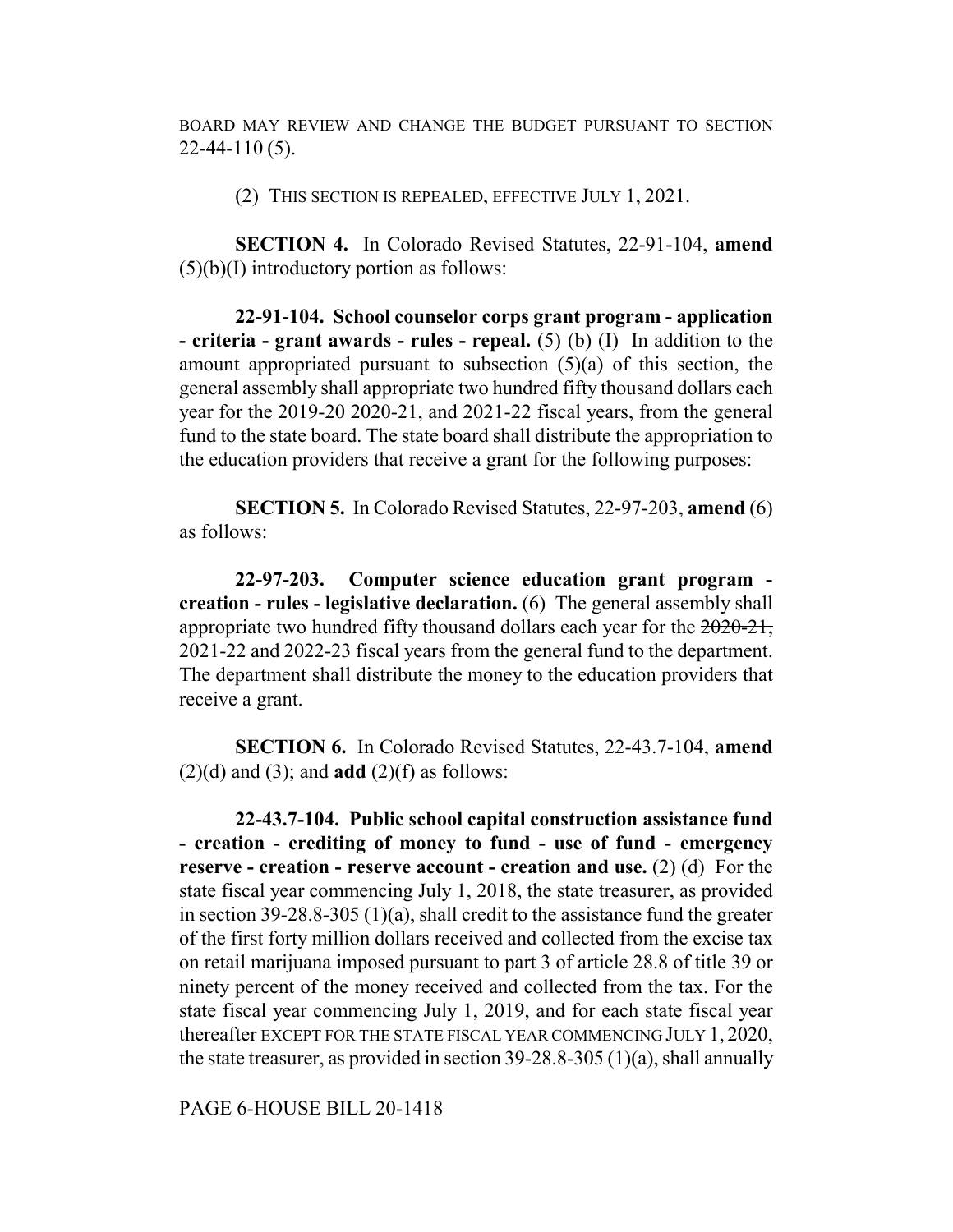credit to the assistance fund all of the money received and collected from the excise tax on retail marijuana imposed pursuant to part 3 of article 28.8 of title 39. FOR THE STATE FISCAL YEAR COMMENCING JULY 1, 2020, THE STATE TREASURER, AS PROVIDED IN SECTION 39-28.8-305 (1)(a), SHALL CREDIT TO THE ASSISTANCE FUND THE LESSER OF THE FIRST FORTY MILLION DOLLARS RECEIVED AND COLLECTED FROM THE EXCISE TAX ON RETAIL MARIJUANA IMPOSED PURSUANT TO PART 3 OF ARTICLE 28.8 OF TITLE 39 OR ALL OF THE MONEY RECEIVED AND COLLECTED FROM THE TAX. For state fiscal years commencing before July 1, 2019, the state treasurer shall credit twelve and five-tenths percent of the amount annually credited pursuant to this subsection (2)(d) to the charter school facilities assistance account, which account is created within the assistance fund. For each state fiscal year commencing on or after July 1, 2019, the state treasurer shall credit to the charter school facilities assistance account a percentage of the amount credited pursuant to this subsection (2)(d) that is equal to the percentage of pupil enrollment, as defined in section 22-54-103 (10), statewide represented by pupils who were enrolled in charter schools for the prior school year. The department of education shall notify the state treasurer of the applicable percentage no later than June 1 of the immediately preceding fiscal year.

(f) ON JULY 1, 2020, THE STATE TREASURER SHALL TRANSFER ONE HUNDRED MILLION DOLLARS FROM THE ASSISTANCE FUND TO THE STATE PUBLIC SCHOOL FUND CREATED IN SECTION 22-54-114 (1).

(3) Subject to annual appropriation, the department may expend moneys MONEY in the assistance fund for the purposes of paying the direct and indirect administrative costs, including but not limited to the costs of conducting or contracting for the financial assistance priority assessment required by section 22-43.7-108 (1), incurred by the division, the board, and the department in exercising their powers and duties pursuant to this article ARTICLE 43.7, providing financial assistance, making payments required by section 22-43.7-114, and paying any transaction costs necessarily incurred in connection with the provision of financial assistance as authorized by this article ARTICLE 43.7. For state fiscal year 2020-21, the general assembly shall appropriate one hundred sixty SIXTY million dollars from the assistance fund for use by the board in providing financial assistance in the form of matching cash grants only.

**SECTION 7.** In Colorado Revised Statutes, 39-28.8-305, **amend**

## PAGE 7-HOUSE BILL 20-1418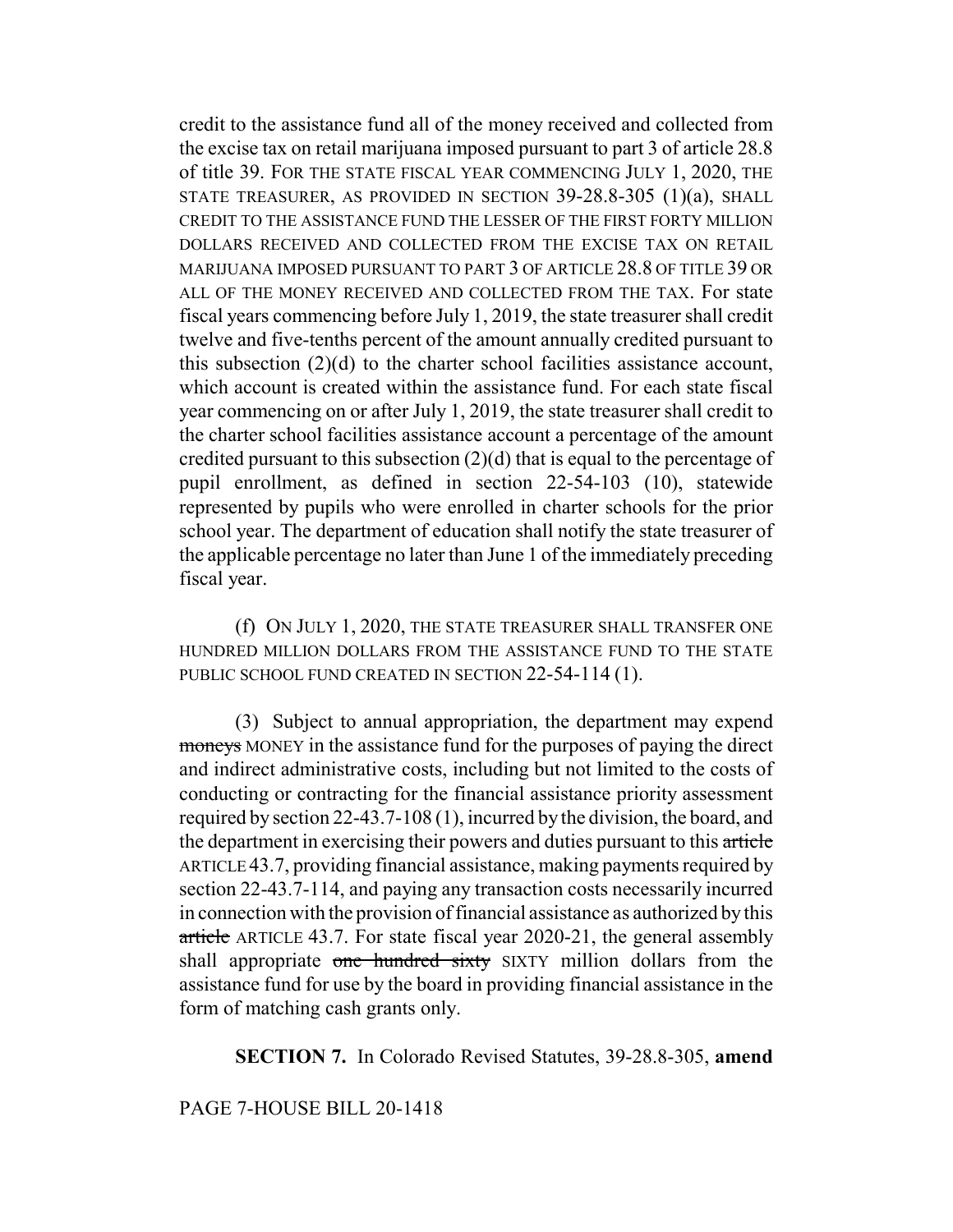$(1)(a)(III)$ ; and **add**  $(1)(a)(IV)$  as follows:

**39-28.8-305. Distribution of tax collected - repeal.** (1) All money received and collected in payment of the tax imposed by this part 3 shall be transmitted to the state treasurer, who shall distribute the money as follows:

(a) (III) For the state fiscal year commencing July 1, 2019, and for each state fiscal year thereafter EXCEPT FOR THE STATE FISCAL YEAR COMMENCING JULY 1, 2020, all of the money received and collected annually shall be transferred to the public school capital construction assistance fund created by article 43.7 of title 22 or to any successor fund dedicated to a similar purpose.

(IV) FOR THE STATE FISCAL YEAR COMMENCING JULY 1, 2020, THE LESSER OF THE FIRST FORTY MILLION DOLLARS RECEIVED AND COLLECTED OR ALL OF THE MONEY RECEIVED AND COLLECTED SHALL BE TRANSFERRED TO THE PUBLIC SCHOOL CAPITAL CONSTRUCTION ASSISTANCE FUND CREATED BY ARTICLE 43.7 OF TITLE 22 OR TO ANY SUCCESSOR FUND DEDICATED TO A SIMILAR PURPOSE AND THE REMAINDER OF THE MONEY RECEIVED AND COLLECTED SHALL BE TRANSFERRED TO THE STATE PUBLIC SCHOOL FUND CREATED IN SECTION 22-54-114 (1).

**SECTION 8.** In Colorado Revised Statutes, 22-102-104, **amend** (1) and  $(2)(a)$  as follows:

**22-102-104. K-5 social and emotional health pilot program creation - selection of pilot schools - rules.** (1) There is created the K-5 social and emotional health pilot program in the department to determine the impact of dedicated school mental health professionals in kindergarten through fifth grade in elementary schools that have high-poverty, high-need students. The pilot program is implemented within the selected pilot schools and administered by the department Operation of the pilot program begins in the 2020-21 school year and continues through the conclusion of the 2022-23 school year, unless the repeal of the pilot program is AS A PILOT PROGRAM FOR THREE CONSECUTIVE SCHOOL YEARS, UNLESS extended by the general assembly. SUBJECT TO AVAILABLE APPROPRIATIONS OR GIFTS, GRANTS, OR DONATIONS FOR THE THREE-YEAR TERM OF THE PILOT PROGRAM, pursuant to section 22-102-106, the department shall employ or contract with a pilot program coordinator and contract for preliminary and final program evaluations of the pilot program. The department shall promulgate

PAGE 8-HOUSE BILL 20-1418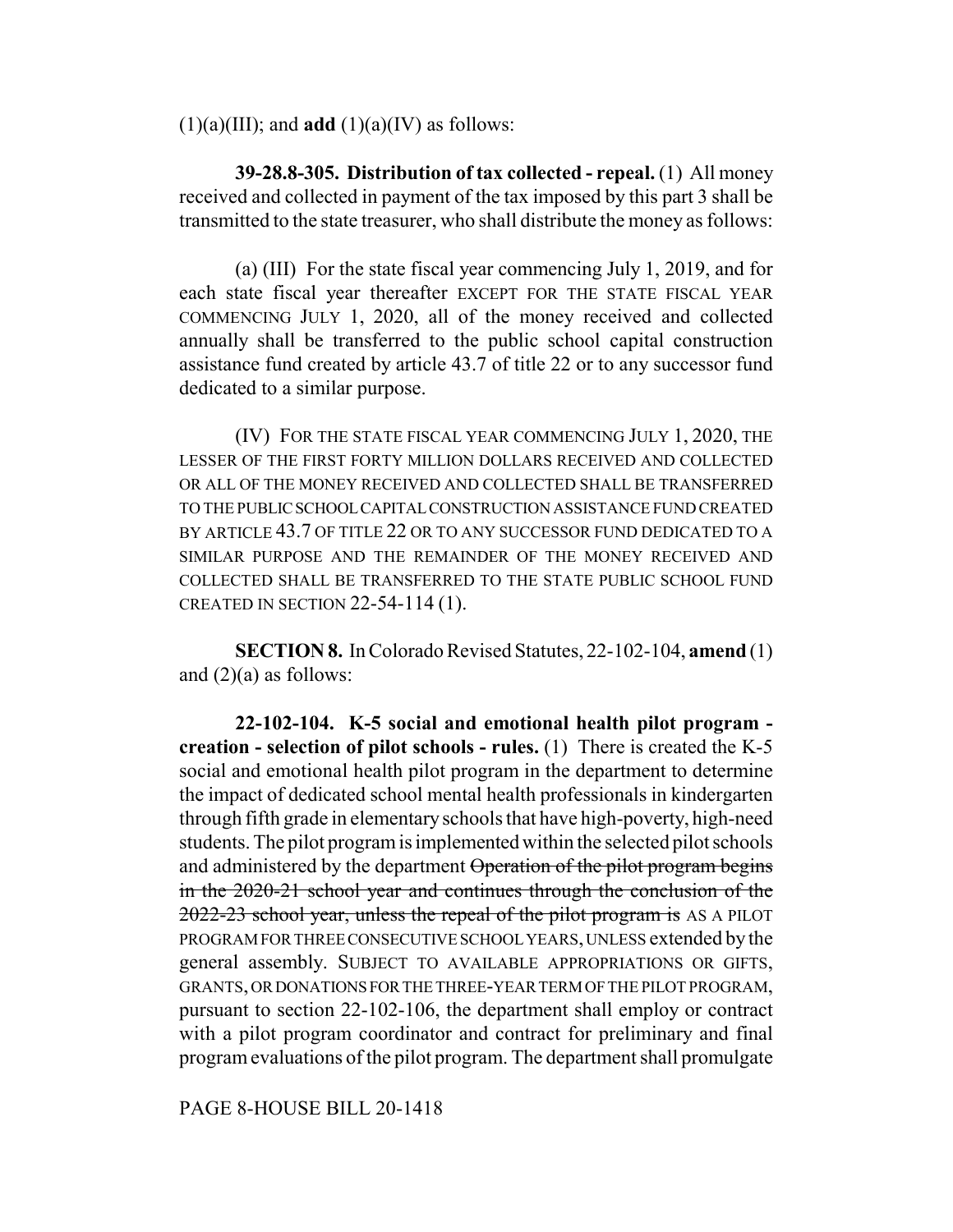any rules necessary for the administration of the pilot program.

(2) (a) SUBJECT TO AVAILABLE APPROPRIATIONS OR GIFTS, GRANTS, OR DONATIONS FOR THE THREE-YEAR TERM OF THE PILOT PROGRAM, no later than January 15 2020 IMMEDIATELY PRECEDING THE FIRST IMPLEMENTATION YEAR, the department shall select up to ten pilot schools to participate in the pilot program. If available appropriations and gifts, grants, or donations are insufficient to fully fund the pilot program, the department may select fewer than ten pilot schools to participate in the pilot program. The department shall select pilot schools that exhibit the characteristics set forth in subsection  $(2)(b)$  of this section and that are appropriate test schools to evaluate the impact and effectiveness of the pilot program. The pilot schools must demonstrate a willingness to participate in the pilot program and to collect the data and information necessary for the evaluation of the pilot program.

**SECTION 9.** In Colorado Revised Statutes, 22-102-105, **amend** (3) as follows:

**22-102-105. Implementation of pilot program.** (3) For purposes of implementing this pilot program, the general assembly shall appropriate to the department for distribution to the pilot schools, or to the governing body for the pilot school, the amount of money necessary for the pilot schools to employ or contract with the number of additional school mental health professionals necessary to implement the pilot program, as described in subsection (1) of this section. Throughout the duration of the pilot program, the pilot school must employ or contract with, at the pilot school's expense, the same number of school mental health professionals employed by or contracted with the pilot school during the  $2019-20$  school year IMMEDIATELY PRECEDING THE FIRST YEAR OF IMPLEMENTATION OF THE PILOT PROGRAM so that the appropriation to the pilot school ADDITIONAL MONEY for the pilot program supplements, but does not supplant, the pilot school's existing expenditures for school mental health professional positions prior to the operation of the pilot program.

**SECTION 10.** In Colorado Revised Statutes, 22-102-106, **amend**  $(2)(a)$  as follows:

**22-102-106. Pilot program coordinator - evaluation of pilot program - student impacts and outcomes.** (2) (a) The department shall

## PAGE 9-HOUSE BILL 20-1418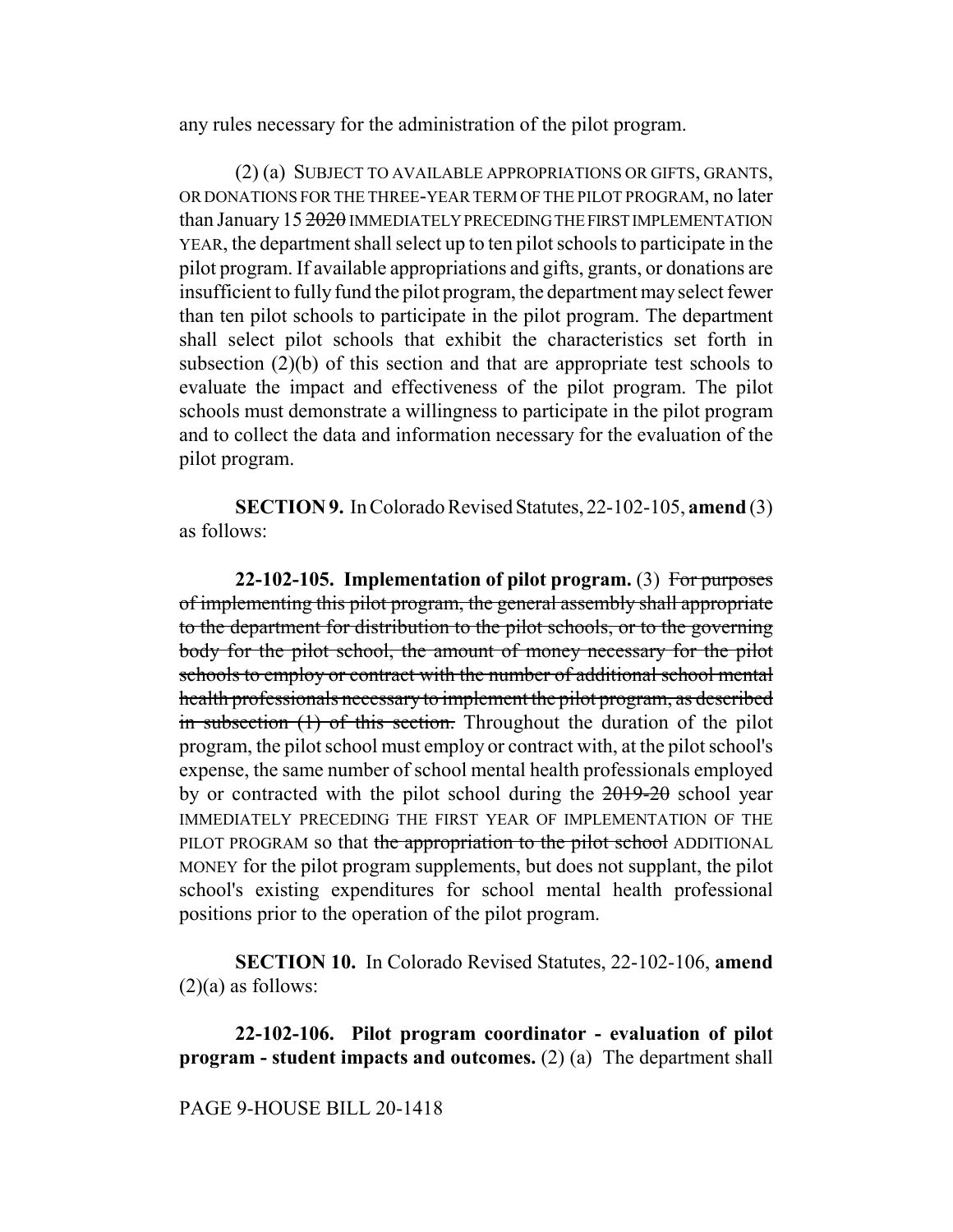select a professional program evaluator to complete a preliminary evaluation of the pilot program on or before September 1, 2022, SEPTEMBER 1 OF THE SECOND FULL SCHOOL YEAR OF IMPLEMENTATION OF THE PILOT PROGRAM and a final evaluation of the pilot program to be completed on or before September 1, 2023 SEPTEMBER 1 IMMEDIATELY FOLLOWING THE CONCLUSION OF THE FINAL SCHOOL YEAR OF THE PILOT PROGRAM. SUBJECT TO AVAILABLE APPROPRIATIONS OR GIFTS, GRANTS, OR DONATIONS FOR THE THREE-YEAR TERM OF THE PILOT PROGRAM, the department shall contract with the evaluator IN THE SCHOOL YEAR prior to the implementation of the pilot program in the pilot schools during the 2020-21 school year to create a process for the collection and transmission of data and information to the evaluator to ensure that the evaluator has the data and information necessary to complete the preliminary and final reports concerning the impact and outcomes of the pilot program. The pilot program evaluator, in conjunction with the department, shall select a group of control schools that have school characteristics and student demographics similar to those of the pilot schools to serve as a control group for purposes of evaluating the impacts and outcomes of the pilot program on participating students and pilot schools. Data collected for pilot schools and control group schools must include data from school climate and healthy schools surveys for any grade in which such surveys have been created.

**SECTION 11.** In Colorado Revised Statutes, 22-102-107, **amend** (1) as follows:

**22-102-107. Appropriations for this article - gifts, grants, or donations.** (1) For the 2019-20 and 2020-21 state fiscal years. The general assembly may appropriate money from the marijuana tax cash fund, created in section 39-28.8-501, to the department to be used for the pilot program established in this article 102. except that the appropriation from the marijuana tax cash fund for the 2020-21 state fiscal year shall not exceed two million five hundred thousand dollars, with the remaining pilot program funding from gifts, grants, or donations THE DEPARTMENT MAY ACCEPT AND EXPEND GIFTS, GRANTS, OR DONATIONS FROM PRIVATE OR PUBLIC SOURCES FOR THE PURPOSES OF THIS ARTICLE 102.

**SECTION 12.** In Colorado Revised Statutes, **amend** 22-102-108 as follows:

**22-102-108. Repeal of article.** This article 102 is repealed, effective

PAGE 10-HOUSE BILL 20-1418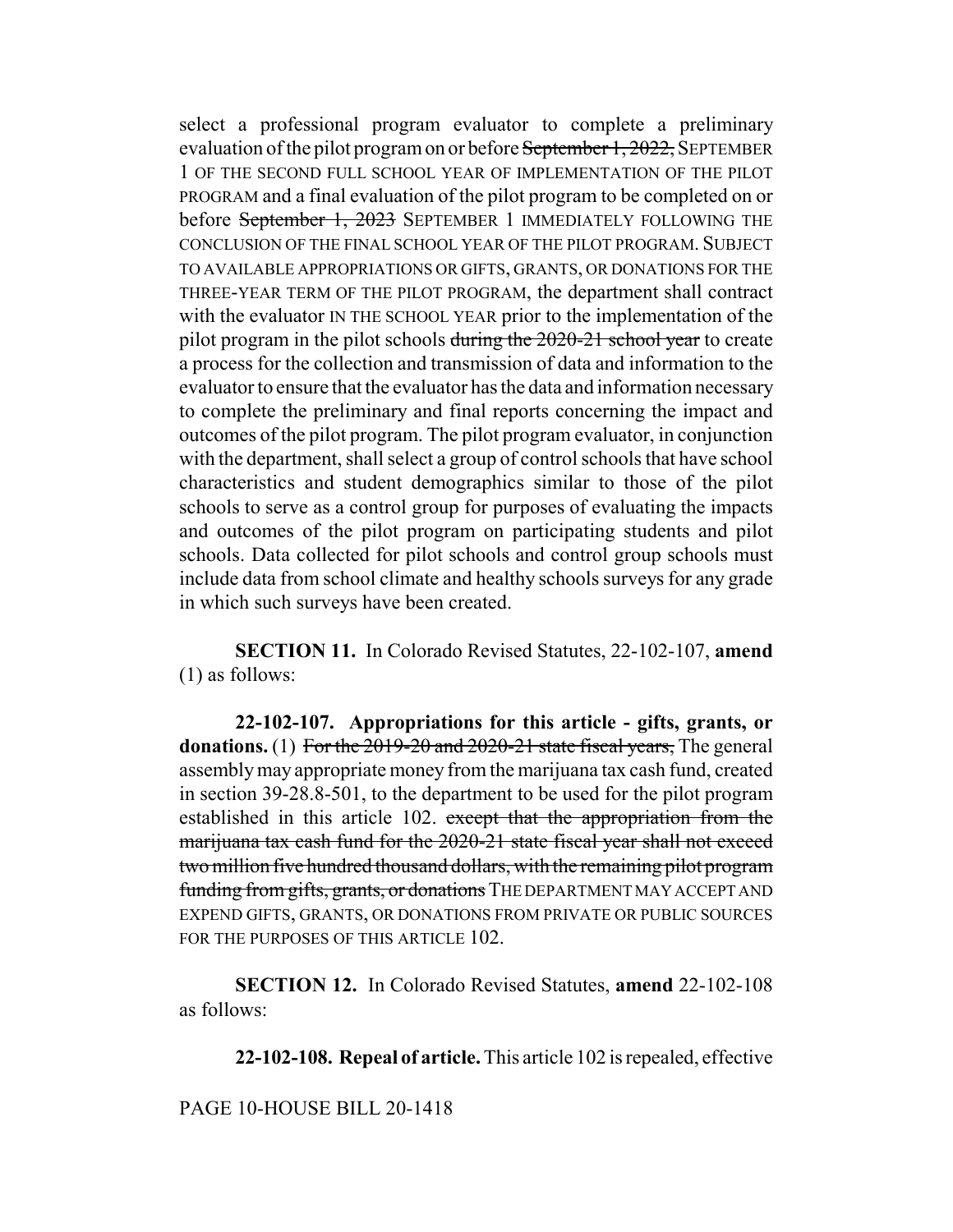July 1, 2023 2033.

**SECTION 13.** In Colorado Revised Statutes, **repeal** 22-60.5-208.5.

**SECTION 14.** In Colorado Revised Statutes, 22-60.5-201, **amend**  $(1)(a.5)(I)(B)$  and  $(1)(b)(I)(B)$  as follows:

**22-60.5-201. Types of teacher licenses issued - term - rules.** (1) The department is designated as the sole agency authorized to issue the following teacher licenses to persons of good moral character:

(a.5) **Teacher of record license.** (I) The department shall issue a teacher of record license to an applicant who:

(B) Is enrolled in a grow your own educator program pursuant to section 22-60.5-208.5, or in a one- or two-year teacher of record program pursuant to section 22-60.5-208.7; and

(b) **Initial teacher license.** (I) Except as otherwise provided in subsection  $(1)(b)(II)$  of this section, the department, in its discretion, may issue an initial teacher license to any applicant who:

(B) Has completed an approved program of preparation for teachers OR a one-year or two-year alternative teacher program; or a grow your own educator program established pursuant to section 22-60.5-208.5;

**SECTION 15.** In Colorado Revised Statutes, 23-18-202, **repeal**  $(2)(b)(III)$  as follows:

**23-18-202. College opportunity fund - appropriations - payment of stipends - reimbursement - report.** (2) (b) (III) If the student is enrolled in a grow your own educator program pursuant to section 22-60.5-208.5, and the school district or charter school receives a grant pursuant to section 22-60.5-208.5 (6), the school district or charter school that employs the student as a teacher of record as described in section  $22-60.5-201$  (1)(a.5) during the teaching portion of the grow your own educator program is responsible for paying the student's share of total in-state tuition, not to exceed thirty-six credit hours, less any amount received in federal and state financial aid.

# PAGE 11-HOUSE BILL 20-1418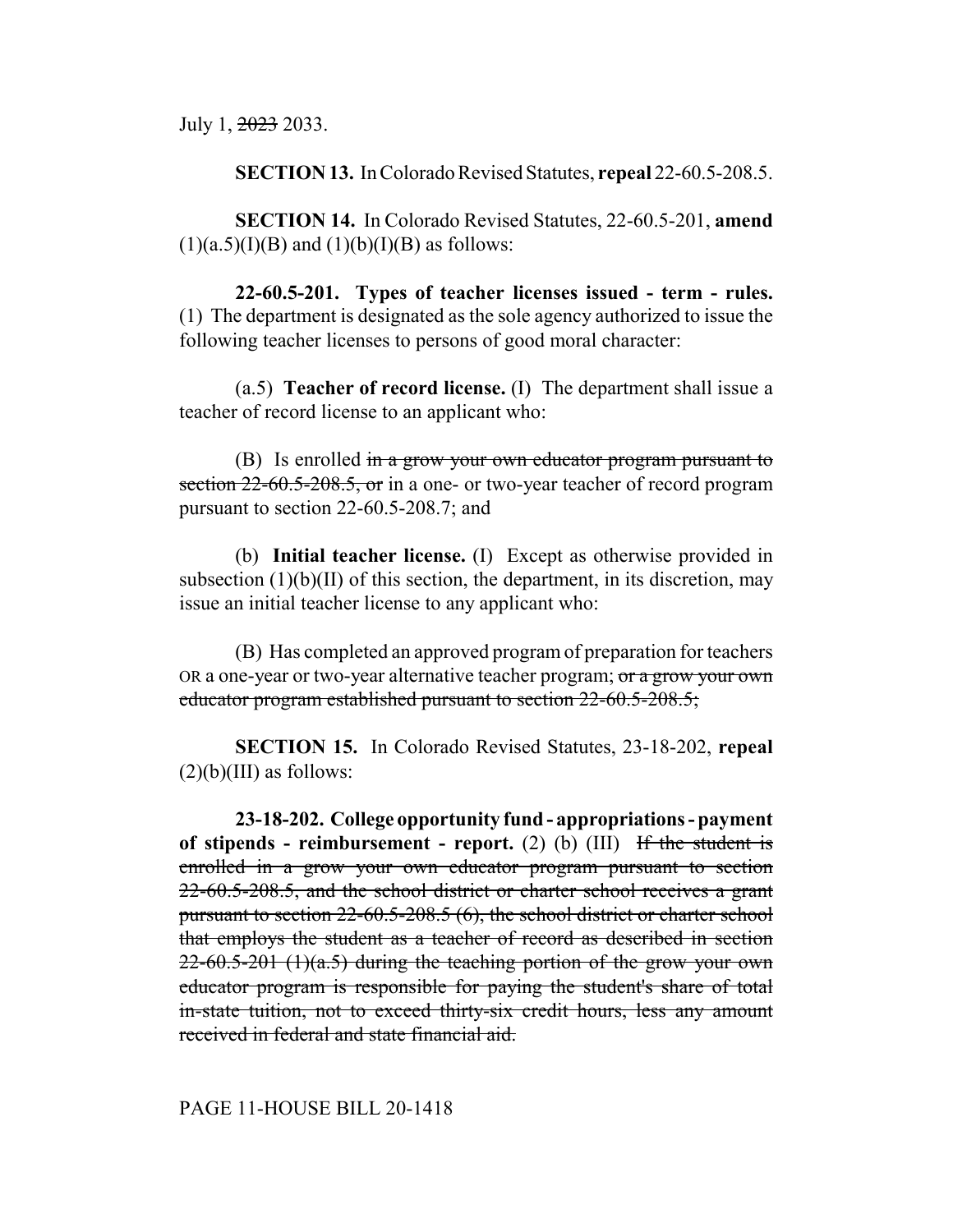**SECTION 16.** In Colorado Revised Statutes, 23-78-105, **amend** (3) as follows:

**23-78-105. Teacher mentor grant program - created - standards - report.** (3) The department of higher education and the department of education, in collaboration, shall work with the deans of the schools of education in Colorado institutions of higher education, or their designees, persons who implement alternative teacher programs, local education providers, teachers, and other interested parties to identify best practice standards and guidelines for teacher mentoring. The department of higher education shall adopt the standards and guidelines and make them available to local education providers and educator preparation programs by January 1, 2020, and shall review and update the standards as necessary. A teacher residency program, that is operating pursuant to article 60.3 of title 22, OR a teaching fellowship program, that is operating pursuant to part 3 of this article 78, or a grow your own educator program that is operating pursuant to section 22-60.5-208.5 and that provides mentoring for teacher candidates that meets the standards adopted pursuant to this subsection (3) may apply to receive a grant through the teacher mentor grant program, subject to the requirements specified in this section.

**SECTION 17.** In Colorado Revised Statutes, 24-34-104, **repeal**  $(24)(a)(IX)$  as follows:

**24-34-104. General assembly review of regulatory agencies and functions for repeal, continuation, or reestablishment - legislative declaration - repeal.** (24) (a) The following agencies, functions, or both, are scheduled for repeal on September 1, 2023:

(IX) The grow your own educator program, authorized pursuant to section  $22 - 60.5 - 208.5$ ;

**SECTION 18.** In Colorado Revised Statutes, **amend** 22-95-105 as follows:

**22-95-105. Repeal of article.** This article 95 is repealed, effective July 1, 2021 2020.

**SECTION 19.** In Colorado Revised Statutes, 22-7-1210, **add** (7) as follows:

PAGE 12-HOUSE BILL 20-1418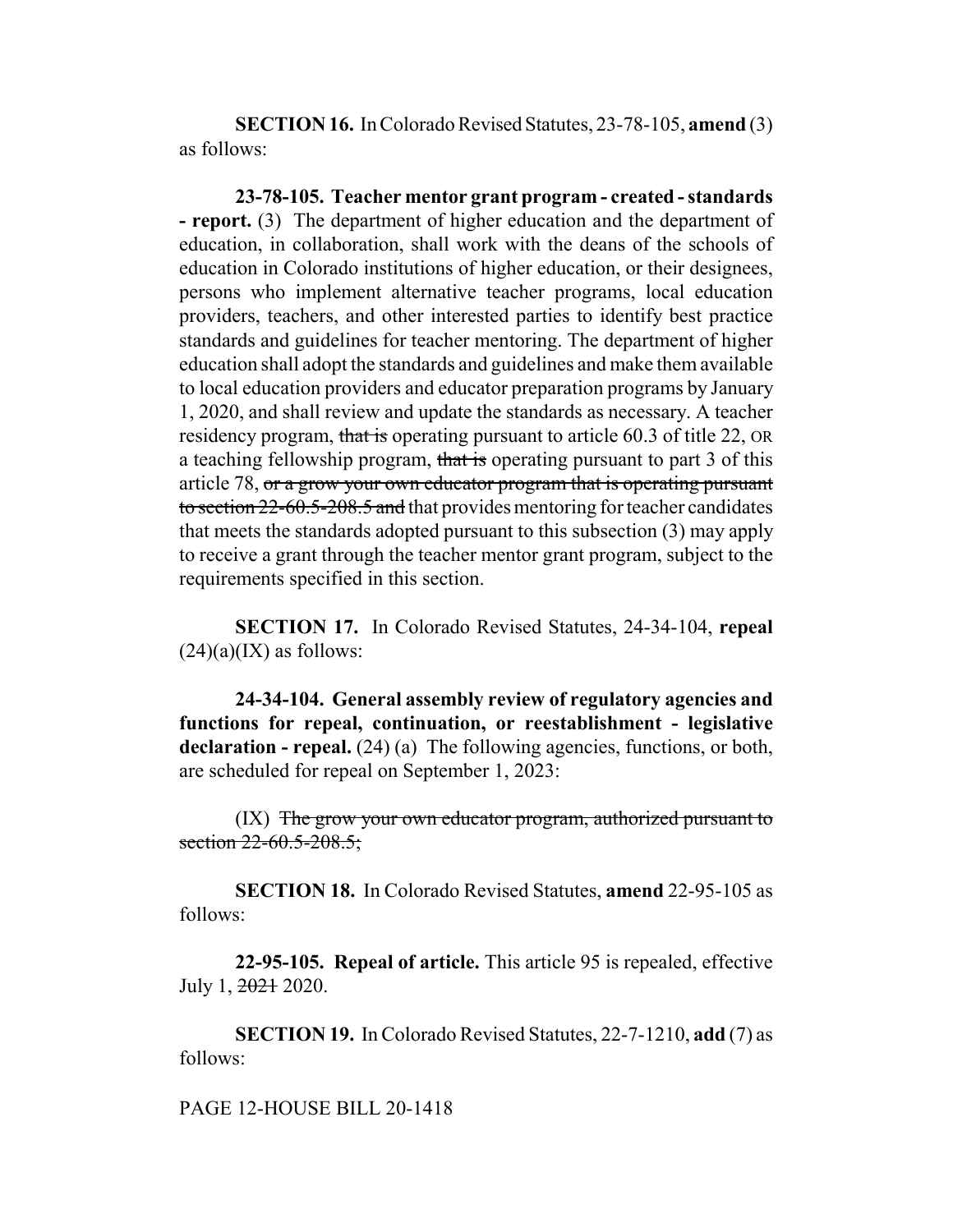**22-7-1210. Early literacy fund - created - repeal.** (7) (a) NOTWITHSTANDING ANY PROVISION OF THIS SECTION TO THE CONTRARY, ON JULY 1, 2020, THE STATE TREASURER SHALL TRANSFER THREE MILLION FIVE HUNDRED THOUSAND DOLLARS FROM THE FUND TO THE STATE EDUCATION FUND CREATED IN SECTION 17 (4) OF ARTICLE IX OF THE STATE CONSTITUTION.

(b) THIS SUBSECTION (7) IS REPEALED, EFFECTIVE JULY 1, 2021.

**SECTION 20.** In Colorado Revised Statutes, 22-61.5-105, **add** (4) as follows:

**22-61.5-105. Colorado teacher of the year fund - created legislative declaration - repeal.** (4) (a) NOTWITHSTANDING ANY PROVISION OF THIS SECTION TO THE CONTRARY, ON JULY 1, 2020, THE STATE TREASURER SHALL TRANSFER ELEVEN THOUSAND EIGHT HUNDRED THIRTY ONE DOLLARS FROM THE FUND TO THE STATE EDUCATION FUND CREATED IN SECTION 17 (4) OF ARTICLE IX OF THE STATE CONSTITUTION.

(b) THIS SUBSECTION (4) IS REPEALED, EFFECTIVE JULY 1, 2021.

**SECTION 21.** In Colorado Revised Statutes, 22-1-129, **amend** (4) and (5); **repeal** (1)(b); and **add** (6) as follows:

**22-1-129. Instruction in cardiopulmonary resuscitation and the use of automated external defibrillators - grants - definitions - rules repeal.** (1) As used in this section, unless the context otherwise requires:

(b) "Fund" means the school cardiopulmonary resuscitation and automated external defibrillator training fund created in subsection (5) of this section.

(4) Notwithstanding any other provision of this section to the contrary, the department shall not award any grants pursuant to this section unless the department determines that there are sufficient moneys in the fund IT HAS RECEIVED SUFFICIENT MONEY THROUGH APPROPRIATIONS OR GIFTS, GRANTS, AND DONATIONS to implement the program.

(5) (a) There is created in the state treasury the school cardiopulmonary resuscitation and automated external defibrillator training

### PAGE 13-HOUSE BILL 20-1418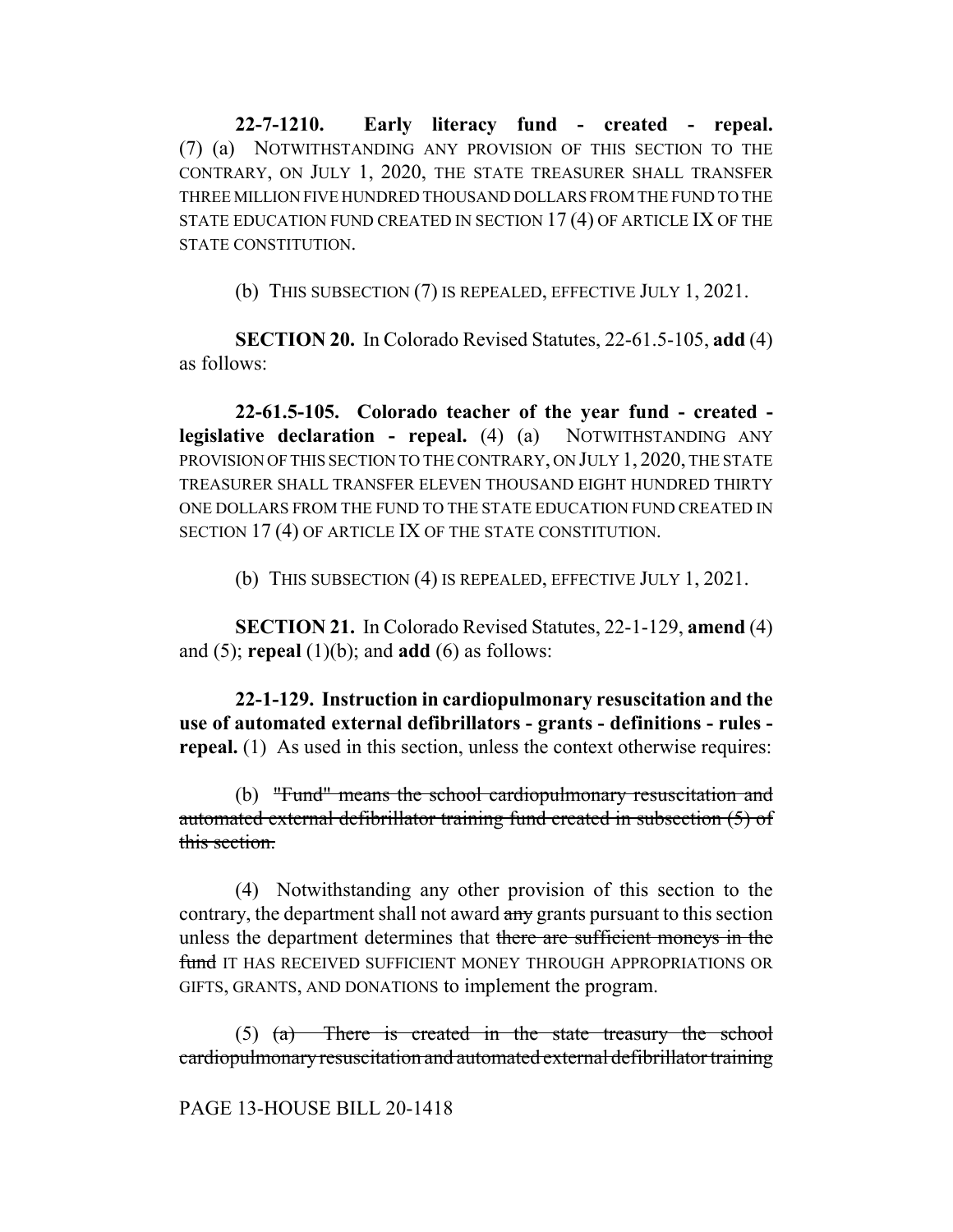fund. The fund consists of:

(I) Two hundred fifty thousand dollars, which the state treasurer shall transfer from the general fund to the fund on August 6, 2014;

(II) Any other moneys that the general assembly appropriates to it; and

(III) Any gifts, grants, or donations credited to the fund pursuant to paragraph (b) of this subsection  $(5)$ .

(b) The department may seek, accept, and expend gifts, grants, or donations from private or public sources for the purposes of this section; except that the department may not accept a gift, grant, or donation that is subject to conditions that are inconsistent with this section or any other law of the state. The department shall transmit all private and public moneys received through gifts, grants, or donations to the state treasurer, who shall credit the same to the fund. Nothing in this section requires the department to solicit moneys MONEY for purposes of implementing this section.

(c) The moneys in the fund are subject to annual appropriation by the general assembly to the department for the purpose of awarding grants allowed by this section and for the department's reasonable and necessary administrative expenses associated with implementation of this section. The department's administrative expenses for a fiscal year shall not exceed two percent of the money transferred or appropriated to the fund in the fiscal year.

(d) The state treasurer may invest any moneys in the fund not expended for the purpose of this section as provided by law. The state treasurer shall credit all interest and income derived from the investment and deposit of moneys in the fund to the fund. Any unexpended and unencumbered moneys remaining in the fund at the end of a fiscal year shall not be credited or transferred to the general fund or another fund.

(6) (a) NOTWITHSTANDING ANY PROVISION OF THIS SECTION TO THE CONTRARY, ON JULY 1, 2020, THE STATE TREASURER SHALL TRANSFER ALL UNEXPENDED AND UNENCUMBERED STATE MONEY IN THE SCHOOL CARDIOPULMONARY RESUSCITATION AND AUTOMATED EXTERNAL DEFIBRILLATOR TRAINING FUND TO THE STATE EDUCATION FUND CREATED

# PAGE 14-HOUSE BILL 20-1418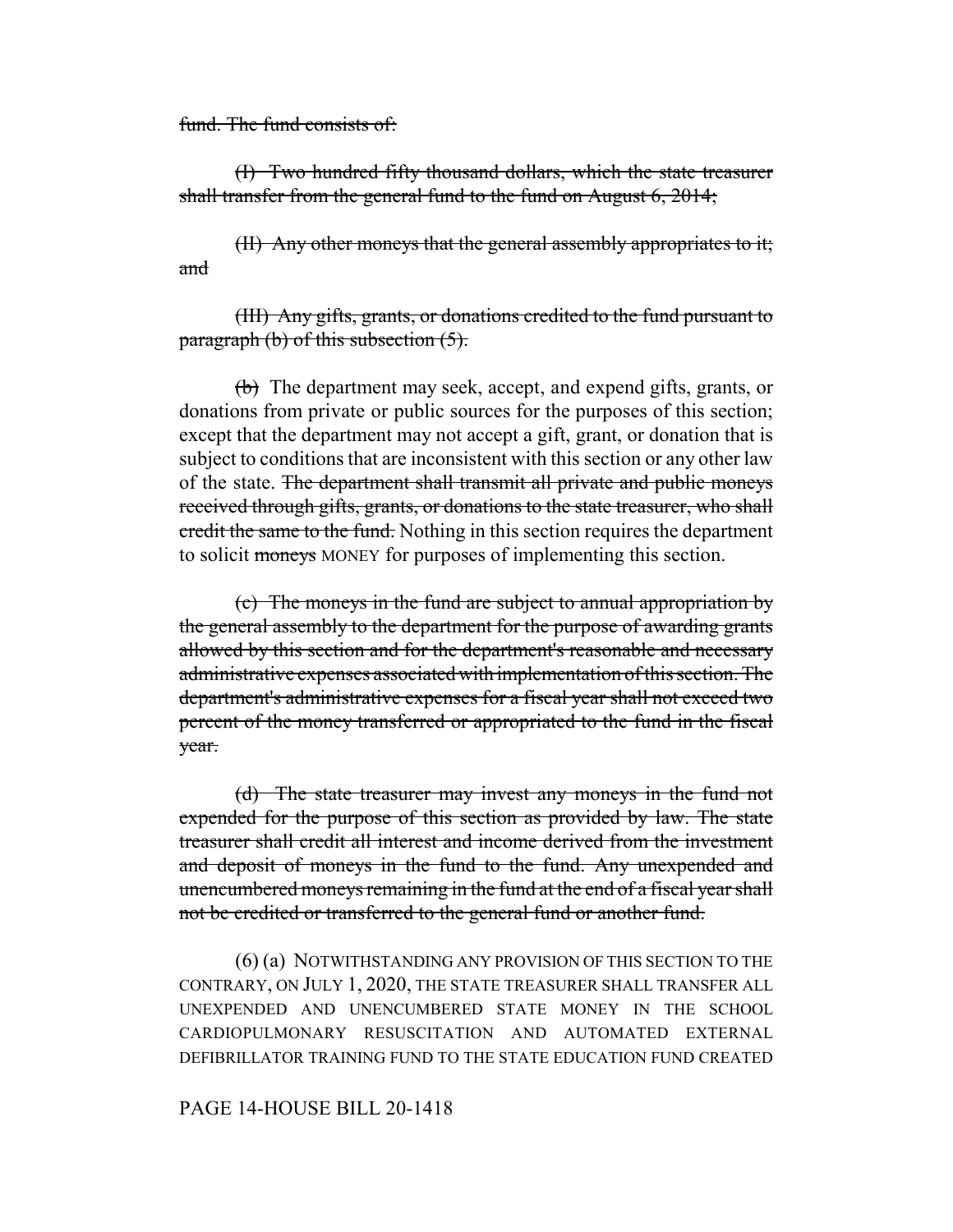#### IN SECTION 17 (4) OF ARTICLE IX OF THE STATE CONSTITUTION.

(b) THIS SUBSECTION (6) IS REPEALED, EFFECTIVE JULY 1, 2021.

**SECTION 22.** In Colorado Revised Statutes, 22-7-613, **repeal**  $(1)(a)$  and  $(2)$ ; and **add**  $(3)$  and  $(4)$  as follows:

**22-7-613. Closing the achievement gap cash fund - creation repeal.** (1) (a) The department is authorized to seek and accept gifts, grants, and donations from private or public sources for the purposes of implementing section 22-7-611. All private and public funds received through gifts, grants, or donations shall be transmitted to the state treasurer, who shall credit the same to the closing the achievement gap cash fund, which fund is hereby created and referred to in this section as the "fund". The moneys in the fund shall be continuously appropriated to the department.

(2) All interest and income derived from the investment and deposit of moneys in the fund shall remain in the fund. Any unexpended and unencumbered moneys remaining in the fund at the end of a fiscal year shall remain in the fund and shall not be credited or transferred to the general fund or another fund.

(3) ON JULY 1, 2020, THE STATE TREASURER SHALL TRANSFER ALL UNEXPENDED AND UNENCUMBERED STATE MONEY IN THE CLOSING THE ACHIEVEMENT GAP CASH FUND TO THE STATE EDUCATION FUND CREATED IN SECTION 17 (4) OF ARTICLE IX OF THE STATE CONSTITUTION.

(4) THIS SECTION IS REPEALED, EFFECTIVE JULY 1, 2021.

**SECTION 23.** In Colorado Revised Statutes, 22-7-611, **amend** (6); and **add** (8) as follows:

**22-7-611. Closing the achievement gap program - strategies assistance - criteria - rule-making.** (6) Subject to available appropriations OR GIFTS, GRANTS, AND DONATIONS, and upon the request of a participating eligible district or eligible school, the department shall provide assistance through the program to the participating eligible district or eligible school. The assistance may consist of, but is not limited to, information, personnel, and program and technical support.

PAGE 15-HOUSE BILL 20-1418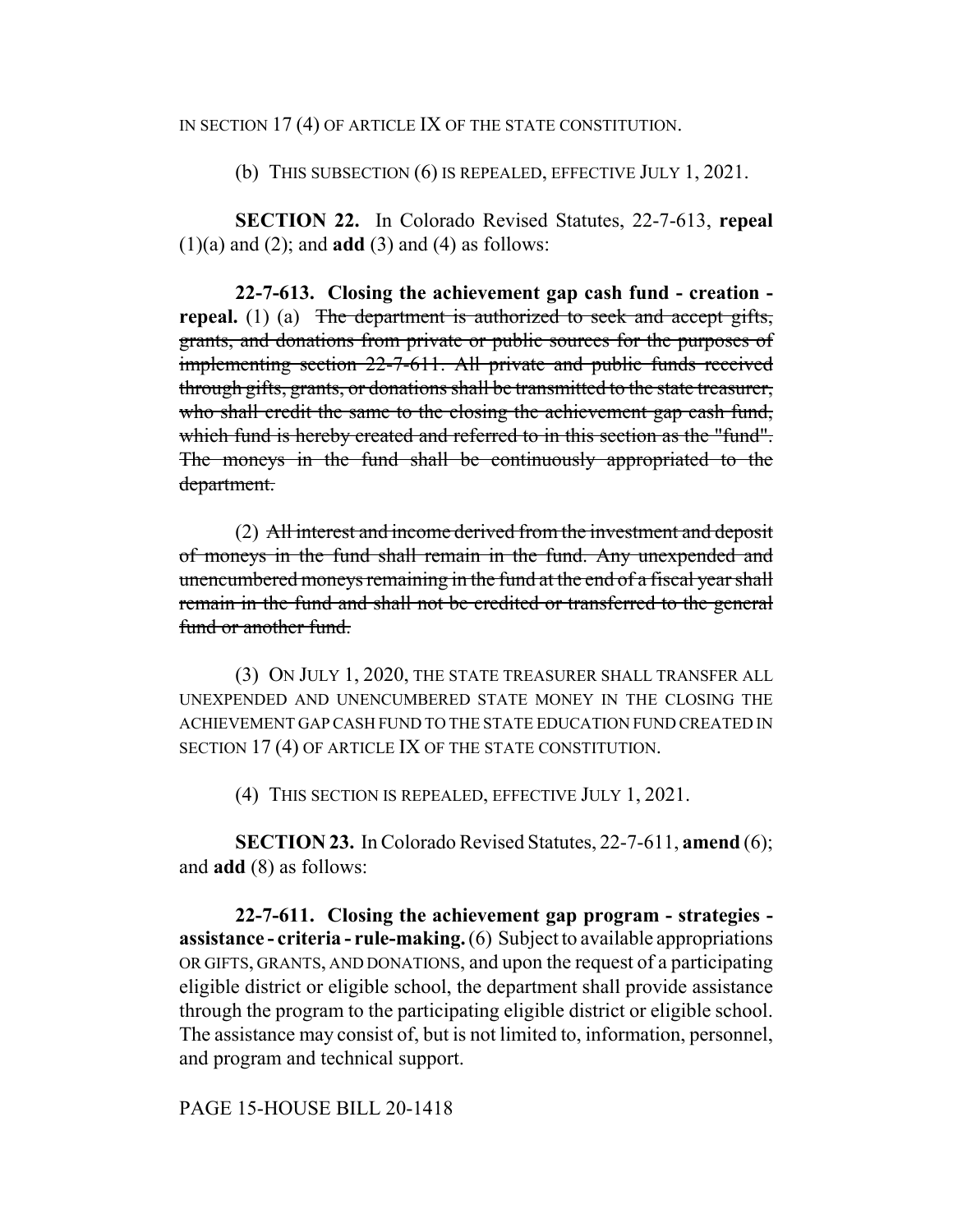(8) THE DEPARTMENT MAY SEEK, ACCEPT, AND EXPEND GIFTS, GRANTS, OR DONATIONS FROM PRIVATE OR PUBLIC SOURCES FOR THE PURPOSES OF THIS SECTION.

**SECTION 24.** In Colorado Revised Statutes, 22-9-105.7, **add** (5) as follows:

**22-9-105.7. Great teachers and leaders fund - created - gifts, grants, and donations - legislative declaration - repeal.** (5) (a) NOTWITHSTANDING ANY PROVISION OF THIS SECTION TO THE CONTRARY, ON JULY 1, 2020, THE STATE TREASURER SHALL TRANSFER ALL UNEXPENDED AND UNENCUMBERED STATE MONEY IN THE GREAT TEACHERS AND LEADERS FUND TO THE STATE EDUCATION FUND CREATED IN SECTION 17 (4) OF ARTICLE IX OF THE STATE CONSTITUTION.

(b) THIS SUBSECTION (5) IS REPEALED, EFFECTIVE JULY 1, 2021.

**SECTION 25.** In Colorado Revised Statutes, 24-75-220, **add** (7) as follows:

**24-75-220. State education fund - transfers - surplus - legislative declaration - repeal.** (7) (a) NOTWITHSTANDING ANY PROVISION OF LAW TO THE CONTRARY, ON JULY 1, 2020, THE STATE TREASURER SHALL TRANSFER ALL UNEXPENDED AND UNENCUMBERED STATE MONEY CREDITED TO THE NONPUBLIC SCHOOL FINGERPRINT FUND, AS IT EXISTED PRIOR TO ITS REPEAL IN 2006, TO THE STATE EDUCATION FUND CREATED IN SECTION 17(4) OF ARTICLE IX OF THE STATE CONSTITUTION.

(b) NOTWITHSTANDING ANY PROVISION OF LAW TO THE CONTRARY, ON JULY 1,2020, THE STATE TREASURER SHALL TRANSFER ALL UNEXPENDED AND UNENCUMBERED STATE MONEY CREDITED TO THE STUDENT RE-ENGAGEMENT GRANT PROGRAM FUND, AS IT EXISTED PRIOR TO ITS REPEAL IN 2019, TO THE STATE EDUCATION FUND CREATED IN SECTION 17(4) OF ARTICLE IX OF THE STATE CONSTITUTION.

(c) THIS SUBSECTION (7) IS REPEALED, EFFECTIVE JULY 1, 2021.

**SECTION 26.** In Colorado Revised Statutes, 22-98-104, **add** (3.5) as follows:

PAGE 16-HOUSE BILL 20-1418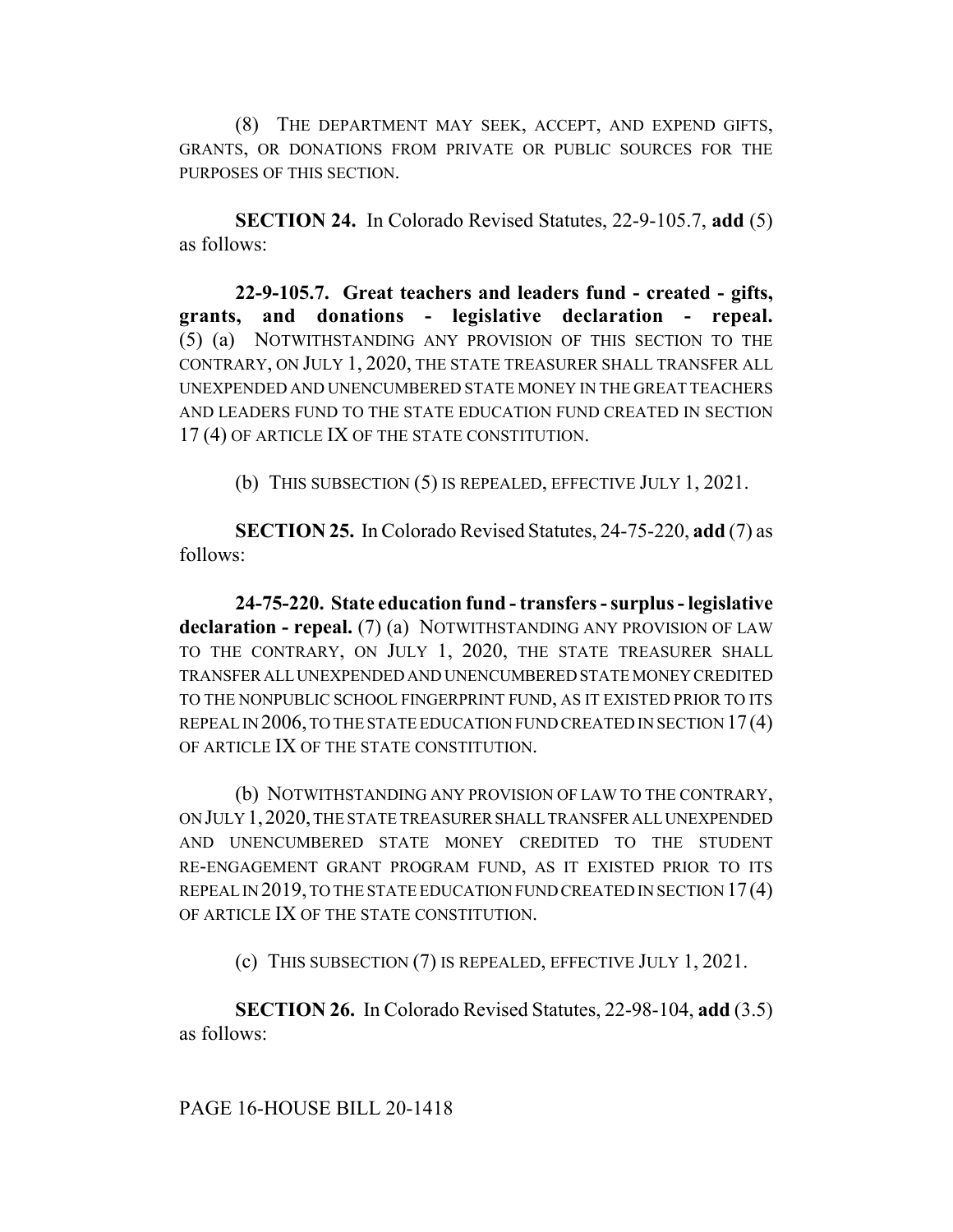**22-98-104. Retaining teachers fund - created - repeal.** (3.5) (a) NOTWITHSTANDING ANY PROVISION OF THIS SECTION TO THE CONTRARY, ON JULY 1, 2020, THE STATE TREASURER SHALL TRANSFER ALL UNEXPENDED AND UNENCUMBERED STATE MONEY IN THE RETAINING TEACHERS FUND TO THE STATE EDUCATION FUND CREATED IN SECTION 17(4) OF ARTICLE IX OF THE STATE CONSTITUTION.

(b) THIS SUBSECTION (3.5) IS REPEALED, EFFECTIVE JULY 1, 2021.

**SECTION 27.** In Colorado Revised Statutes, 22-43.7-201, **amend**  $(4)(c)$  as follows:

**22-43.7-201. Full-day kindergarten facility capital construction fund - creation - grants - definitions.** (4) (c) The amount of the grant to be provided to each applicant pursuant to subsection (4)(b) of this section is determined by the following formula:

The lesser of \$25,000,000 x the applicant share percentage or

the amount actually applied for by the applicant.

On July 1, 2020, the state treasurer shall transfer from the fund to the assistance fund any portion of the twenty-five million dollars previously transferred from the assistance fund to the fund as required by subsection (4)(b) of this section that is not distributed to applicants as formula-based grants during the 2019-20 budget year ALL UNEXPENDED AND UNENCUMBERED STATE MONEY IN THE FULL-DAY KINDERGARTEN FACILITY CAPITAL CONSTRUCTION FUND TO THE STATE EDUCATION FUND CREATED IN SECTION 17 (4) OF ARTICLE IX OF THE STATE CONSTITUTION.

**SECTION 28.** In Colorado Revised Statutes, 22-20-114.7, **add**  $(2)(g)$  as follows:

**22-20-114.7. High-cost special education trust fund - creation grants - eligibility - legislative declaration - definition - annual report - repeal.** (2) (g) NOTWITHSTANDING ANY PROVISION OF THIS SUBSECTION (2) TO THE CONTRARY, ON JULY 1, 2020, THE STATE TREASURER SHALL TRANSFER THE AMOUNT OF ANY UNEXPENDED AND UNENCUMBERED TRUST FUND PRINCIPAL TO THE STATE PUBLIC SCHOOL FUND CREATED IN SECTION 22-54-114.

**SECTION 29.** In Colorado Revised Statutes, 39-28.8-501, **add** (4.6) as follows:

# PAGE 17-HOUSE BILL 20-1418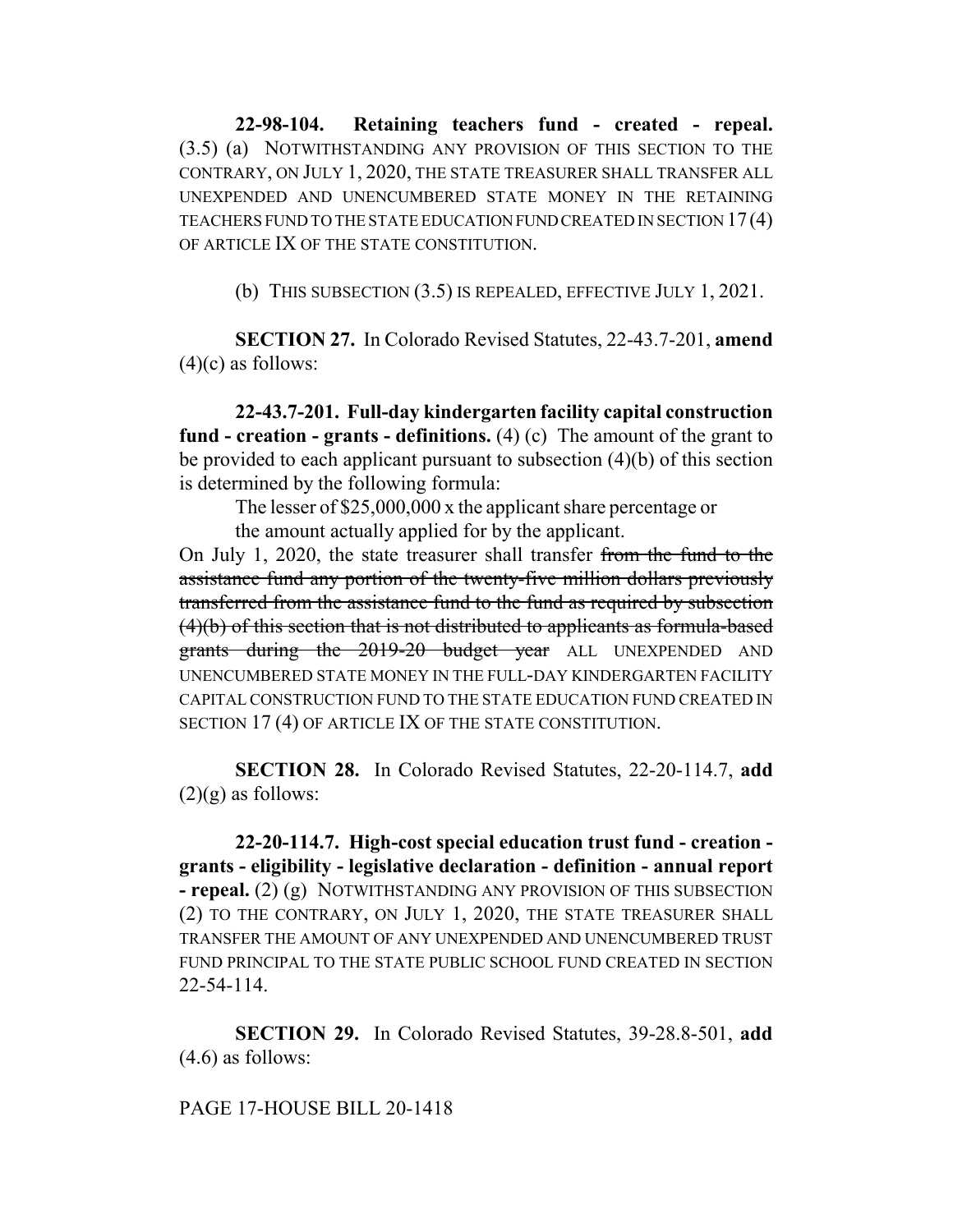**39-28.8-501. Marijuana tax cash fund - creation - distribution - legislative declaration - repeal.** (4.6) (a) ON JULY 1, 2020, THE STATE TREASURER SHALL TRANSFER TWO MILLION FIVE HUNDRED THOUSAND DOLLARS FROM THE FUND TO THE STATE PUBLIC SCHOOL FUND CREATED IN SECTION 22-54-114.

(b) THIS SUBSECTION (4.6) IS REPEALED, EFFECTIVE JULY 1, 2021.

**SECTION 30.** In Colorado Revised Statutes, 22-100-102, **amend as amended by House Bill 20-1300** (2)(b)(I) and (3)(a)(I) as follows:

**22-100-102. Local school food purchasing program - creation rules - report - repeal.** (2) (b) (I) (A) The department shall select participating providers that, in the previous year for which numbers are available, the total number of lunches provided by all participating providers was ten million or fewer, and no participating provider may have provided more than two million one hundred fifty thousand school lunches in the previous year.

(B) NOTWITHSTANDING ANY PROVISION OF THIS SECTION TO THE CONTRARY, ONLY THE PARTICIPATING PROVIDERS SELECTED ON OR BEFORE MARCH 1, 2020, SHALL PARTICIPATE IN THE LOCAL SCHOOL FOOD PURCHASING PROGRAM FOR THE 2021-22 BUDGET YEAR. THIS SUBSECTION  $(2)(b)(I)(B)$  IS REPEALED, EFFECTIVE JULY 1, 2022.

(3) (a) (I) In October 2020 2021 and each October thereafter, the department shall reimburse each participating provider participating in the school food purchasing program as of the previous December 1 five cents for every school lunch that the participating provider provided in the previous school year; except that a participating provider shall not be reimbursed for the amount of value-added processed products that exceeds twenty-five percent of the total of the Colorado grown, raised, or processed products it purchased.

**SECTION 31.** In Colorado Revised Statutes, 22-100-104, **amend** (1) introductory portion as follows:

**22-100-104. Evaluation - report.** (1) On or before December 1, 2021 2022, and on or before December 1 of each year thereafter, the department shall submit a report to the education committees of the house

## PAGE 18-HOUSE BILL 20-1418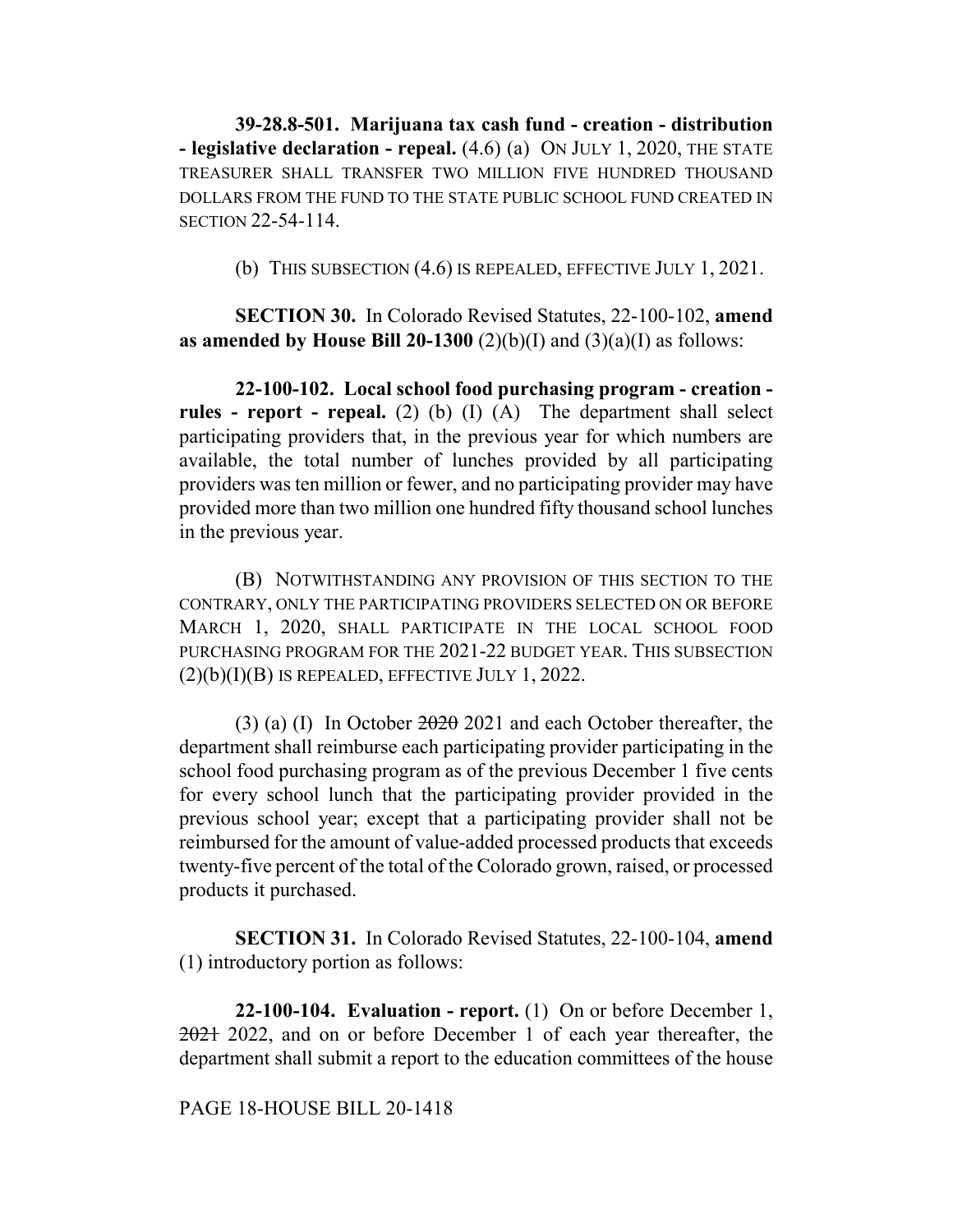of representatives and the senate, the rural affairs and agriculture committee of the house of representatives, and the agriculture and natural resources committee of the senate, or any successor committees, on the effect of the school food purchasing program on the amount of Colorado grown, raised, or processed products purchased by participating providers, including:

**SECTION 32.** In Colorado Revised Statutes, **amend** 22-100-105 as follows:

**22-100-105. Repeal of article.** This article 100 is repealed, effective January 1, 2023 2024.

**SECTION 33.** In Colorado Revised Statutes, 22-54-106, **amend**  $(1)(a)(I)$ ,  $(2)(a)$  introductory portion,  $(3)$ , and  $(6)$ ; and **add**  $(1)(a)(III)$  and (2.1) as follows:

**22-54-106. Local and state shares of district total program definition - repeal.** (1) (a) (I) FOR PROPERTY TAX YEARS BEFORE THE 2020 PROPERTY TAX YEAR, every district shall levy the number of mills determined pursuant to paragraph  $(a)$  of subsection  $(2)$  of this section SUBSECTION (2)(a) OF THIS SECTION, and the amount of property tax revenue which the THAT A district is entitled to receive from the levy, assuming one hundred percent collection, along with the amount of specific ownership tax revenue paid to the district, as defined in section 22-54-103 (11), shall be IS the district's share of its total program.

(III) FOR THE 2020 PROPERTY TAX YEAR AND PROPERTY TAX YEARS THEREAFTER, EACH DISTRICT SHALL LEVY THE NUMBER OF MILLS DETERMINED PURSUANT TO SUBSECTION (2.1) OF THIS SECTION. THE AMOUNT OF PROPERTY TAX REVENUE THAT A DISTRICT IS ENTITLED TO RECEIVE FROM THE LEVY, LESS THE AMOUNT OF REVENUE ATTRIBUTABLE TO THE PROPERTY TAX CREDIT DESCRIBED IN SUBSECTION  $(2.1)(d)$  OF THIS SECTION, ASSUMING ONE HUNDRED PERCENT COLLECTION, ALONG WITH THE AMOUNT OF SPECIFIC OWNERSHIP TAX REVENUE PAID TO THE DISTRICT IS THE DISTRICT'S SHARE OF ITS TOTAL PROGRAM.

(2) (a) Except as provided in paragraph (c) of this subsection  $(2)$ , SUBSECTION (2)(c) OF THIS SECTION for reorganized districts, for the 2007 property tax year and property tax years thereafter THROUGH THE 2019 PROPERTY TAX YEAR, each district shall levy the lesser of:

PAGE 19-HOUSE BILL 20-1418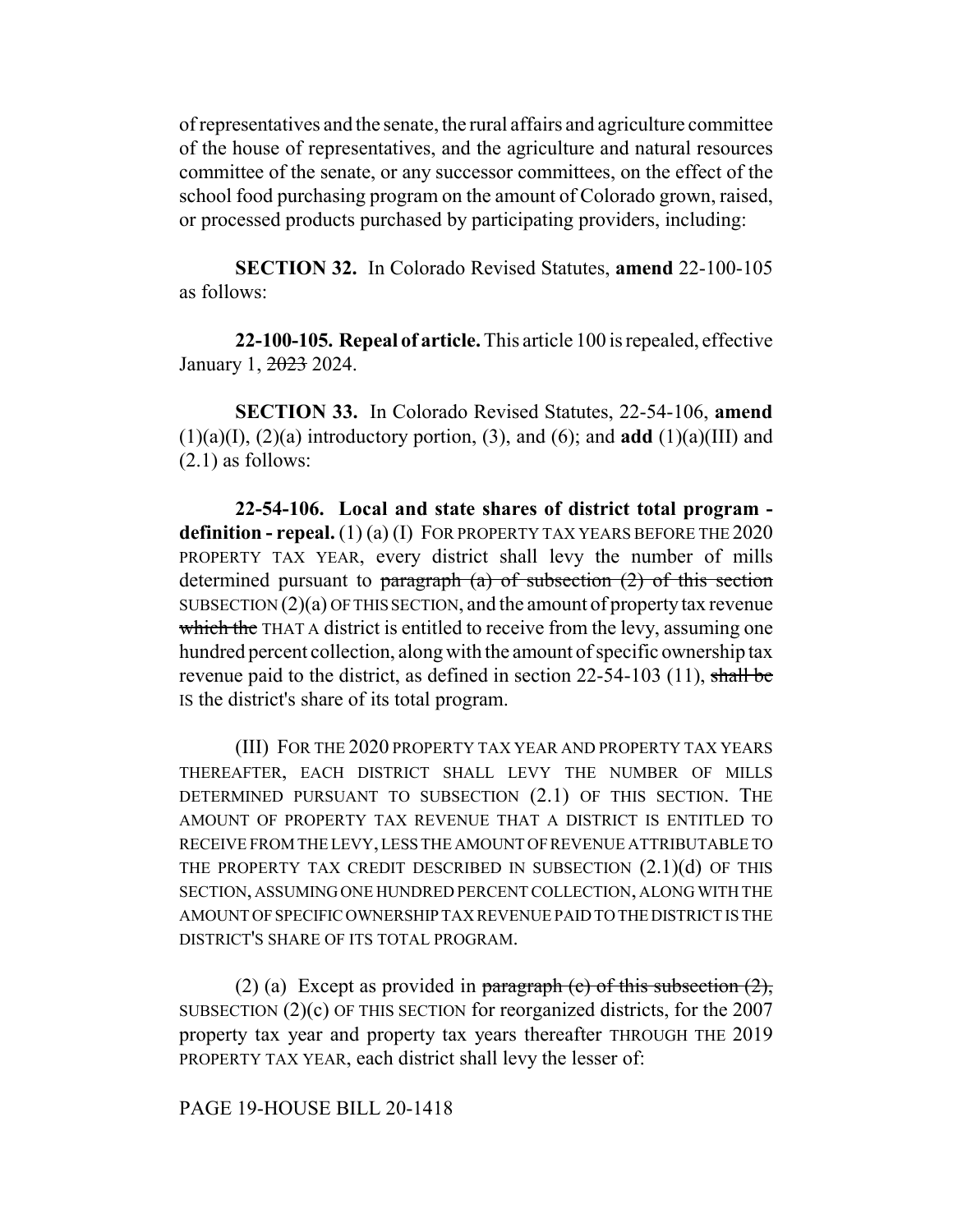(2.1) (a) THE GENERAL ASSEMBLY FINDS THAT, FOR PROPERTY TAX YEARS 1994 THROUGH 2006, SUBSECTION (2)(a)(III) OF THIS SECTION, AS IT EXISTED BEFORE MAY 9, 2007, WAS WRONGLY INTERPRETED AND APPLIED TO REDUCE SEVERAL DISTRICTS' PROPERTY TAX MILL LEVIES TO THE NUMBER OF MILLS THAT A DISTRICT COULD LEVY UNDER THE PROPERTY TAX REVENUE LIMITATION IMPOSED BY SECTION 20 OF ARTICLE X OF THE STATE CONSTITUTION, EVEN THOUGH THE DISTRICT HAD OBTAINED VOTER APPROVAL TO RETAIN AND SPEND REVENUE IN EXCESS OF THAT PROPERTY TAX REVENUE LIMITATION. THE GENERAL ASSEMBLY FINDS, THEREFORE, THAT THE REDUCTIONS IN DISTRICT MILL LEVIES FOR PROPERTY TAX YEARS 1994 THROUGH 2006 WERE NOT AUTHORIZED BY STATUTE AND ARE VOID FOR PURPOSES OF DETERMINING A DISTRICT'S CORRECT MILL LEVY PURSUANT TO THIS SUBSECTION (2.1) FOR THE 2020 PROPERTY TAX YEAR AND PROPERTY TAX YEARS THEREAFTER, AND THE DETERMINATION AND LEVY OF THE CORRECT NUMBER OF MILLS THAT A DISTRICT IS REQUIRED TO LEVY PURSUANT TO THIS SUBSECTION (2.1) DOES NOT REQUIRE ACTION BY THE DISTRICT OTHER THAN TO CERTIFY THE MILL LEVY.

(b) FOR THE 2020 PROPERTY TAX YEAR, EXCEPT AS OTHERWISE PROVIDED IN SUBSECTION  $(2.1)(e)$  OF THIS SECTION FOR REORGANIZED DISTRICTS:

(I) A DISTRICT THAT HAS OBTAINED VOTER APPROVAL TO RETAIN AND SPEND REVENUE IN EXCESS OF THE PROPERTY TAX REVENUE LIMITATION IMPOSED ON THE DISTRICT BY SECTION 20 OF ARTICLE X OF THE STATE CONSTITUTION SHALL LEVY THE LESSER OF:

(A) TWENTY-SEVEN MILLS;

(B) THE NUMBER OF MILLS THAT THE DISTRICT WOULD HAVE BEEN REQUIRED TO LEVY UNDER SUBSECTION  $(2)(a)$  OF THIS SECTION FOR THE 2020 PROPERTY TAX YEAR IF NOT FOR THE UNAUTHORIZED REDUCTIONS IN THE DISTRICT'S MILL LEVY IN PROPERTY TAX YEARS FOLLOWING THE PROPERTY TAX YEAR IN WHICH THE DISTRICT OBTAINED VOTER APPROVAL TO RETAIN AND SPEND REVENUE IN EXCESS OF THE PROPERTY TAX REVENUE LIMITATION IMPOSED ON THE DISTRICT BY SECTION 20 OF ARTICLE X OF THE STATE CONSTITUTION, WHICH REDUCTIONS RESULTED FROM THE UNAUTHORIZED APPLICATION OF SUBSECTION (2)(a)(III) OF THIS SECTION AS IT EXISTED BEFORE MAY 9, 2007; OR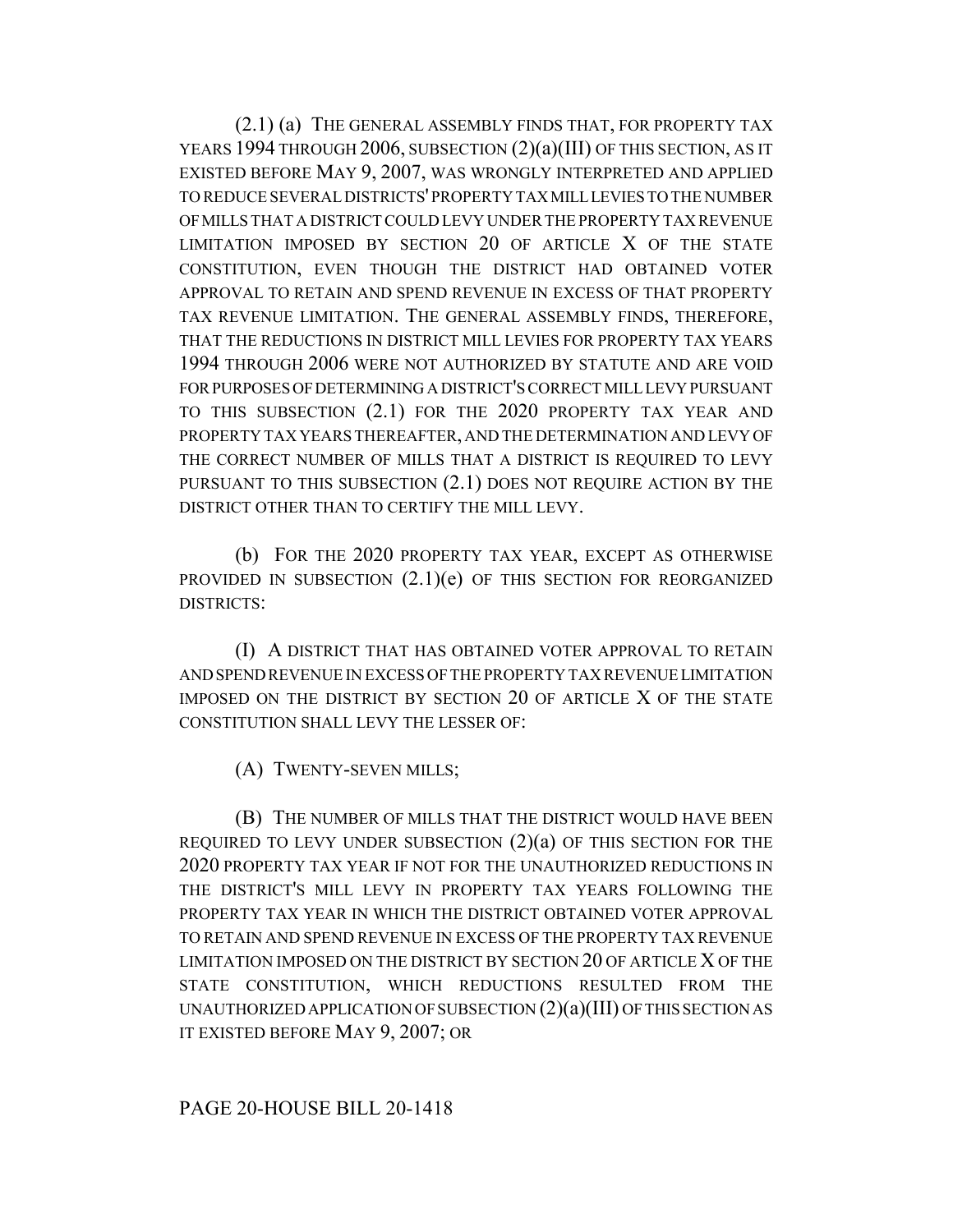(C) THE NUMBER OF MILLS THAT WILL GENERATE PROPERTY TAX REVENUE IN AN AMOUNT EQUAL TO THE DISTRICT'S TOTAL PROGRAM FOR THE APPLICABLE BUDGET YEAR MINUS THE AMOUNT OF SPECIFIC OWNERSHIP TAX REVENUE PAID TO THE DISTRICT. REGARDLESS OF THE APPLICABILITY OF SECTION  $22-54-104$  (5)(g), FOR THE PURPOSES OF THIS SUBSECTION  $(2.1)(b)(I)(C)$ , A DISTRICT'S TOTAL PROGRAM IS THE AMOUNT CALCULATED PURSUANT TO SECTION 22-54-104 (2).

(II) A DISTRICT THAT HAS NOT OBTAINED VOTER APPROVAL TO RETAIN AND SPEND REVENUE IN EXCESS OF THE PROPERTY TAX REVENUE LIMITATION IMPOSED ON THE DISTRICT BY SECTION 20 OF ARTICLE X OF THE STATE CONSTITUTION SHALL LEVY THE LESSER OF:

(A) TWENTY-SEVEN MILLS;

(B) THE NUMBER OF MILLS THE DISTRICT LEVIED IN THE PRECEDING PROPERTY TAX YEAR; OR

(C) THE NUMBER OF MILLS THAT THE DISTRICT MAY LEVY UNDER THE PROPERTY TAX REVENUE LIMITATION IMPOSED ON THE DISTRICT BY SECTION 20 OF ARTICLE X OF THE STATE CONSTITUTION. IN CALCULATING LOCAL GROWTH FOR PURPOSES OF DETERMINING THE PROPERTY TAX REVENUE LIMITATION IMPOSED ON A DISTRICT BY SECTION 20 OF ARTICLE X OF THE STATE CONSTITUTION, A DISTRICT'S STUDENT ENROLLMENT IS THE DISTRICT'S FUNDED PUPIL COUNT.

(c) FOR THE 2021 PROPERTY TAX YEAR AND EACH PROPERTY TAX YEAR THEREAFTER, EXCEPT AS OTHERWISE PROVIDED IN SUBSECTION (2.1)(e) OF THIS SECTION FOR REORGANIZED DISTRICTS, EACH DISTRICT SHALL LEVY THE LESSER OF:

(I) THE NUMBER OF MILLS THAT WILL GENERATE PROPERTY TAX REVENUE IN AN AMOUNT EQUAL TO THE DISTRICT'S TOTAL PROGRAM FOR THE APPLICABLE BUDGET YEAR MINUS THE AMOUNT OF SPECIFIC OWNERSHIP TAX REVENUE PAID TO THE DISTRICT. REGARDLESS OF THE APPLICABILITY OF SECTION  $22-54-104$  (5)(g), FOR THE PURPOSES OF THIS SUBSECTION  $(2.1)(c)(I)$ , A DISTRICT'S TOTAL PROGRAM IS THE AMOUNT CALCULATED PURSUANT TO SECTION 22-54-104 (2).

(II) FOR A DISTRICT THAT HAS NOT OBTAINED VOTER APPROVAL TO

# PAGE 21-HOUSE BILL 20-1418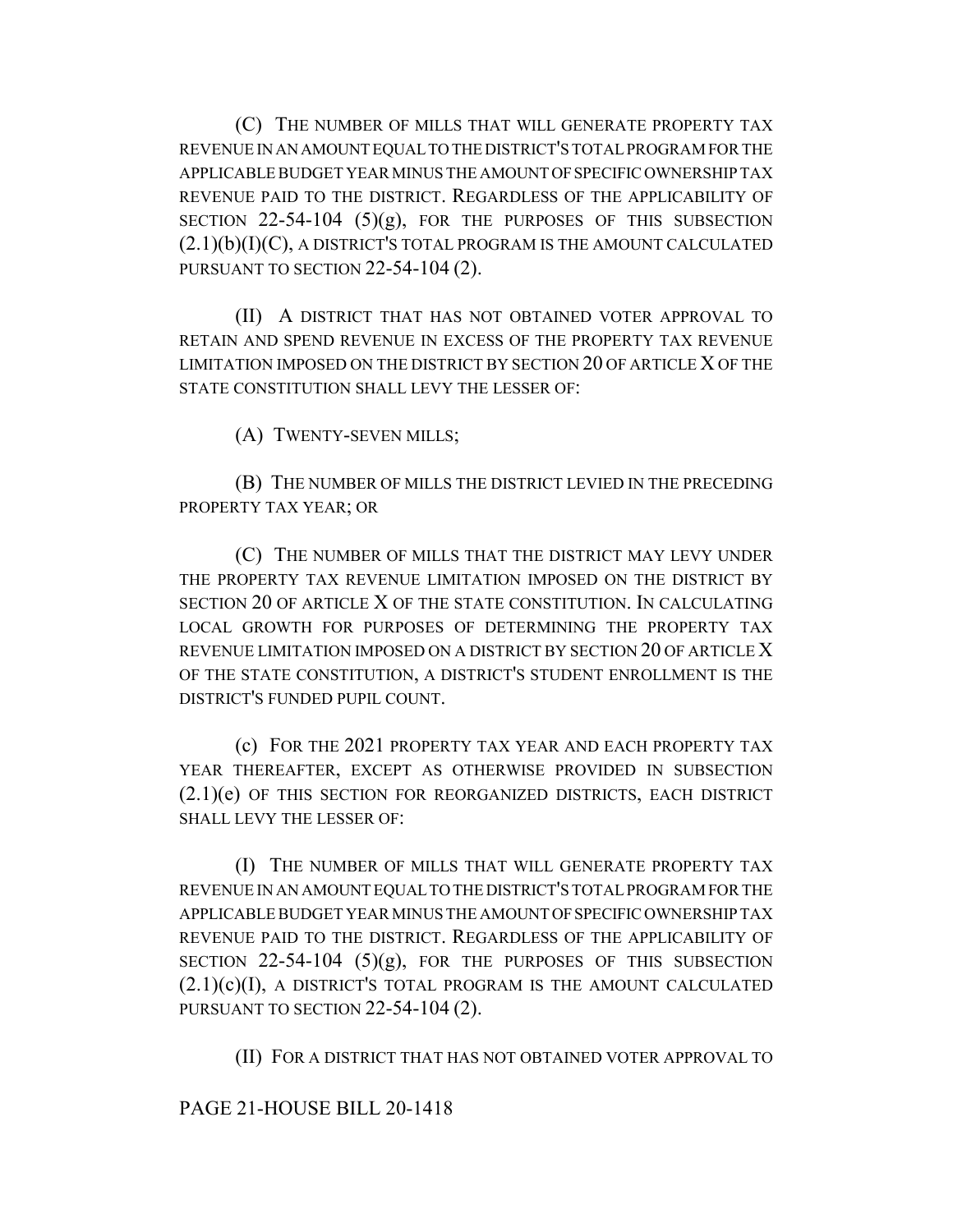RETAIN AND SPEND REVENUE IN EXCESS OF THE PROPERTY TAX REVENUE LIMITATION IMPOSED ON THE DISTRICT BY SECTION 20 OF ARTICLE X OF THE STATE CONSTITUTION, THE NUMBER OF MILLS THAT THE DISTRICT MAY LEVY UNDER THE PROPERTY TAX REVENUE LIMITATION IMPOSED ON THE DISTRICT BY SECTION 20 OF ARTICLE X OF THE STATE CONSTITUTION.IN CALCULATING LOCAL GROWTH FOR PURPOSES OF DETERMINING THE PROPERTY TAX REVENUE LIMITATION IMPOSED ON A DISTRICT BY SECTION 20 OF ARTICLE X OF THE STATE CONSTITUTION, A DISTRICT'S STUDENT ENROLLMENT IS THE DISTRICT'S FUNDED PUPIL COUNT.

(III) THE NUMBER OF MILLS LEVIED IN THE PRECEDING PROPERTY TAX YEAR; OR

(IV) TWENTY-SEVEN MILLS.

(d) IN A PROPERTY TAX YEAR IN WHICH A DISTRICT, PURSUANT TO THIS SUBSECTION (2.1), IS REQUIRED TO LEVY A GREATER NUMBER OF MILLS THAN IT LEVIED IN THE 2019 PROPERTY TAX YEAR, THE DISTRICT BOARD OF EDUCATION BY RESOLUTION SHALL GRANT A TEMPORARY PROPERTY TAX CREDIT EQUAL TO THE NUMBER OF MILLS LEVIED IN THE APPLICABLE PROPERTY TAX YEAR THAT EXCEEDS THE NUMBER OF MILLS LEVIED IN THE 2019 PROPERTY TAX YEAR.

(e) NOTWITHSTANDING ANY OTHER PROVISION OF THIS SUBSECTION (2.1) TO THE CONTRARY, FOR THE 2020 PROPERTY TAX YEAR AND EACH PROPERTY TAX YEAR THEREAFTER, IF THERE IS A REORGANIZATION PURSUANT TO ARTICLE 30 OF THIS TITLE 22 THAT RESULTS IN THE CREATION OF A NEW DISTRICT, THEN IN THE FIRST YEAR OF OPERATION THE NEW DISTRICT SHALL LEVY THE LESSER OF:

(I) TWENTY-SEVEN MILLS; OR

(II) THE NUMBER OF MILLS THAT WILL GENERATE PROPERTY TAX REVENUE IN AN AMOUNT EQUAL TO THE DISTRICT'S TOTAL PROGRAM FOR THE FIRST YEAR OF OPERATION MINUS THE AMOUNT OF SPECIFIC OWNERSHIP TAX REVENUE PAID TO THE DISTRICT. REGARDLESS OF THE APPLICABILITY OF SECTION  $22-54-104$  (5)(g), FOR THE PURPOSES OF THIS SUBSECTION (2.1)(e)(II), THE DISTRICT'S TOTAL PROGRAM IS THE AMOUNT CALCULATED PURSUANT TO SECTION 22-54-104 (2).

## PAGE 22-HOUSE BILL 20-1418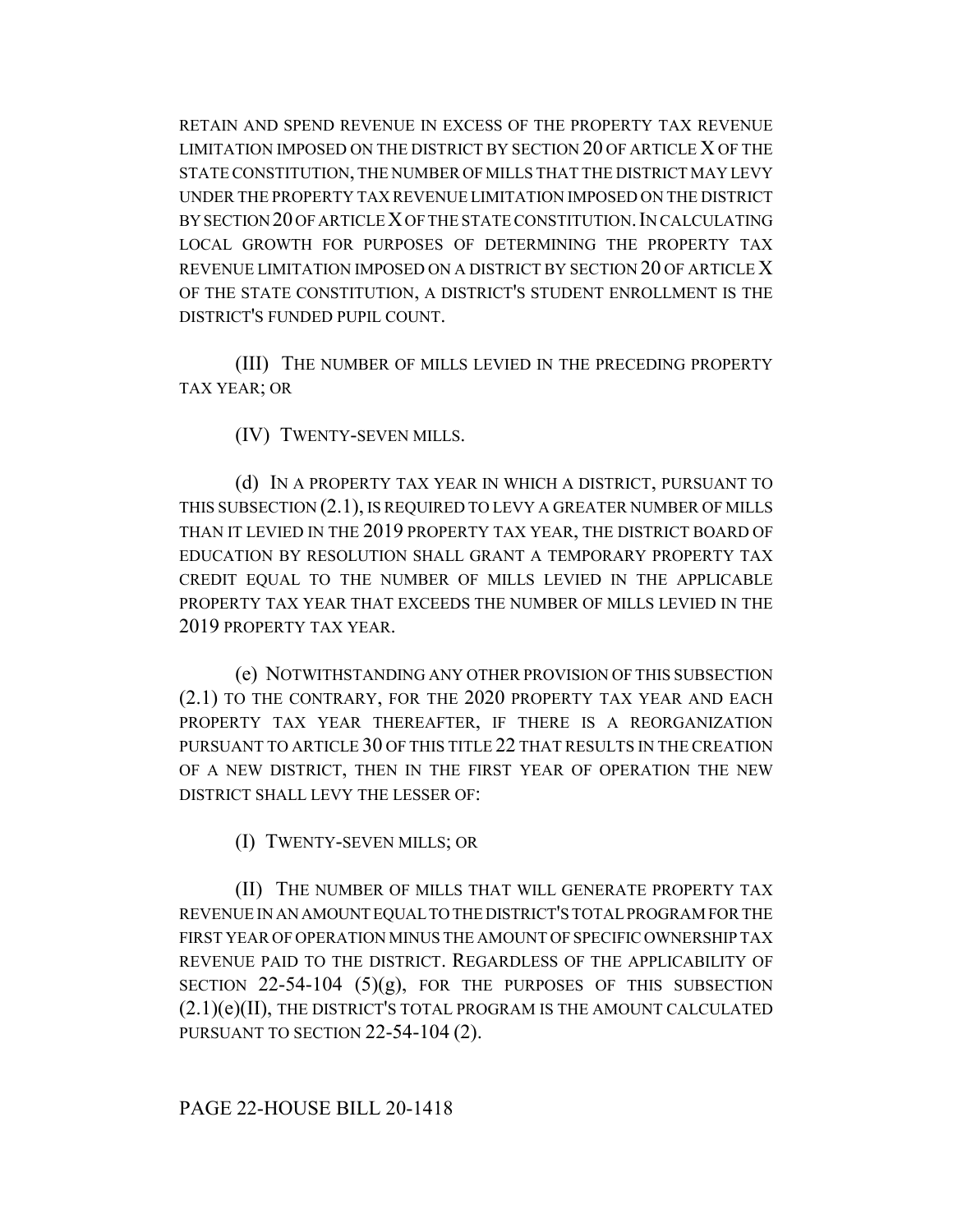(3) The property tax revenue which a district is entitled to receive from the levy made pursuant to subsection  $(2)$  SUBSECTION  $(2)$  OR  $(2.1)$  of this section for the 1994 property tax year and property tax years thereafter shall MUST be used to fund the district's share of its total program for the budget year beginning on July 1 of such property tax year, and the total amount of such revenue, shall be LESS THE AMOUNT OF REVENUE THAT WOULD BE ATTRIBUTABLE TO ANY MILL LEVY TAX CREDIT GRANTED PURSUANT TO SUBSECTION  $(2.1)(d)$  OF THIS SECTION, IS considered to be collected during such budget year for purposes of determining the state's share of the district's total program.

(6) If a district does not certify at least the mill levy required by subsection  $(2)$  SUBSECTION  $(2)$  OR  $(2.1)$  of this section, the department shall determine what the state's percentage share of the district's total program would have been had the district certified the required mill levy. The department of education shall reduce the district's state aid in an amount which THAT will result in the state's percentage share of the district's total program remaining the same as if the district had certified the required mill levy.

**SECTION 34.** In Colorado Revised Statutes, 22-30-114, **amend** (1) introductory portion and  $(1)(i)$  as follows:

**22-30-114. Requirements for plan of organization.** (1) The plan of organization shall MUST include, but shall NEED not be limited to, consideration of the following:

(j) If the plan of organization results in the creation of a new school district, the estimated maximum increase in the mill levy to be imposed on property included within the new district considering the factors enumerated in section  $22-54-106$  (2)(c) SECTION 22-54-106 (2)(c) OR (2.1)(e), WHICHEVER IS APPLICABLE. If the plan of organization results in the detachment and annexation of territory between existing school districts, the plan of organization shall MUST include the mill levy of the annexing district that will be imposed on the affected territory.

**SECTION 35.** In Colorado Revised Statutes, 22-32-108.5, **amend**  $(2)(a)$  as follows:

## **22-32-108.5. Board of education - distribution of additional mill**

PAGE 23-HOUSE BILL 20-1418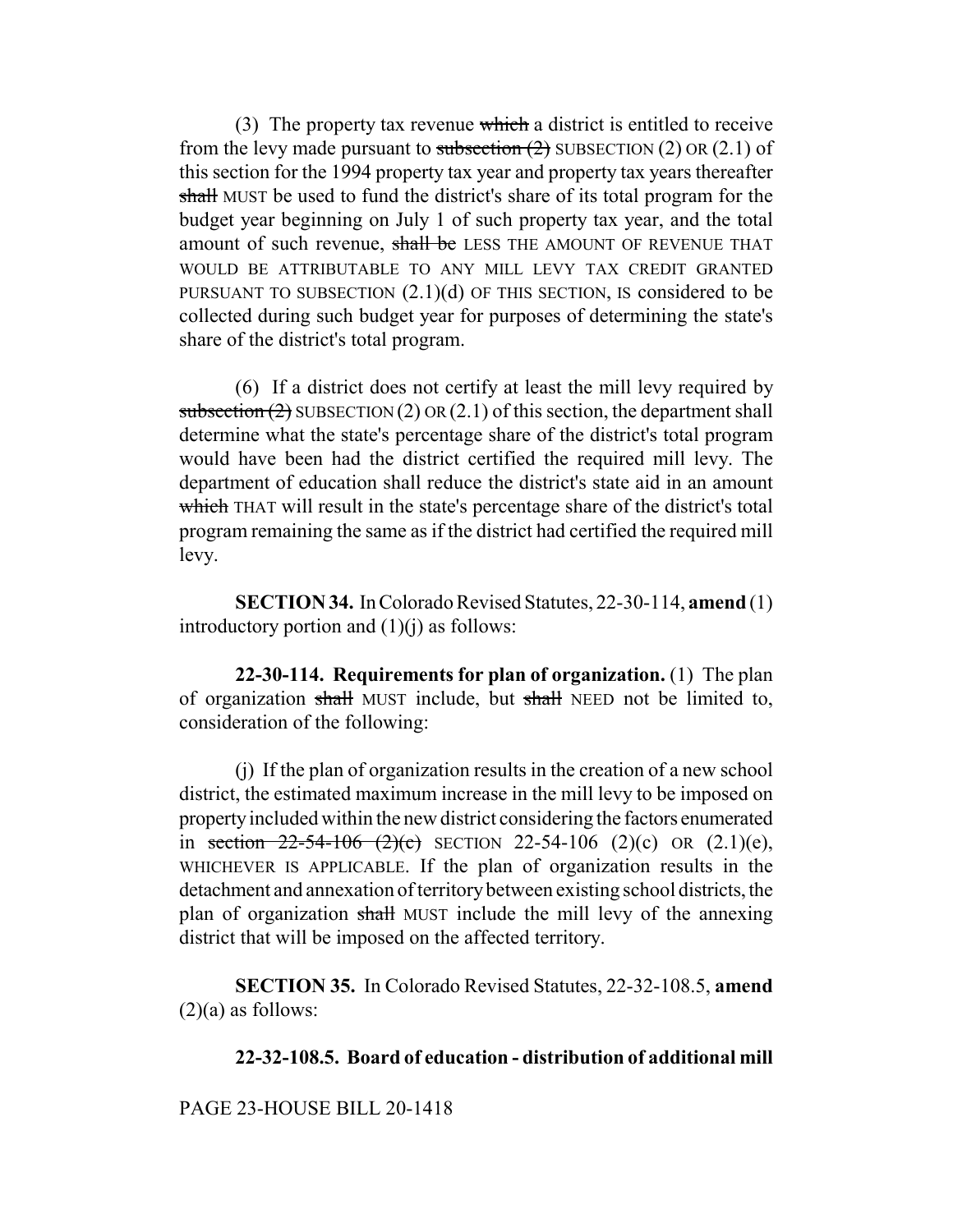**levy revenue - definitions - legislative declaration.** (2) As used in this section, unless the context otherwise requires:

(a) "Additional mill levy revenue" means the amount of property tax revenue that a school district collects from mills that are authorized by voters before, on, or after June 2, 2017, and that a school district levies in addition to the school district's total program mill levy established in section 22-54-106 (2) SECTION 22-54-106 (2) OR (2.1), WHICHEVER IS APPLICABLE, not including mills that a school district may levy for purposes of incurring or repaying bonded indebtedness or for paying amounts due pursuant to installment sales agreements or lease purchase agreements entered into as of June 2, 2017, for which additional mill levy revenue was contractually committed as of June 2, 2017.

**SECTION 36.** In Colorado Revised Statutes, 22-45-103, **amend**  $(1)(k)$  as follows:

**22-45-103. Funds.** (1) The following funds are created for each school district for purposes specified in this article 45:

(k) **Total program reserve fund.** A school district shall deposit the property tax revenues that it collects from a tax levy imposed pursuant to section 22-54-107 (5) in the total program reserve fund of the district. The district may expend money from the total program reserve fund only to offset the amount of a reduction in the district's state share caused by application of the budget stabilization factor pursuant to section 22-54-104 (5)(g); except that, in a budget year in which the school district levies for its total program the number of mills calculated pursuant to section  $22-54-106$   $(2)(a)(H)$  SECTION 22-54-106  $(2)(a)(H)$ ,  $(2.1)(b)(I)(C)$  OR  $(2.1)(c)(I)$ , WHICHEVER IS APPLICABLE, if the balance of the total program reserve fund exceeds an amount equal to the district's total program for that budget year multiplied by the budget stabilization factor calculated pursuant to section 22-54-104 (5)(g) for that budget year, the district may expend the amount of the excess balance. Any money remaining in the fund at the end of a fiscal year must remain in the fund and may be used in future years only as provided in this subsection  $(1)(k)$ .

**SECTION 37.** In Colorado Revised Statutes, 22-54-104, **amend**  $(5)(g)(IV)$  and  $(5)(g)(V)$  as follows:

### PAGE 24-HOUSE BILL 20-1418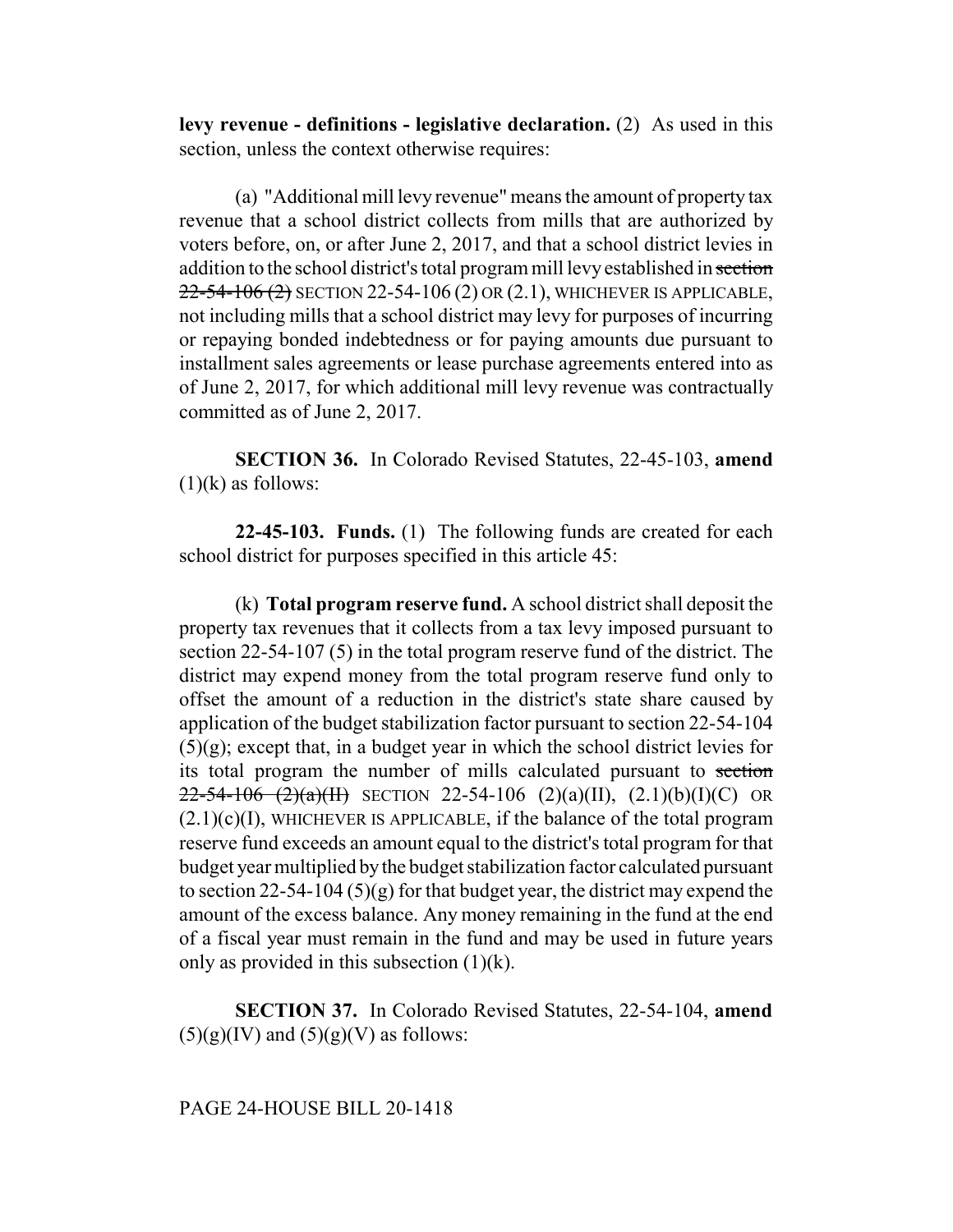**22-54-104. District total program - definitions.** (5) For purposes of the formulas used in this section:

(g) (IV) For the 2010-11 budget year, and each budget year thereafter, the total program funding for a district that levies the number of mills calculated pursuant to section  $22-54-106$  (2)(a)(II) shall be SECTION 22-54-106 (2)(a)(II), (2.1)(b)(I)(C), OR (2.1)(c)(I), WHICHEVER IS APPLICABLE, IS the amount calculated pursuant to subsection (2) of this section for the applicable budget year. Any such district shall use the revenues generated by the number of mills that the district levies pursuant to section  $22-54-106(2)(a)(H)$  SECTION 22-54-106 (2)(a)(II), (2.1)(b)(I)(C), OR  $(2.1)(c)(I)$ , WHICHEVER IS APPLICABLE, to replace any categorical program support funds that the district would otherwise be eligible to receive from the state; except that the amount of categorical program support funds that the district is required to replace shall MUST not exceed an amount equal to the district's reduction amount. The department shall use the amount of categorical program support funds replaced by property tax revenue pursuant to this subparagraph  $(W)$  SUBSECTION  $(5)(g)(IV)$  to make payments of categorical program support funds to eligible districts as specified in section 22-54-107 (4).

(V) For the 2010-11 budget year and each budget year thereafter, if a district levies the number of mills calculated pursuant to section  $22-54-106$   $(2)(a)(1)$  SECTION 22-54-106  $(2)(a)(1)$ ,  $(2.1)(b)(1)(A)$ ,  $(2.1)(b)(I)(B)$ , OR  $(2.1)(b)(II)$ , OR  $(2.1)(c)(II)$ ,  $(2.1)(c)(III)$ , OR  $(2.1)(c)(IV)$ , WHICHEVER IS APPLICABLE, and the district's reduction amount exceeds the district's state share of total program funding, such district's total program funding shall be IS the amount calculated pursuant to subsection  $(2)$  of this section for the applicable budget year, minus the district's state aid. Any such district shall use the revenues generated by the number of mills that the district levies pursuant to section  $22-54-106$  ( $2$ )( $a$ )( $I$ ) SECTION 22-54-106  $(2)(a)(I), (2.1)(b)(I)(A), (2.1)(b)(I)(B), \text{ OR } (2.1)(b)(II), \text{ OR } (2.1)(c)(II),$  $(2.1)(c)(III)$ , OR  $(2.1)(c)(IV)$ , WHICHEVER IS APPLICABLE, to replace any categorical program support funds that the district would otherwise be eligible to receive from the state; except that the amount of categorical program support funds that the district is required to replace shall MUST not exceed an amount equal to the remainder of the district's reduction amount after the reduction to the district's total program has been applied pursuant to this subparagraph  $(V)$  SUBSECTION  $(5)(g)(V)$ . The department of education shall use the amount of categorical program support funds

PAGE 25-HOUSE BILL 20-1418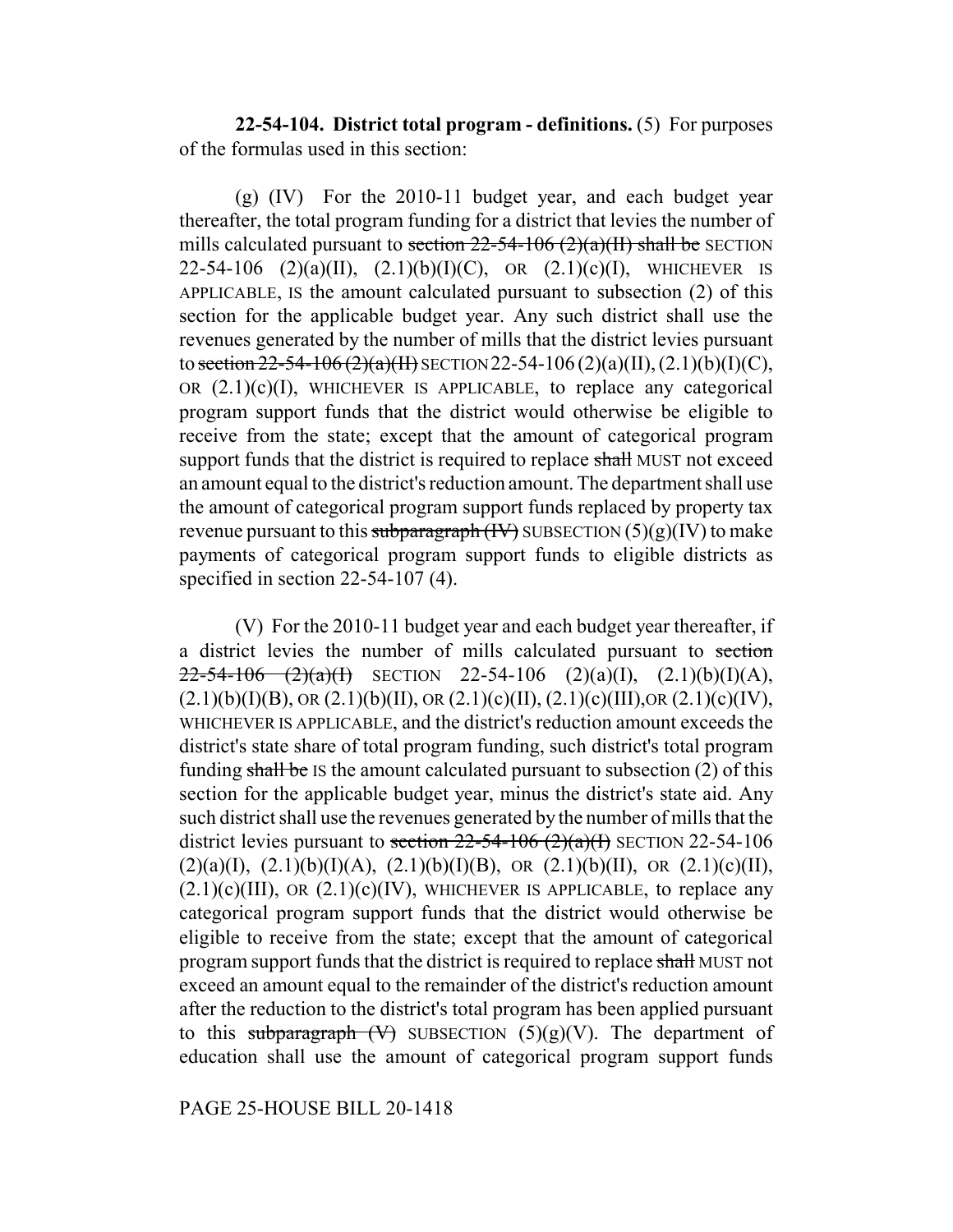replaced by property tax revenue pursuant to this subparagraph  $(V)$ SUBSECTION  $(5)(g)(V)$  to make payments of categorical program support funds to eligible districts as specified in section 22-54-107 (4).

**SECTION 38.** In Colorado Revised Statutes, 22-54-107, **amend** (1) and (5) as follows:

**22-54-107. Buy-out of categorical programs - total program reserve fund levy.** (1) (a) If a district levies the number of mills calculated pursuant to section 22-54-106 (2)(a)(II) FOR PROPERTY TAX YEARS BEFORE THE 2020 PROPERTY TAX YEAR, OR THE NUMBER OF MILLS CALCULATED PURSUANT TO SECTION  $22-54-106$   $(2.1)(c)(I)$  for the 2021 property tax YEAR AND PROPERTY TAX YEARS THEREAFTER, the district shall make an additional levy to generate property tax revenue in an amount equal to the amount of categorical support funds; except that the total of the two levies cannot exceed the lesser of the district's levy for the immediately preceding year, the district's allowable levy under the property tax revenue limitation imposed on the district by section 20 of article X of the state constitution if the district has not obtained voter approval to retain and spend revenues in excess of such property tax revenue limitation, or twenty-seven mills.

(b) IF A DISTRICT LEVIES THE NUMBER OF MILLS CALCULATED PURSUANT TO SECTION 22-54-106 (2.1)(b)(I)(C) FOR THE 2020 PROPERTY TAX YEAR, THE DISTRICT SHALL MAKE AN ADDITIONAL LEVY TO GENERATE PROPERTY TAX REVENUE IN AN AMOUNT EQUAL TO THE AMOUNT OF CATEGORICAL SUPPORT FUNDS; EXCEPT THAT THE TOTAL OF THE TWO LEVIES CANNOT EXCEED THE LESSER OF TWENTY-SEVEN MILLS OR THE NUMBER OF MILLS DESCRIBED IN SECTION  $22-54-106$   $(2.1)(b)(I)(B)$ .

(5) For the 2016-17 budget year and each budget year thereafter, if a district levies the number of mills calculated pursuant to section  $22-54-106$   $(2)(a)(H)$  SECTION 22-54-106  $(2)(a)(H)$ ,  $(2.1)(b)(I)(C)$ , OR  $(2.1)(c)(I)$ , WHICHEVER IS APPLICABLE, and the additional mill levy described in subsection (1) of this section for categorical support funds, and the combined total of the two levies is less than the number of mills that the district levied in the preceding budget year, the district, in addition to the two levies, shall assess a number of mills equal to the difference between the combined total of the two levies and the number of mills levied in the preceding budget year. The district shall deposit the property tax revenue collected from the mills levied pursuant to this subsection (5) in the total

## PAGE 26-HOUSE BILL 20-1418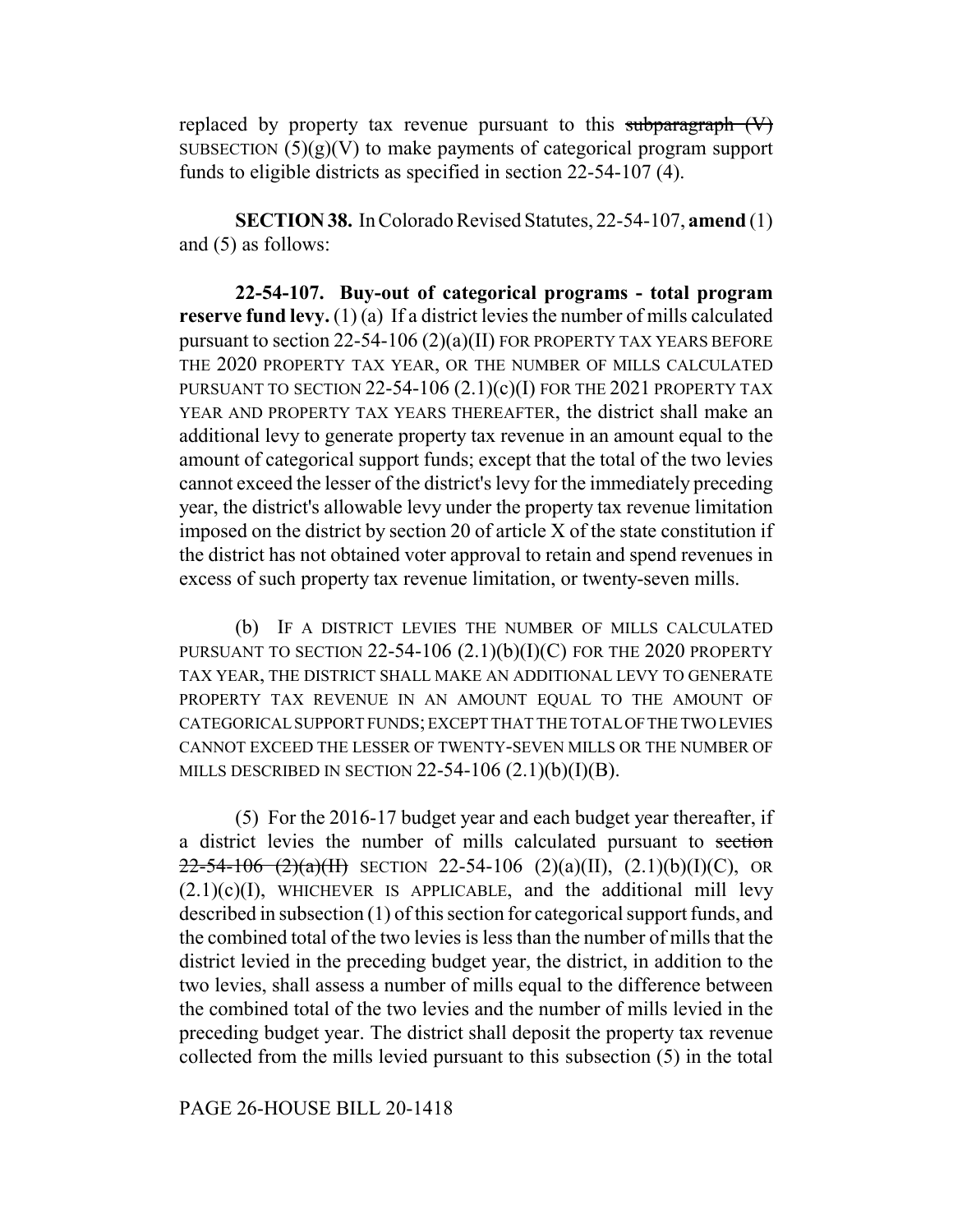program reserve fund created in section 22-45-103 (1)(k).

**SECTION 39.** In Colorado Revised Statutes, 22-43.7-110, **amend**  $(2)(a)(VIII)$  as follows:

**22-43.7-110. Financial assistance - grants - lease-purchase agreements.** (2) Subject to the following requirements and limitations, the board may also instruct the state treasurer to enter into lease-purchase agreements on behalf of the state to provide financial assistance to applicants by financing public school facility capital construction projects for which the state board has recommended and the capital development committee has authorized the provision of financial assistance that involves a lease-purchase agreement pursuant to section 22-43.7-109 (7):

(a) Subject to the limitation specified in subsection (2)(b) of this section, the maximum total amount of annual lease payments payable by the state during any fiscal year under the terms of all outstanding lease-purchase agreements entered into by the state treasurer as instructed by the board pursuant to this subsection (2) is:

(VIII) One hundred ten TWENTY-FIVE million dollars for the 2020-21 fiscal year and for each fiscal year thereafter.

**SECTION 40.** In Colorado Revised Statutes, 22-7-1210.5, **amend** (1) as follows:

**22-7-1210.5. Per-pupil intervention money - uses - distribution - monitoring - repeal.** (1) (a) To distribute the money appropriated pursuant to section 22-7-1210 (4) for per-pupil intervention money, the department shall annually calculate the per-pupil amount by dividing the amount of money available by the total number of students enrolled in kindergarten and first, second, and third grades in public schools in the state who were identified as having significant reading deficiencies and received instructional services pursuant to READ plans in the budget year preceding the year in which the money is distributed. Subject to the requirements of this section, a local education provider may receive per-pupil intervention money in an amount equal to the calculated per-pupil amount multiplied by the number of students enrolled in kindergarten and first, second, and third grades in public schools operated by the local education provider who were identified as having significant reading deficiencies and received

PAGE 27-HOUSE BILL 20-1418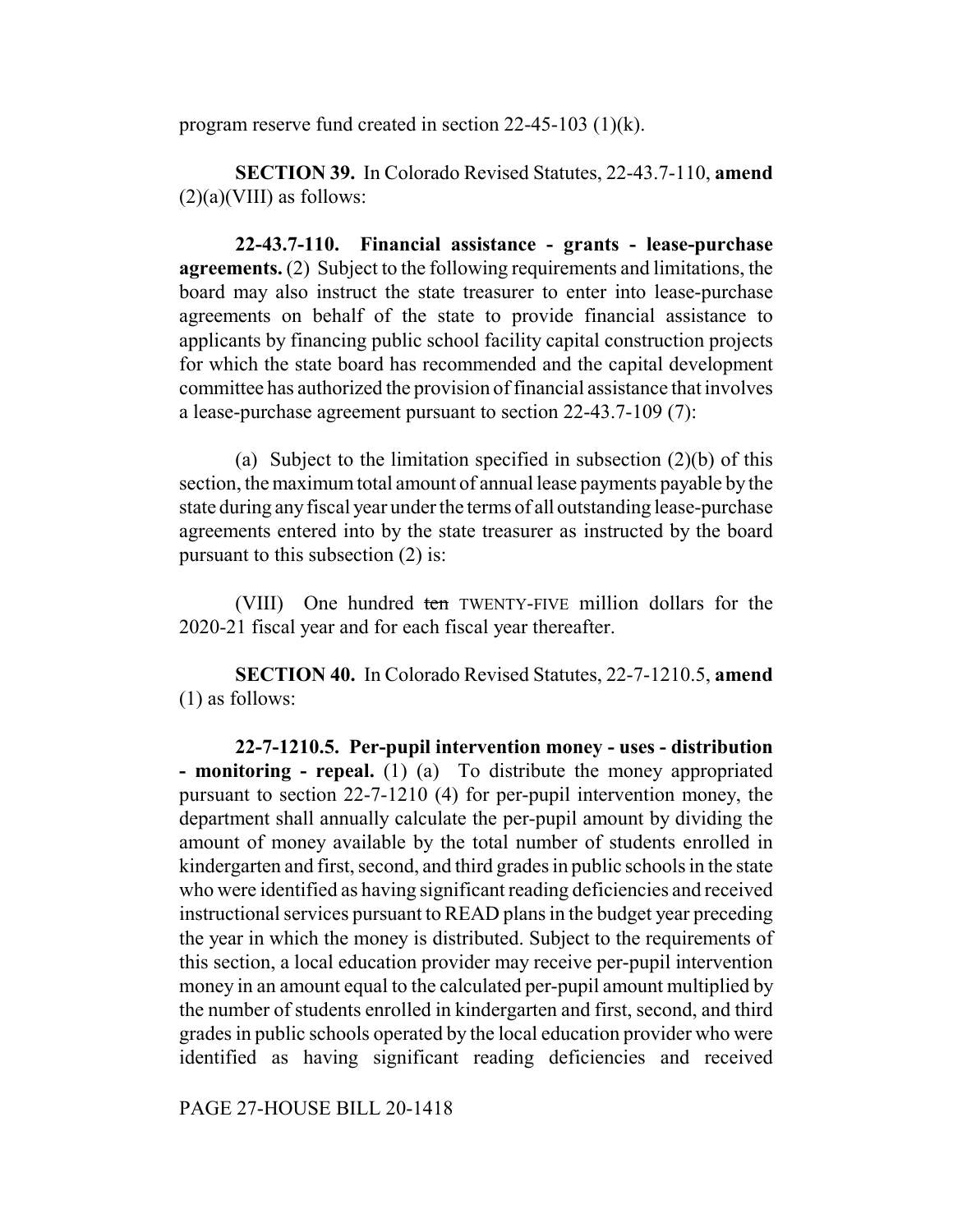instructional services pursuant to READ plans in the budget year preceding the year in which the money is distributed.

(b) (I) NOTWITHSTANDING THE PROVISIONS OF THIS SECTION TO THE CONTRARY, FOR THE 2020-21 BUDGET YEAR, IN DISTRIBUTING THE MONEY APPROPRIATED PURSUANT TO SECTION 22-7-1210 (4) FOR PER-PUPIL INTERVENTION MONEY, THE DEPARTMENT SHALL CALCULATE THE PER-PUPIL AMOUNT FOR A LOCAL EDUCATION PROVIDER USING STUDENT ENROLLMENT NUMBERS CALCULATED FOR THE LOCAL EDUCATION PROVIDER FOR THE 2018-19 BUDGET YEAR.

(II) THIS SUBSECTION (1)(b) IS REPEALED, EFFECTIVE JULY 1, 2021.

**SECTION 41.** In Colorado Revised Statutes, 22-54-103, **amend** (15) as follows:

**22-54-103. Definitions.** As used in this article 54, unless the context otherwise requires:

(15) "Supplemental kindergarten enrollment" means the number calculated by subtracting five-tenths from the full-day kindergarten factor for the applicable budget year and then multiplying that number by the number of pupils in the district who are enrolled PART-TIME in a half-day kindergarten educational program for the applicable budget year. For the purposes of this subsection (15), the full-day kindergarten factor for the 2008-09 budget year and each budget year thereafter is fifty-eight hundredths of a full-day pupil.

**SECTION 42.** In Colorado Revised Statutes, 22-54-103, **repeal**  $(10)(a)(IV)$  as follows:

**22-54-103. Definitions.** As used in this article 54, unless the context otherwise requires:

 $(10)(a)(IV)$   $(A)$  Except as provided in sub-subparagraph  $(B)$  of this subparagraph (IV), for purposes of determining pupil enrollment in first grade for the 2006-07 budget year and each budget year thereafter, a district shall count and receive funding only for pupils enrolled in first grade who are six years old on or before October 1 of the applicable budget year.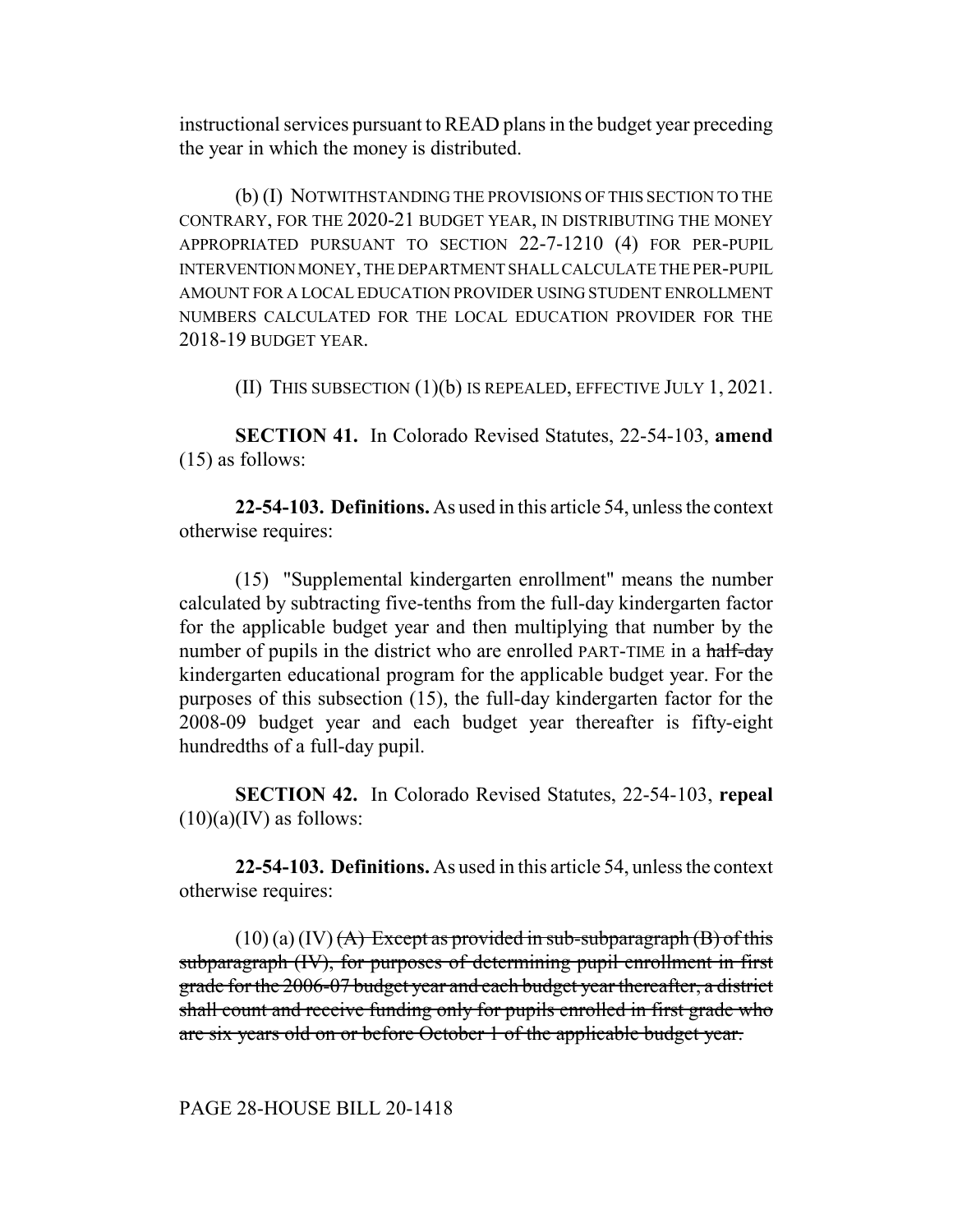(B) For purposes of determining pupil enrollment in first grade for the 2007-08 budget year and each budget year thereafter, in addition to the pupils counted pursuant to sub-subparagraph  $(A)$  of this subparagraph  $(W)$ , a district may count and receive funding for a pupil who is enrolled in first grade who is at least five years old on or before October 1 of the applicable budget year if the pupil attended at least one hundred twenty days of kindergarten in a state other than Colorado. A district may also receive funding for a pupil who is five years old and who has been identified by the district or an administrative unit as a highly advanced gifted child for whom early access to first grade is appropriate, as provided in section 22-20-204.5.

**SECTION 43.** In Colorado Revised Statutes, 22-2-112, **add** (7) as follows:

**22-2-112. Commissioner - duties - report - legislative declaration - repeal.** (7) (a) ON OR BEFORE SEPTEMBER 15, 2020, THE COMMISSIONER SHALL CONVENE A STAKEHOLDER GROUP TO:

(I) REVIEW THE IMPACT OF THE COVID-19 PANDEMIC AND THE RESULTING DISRUPTION OF THE 2019-20 SCHOOL YEAR, INCLUDING STUDENT TRANSITION TO REMOTE LEARNING AND THE CANCELLATION OF THE STATE ASSESSMENTS, ACCOUNTABILITY, ACCREDITATION, AND EDUCATOR EVALUATION SYSTEMS FOR THE 2019-20 SCHOOL YEAR;

(II) DISCUSS HOW THE CANCELLATION OF STATE ASSESSMENTS WILL IMPACT ACCOUNTABILITY, ACCREDITATION, AND EDUCATOR EVALUATIONS DURING THE 2020-21 SCHOOL YEAR AND WHETHER FUTURE MODIFICATIONS ARE NEEDED REGARDING THE ACCOUNTABILITY, ACCREDITATION, AND EDUCATOR EVALUATION SYSTEMS AS A RESULT OF, AND IN RESPONSE TO, THE COVID-19 PANDEMIC AND POSSIBLE FURTHER DISRUPTIONS; AND

(III) MAKE RECOMMENDATIONS REGARDING WHETHER AND HOW TO PROCEED WITH STATE ASSESSMENTS, ACCOUNTABILITY, ACCREDITATION, AND EDUCATOR EVALUATIONS DURING THE 2020-21 SCHOOL YEAR AND HOW THE SYSTEMS CAN CONTINUE TO EFFECTIVELY MEASURE STUDENT ACHIEVEMENT AND GROWTH AND PROVIDE AN ACCURATE, CREDIBLE, AND COMPARABLE ASSESSMENT OF THE QUALITY OF THE PUBLIC EDUCATION SYSTEM THROUGHOUT THE STATE FOLLOWING THE COVID-19 PANDEMIC.

(b) THIS SUBSECTION (7) IS REPEALED, EFFECTIVE JULY 1, 2021.

# PAGE 29-HOUSE BILL 20-1418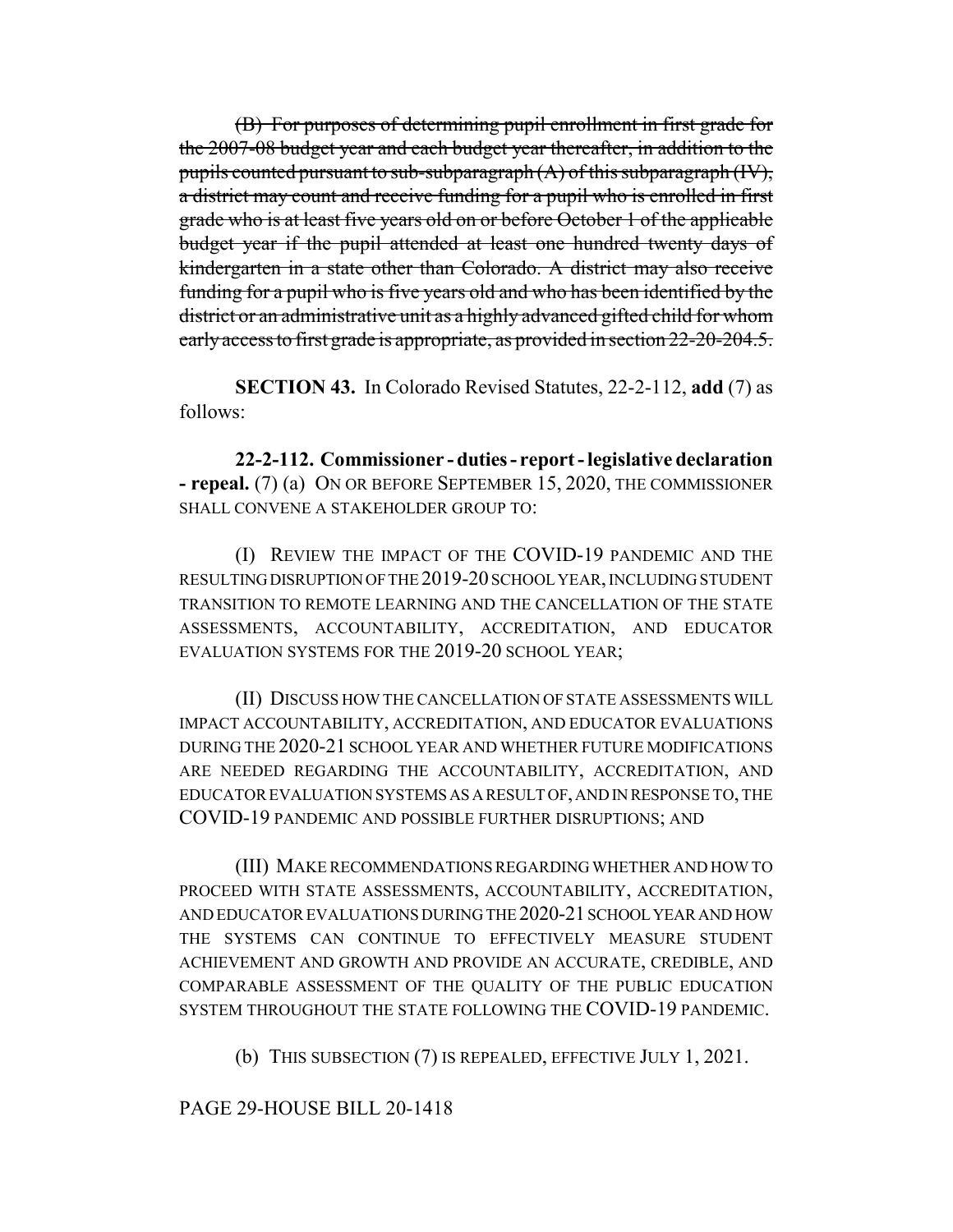**SECTION 44.** In Colorado Revised Statutes, 22-2-113, **amend**  $(1)(i)$ ; and **add**  $(1)(i)$  as follows:

**22-2-113. Commissioner - powers.** (1) Subject to the supervision of the state board, the commissioner has the following powers:

(i) To issue emergency orders concerning a charter school pursuant to section 22-30.5-703; AND

(j) SUBJECT TO AVAILABLE APPROPRIATIONS, TO EXPEND APPROPRIATIONS TO CORRECT AN UNDERPAYMENT OF STATE FUNDING TO A SCHOOL DISTRICT, BOARD OF COOPERATIVE SERVICES, AS DEFINED IN SECTION 22-5-103, THE STATE CHARTER SCHOOL INSTITUTE, OR A GROUP CARE FACILITY OR HOME WHEN A CERTIFICATION TO THE DEPARTMENT BY THE SCHOOL DISTRICT, BOARD, INSTITUTE, FACILITY, OR HOME, FOR THE DETERMINATION OF STATE FUNDING BY THE DEPARTMENT, INCLUDES AN ERROR IN THE INFORMATION SUBMITTED TO THE DEPARTMENT.

**SECTION 45.** In Colorado Revised Statutes, 22-11-204, **add** (8) as follows:

**22-11-204. Performance indicators - measures - repeal.** (8) (a) NOTWITHSTANDING THE PROVISIONS OF THIS SECTION TO THE CONTRARY, AS A RESULT OF THE SUSPENSION OF NORMAL IN-PERSON LEARNING IN COLORADO SCHOOLS DUE TO THE PRESENCE OF COVID-19 IN THE STATE, THE DEPARTMENT IS NOT REQUIRED TO DETERMINE FOR THE 2019-20 SCHOOL YEAR THE LEVEL OF ATTAINMENT OF EACH PUBLIC SCHOOL, EACH SCHOOL DISTRICT, THE INSTITUTE, AND THE STATE AS A WHOLE ON THE PERFORMANCE INDICATORS DESCRIBED IN THIS SECTION.

(b) THIS SUBSECTION (8) IS REPEALED, EFFECTIVE JULY 1, 2021.

**SECTION 46.** In Colorado Revised Statutes, 22-11-208, **add** (1.6) as follows:

**22-11-208. Accreditation - annual review - supports and interventions - rules.** (1.6) NOTWITHSTANDING ANY PROVISION OF THIS ARTICLE 11, OR ANY PROVISION OF STATE BOARD RULE THAT IMPLEMENTS THIS ARTICLE 11, TO THE CONTRARY, FOR THE 2020-21 SCHOOL YEAR, THE DEPARTMENT SHALL NOT ASSIGN ACCREDITATION RATINGS FOR SCHOOL

## PAGE 30-HOUSE BILL 20-1418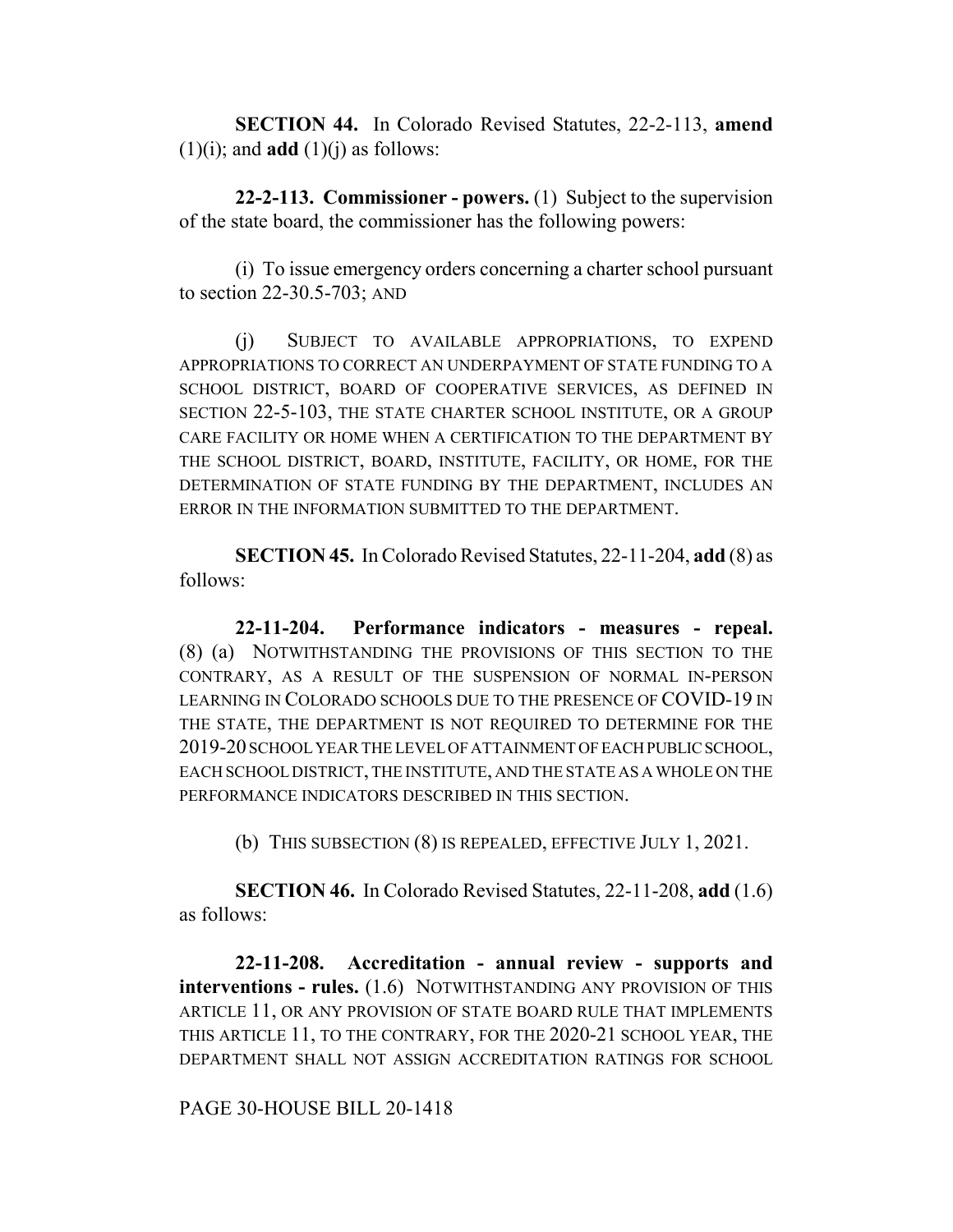DISTRICTS AND THE INSTITUTE. FOR THE 2020-21 SCHOOL YEAR, EACH SCHOOL DISTRICT AND THE INSTITUTE SHALL CONTINUE TO IMPLEMENT THE PLAN TYPE FOR THE ACCREDITATION RATING ASSIGNED FOR THE PRECEDING SCHOOL YEAR.

**SECTION 47.** In Colorado Revised Statutes, 22-11-210, **add** (2.6) as follows:

**22-11-210. Public schools - annual review - plans - supports and interventions - rules.** (2.6) NOTWITHSTANDING ANY PROVISION OF THIS ARTICLE 11, OR ANY PROVISION OF STATE BOARD RULE THAT IMPLEMENTS THIS ARTICLE 11, TO THE CONTRARY, FOR THE 2020-21 SCHOOL YEAR, THE DEPARTMENT SHALL NOT RECOMMEND TO THE STATE BOARD SCHOOL PLAN TYPES. FOR THE 2020-21 SCHOOL YEAR, EACH PUBLIC SCHOOL SHALL CONTINUE TO IMPLEMENT THE SCHOOL PLAN TYPE THAT WAS ASSIGNED FOR THE PRECEDING SCHOOL YEAR.

**SECTION 48.** In Colorado Revised Statutes, 22-63-203, **add** (3.5) as follows:

**22-63-203. Probationary teachers - renewal and nonrenewal of employment contract - repeal.** (3.5) (a) NOTWITHSTANDING THE PROVISIONS OF THIS SECTION TO THE CONTRARY, THE JUNE 1 DEADLINE FOR WRITTEN NOTICE OF CONTRACT NONRENEWAL SET FORTH IN SUBSECTION (3) OF THIS SECTION IS EXTENDED TO JUNE 26, 2020, FOR PROBATIONARY TEACHERS EMPLOYED BY A SCHOOL DISTRICT ON A FULL-TIME BASIS DURING THE 2019-20 SCHOOL YEAR, SO LONG AS THE RECOMMENDATION FOR CONTRACT NONRENEWAL MADE PURSUANT TO SUBSECTION (4) OF THIS SECTION IS FOR REASONS RELATING TO BUDGETARY SHORTFALLS. THE JUNE 1 DEADLINE FOR WRITTEN NOTICE SET FORTH IN SUBSECTION (3) OF THIS SECTION IS STILL APPLICABLE TO ANY NONRENEWAL OF PROBATIONARY STAFF THAT IS NOT DIRECTLY RELATED TO BUDGETARY SHORTFALLS. FOR PURPOSES OF THIS SUBSECTION (3.5), A BUDGETARY SHORTFALL REFERS TO A REDUCTION IN STATE EDUCATION FUNDING THAT WAS NOT ANTICIPATED BEFORE MARCH 30, 2020.

(b) THIS SUBSECTION (3.5) IS REPEALED, EFFECTIVE JULY 1, 2021.

**SECTION 49.** In Colorado Revised Statutes, 36-1-116, **amend**  $(1)(a)(II)(A)$ ; and **add**  $(1)(a)(II)(C)$  and  $(1)(c)(III)$  as follows:

PAGE 31-HOUSE BILL 20-1418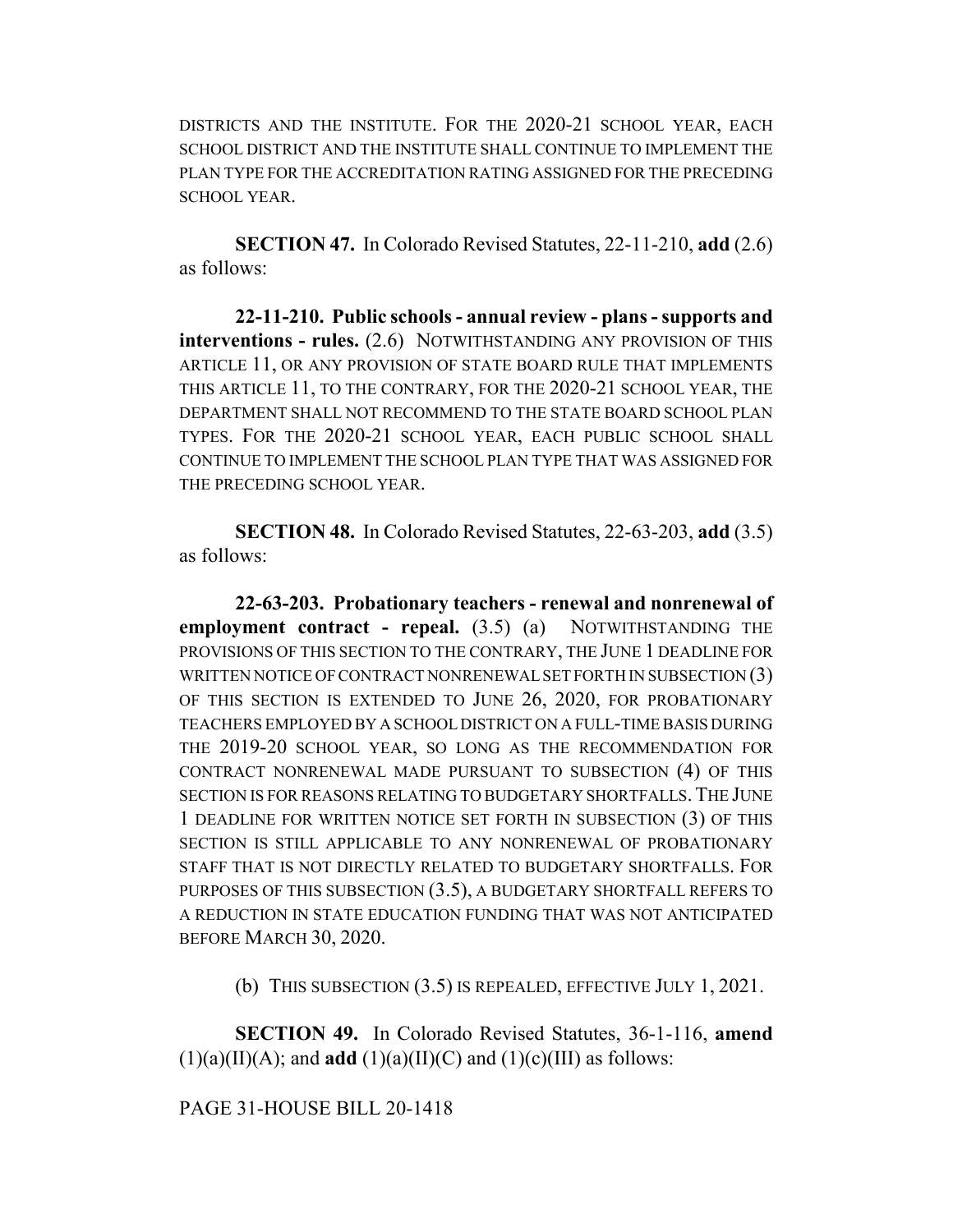**36-1-116. Disposition of rentals, royalties, and timber sale proceeds.** (1) (a) (II) (A) Except as provided in  $sub-subparagnph(B)$  of this subparagraph  $(H)$  SUBSECTIONS  $(1)(a)(II)(B)$  AND  $(1)(a)(II)(C)$  OF THIS SECTION, for the 2010-11 state fiscal year and each state fiscal year thereafter, the proceeds received by the state for the sale of timber on public school lands, lease payments and rental payments for said lands, rental payments for the use and occupation of the surface of said lands, and rentals or lease payments for sand, gravel, clay, stone, coal, oil, gas, geothermal resources, gold, silver, or other minerals on said lands other than proceeds, rentals, and payments allocated to the state land board trust administration fund pursuant to section 36-1-145 (3) or credited to the public school capital construction assistance fund created in section 22-43.7-104 (1), C.R.S., pursuant to section 22-43.7-104 (2)(b)(I),  $C.R.S.,$  shall be credited to the permanent school fund and shall become part of the principal of the permanent school fund.

(C) FOR THE 2020-21 STATE FISCAL YEAR, ALL PROCEEDS RECEIVED BY THE STATE FOR THE SALE OF TIMBER ON PUBLIC SCHOOL LANDS, LEASE PAYMENTS AND RENTAL PAYMENTS FOR SAID LANDS, RENTAL PAYMENTS FOR THE USE AND OCCUPATION OF THE SURFACE OF SAID LANDS, AND RENTALS OR LEASE PAYMENTS FOR SAND, GRAVEL, CLAY, STONE, COAL, OIL, GAS, GEOTHERMAL RESOURCES, GOLD, SILVER, OR OTHER MINERALS ON SAID LANDS OTHER THAN PROCEEDS, RENTALS, AND PAYMENTS ALLOCATED TO THE STATE LAND BOARD TRUST ADMINISTRATION FUND PURSUANT TO SECTION 36-1-145 (3) OR CREDITED TO THE PUBLIC SCHOOL CAPITAL CONSTRUCTION ASSISTANCE FUND CREATED IN SECTION 22-43.7-104 (1), PURSUANT TO SECTION 22-43.7-104 (2)(b)(I), SHALL BE TRANSFERRED TO THE STATE PUBLIC SCHOOL FUND CREATED IN SECTION 22-54-114.

(c) (III) FOR THE 2020-21 STATE FISCAL YEAR, ROYALTIES AND OTHER PAYMENTS FOR THE DEPLETION OR EXTRACTION OF A NATURAL RESOURCE ON PUBLIC SCHOOL LANDS NOT ALLOCATED TO THE STATE LAND BOARD TRUST ADMINISTRATION FUND PURSUANT TO SECTION 36-1-145 (3), NOT CREDITED TO THE PUBLIC SCHOOL CAPITAL CONSTRUCTION ASSISTANCE FUND CREATED IN SECTION 22-43.7-104 (1), PURSUANT TO SECTION  $22-43.7-104$   $(2)(b)(I)$ , and not credited as specified in subsection (1)(b)(II) OF THIS SECTION, SHALL BE TRANSFERRED TO THE STATE PUBLIC SCHOOL FUND CREATED IN SECTION 22-54-114.

**SECTION 50. Appropriation.** For the 2020-21 state fiscal year,

# PAGE 32-HOUSE BILL 20-1418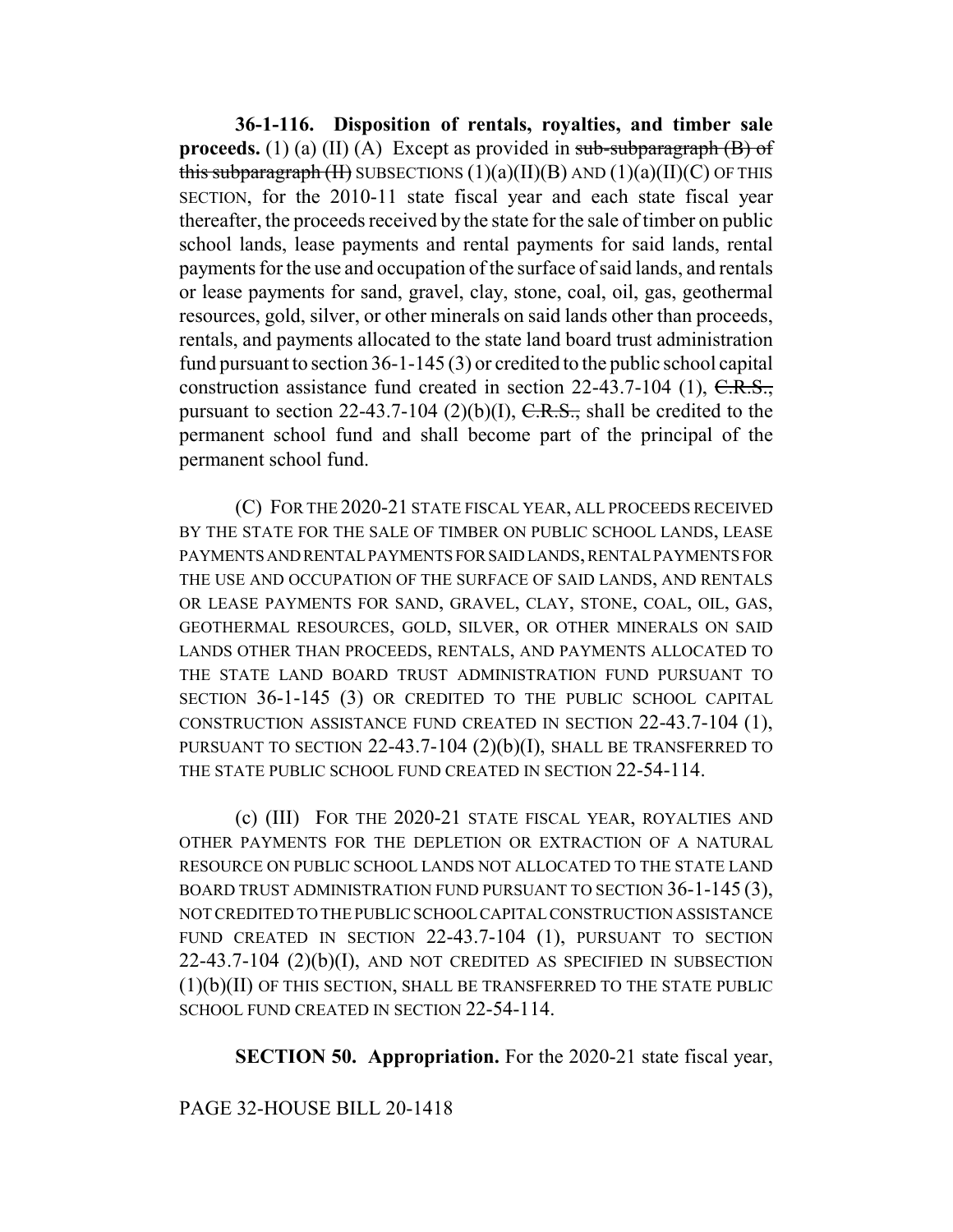\$15,000,000 is appropriated to the department of education. This appropriation is from the public school capital construction assistance fund created in section 22-43.7-104, C.R.S. To implement this act, the department may use this appropriation for public school capital construction assistance board lease payments.

**SECTION 51. Appropriation - adjustments to 2020 long bill.** (1) To implement this act, appropriations made in the annual general appropriation act for the 2020-21 state fiscal year to the department of education are adjusted as follows:

(a) The general fund appropriation for local school food purchasing programs is decreased by \$675,255, and the related FTE is decreased by 0.4 FTE:

(b) The general fund appropriation for the counselor corps grant program is decreased by \$250,000;

(c) The general fund appropriation for computer science education grants is decreased by \$250,000;

(d) The general fund appropriation for the grow your own educator program is decreased by \$22,933, and the related FTE is decreased by 0.3 FTE:

(e) The cash funds appropriation from the public school capital construction assistance fund created in section 22-43.7-104 (1), C.R.S., for public school capital construction assistance board - cash grants is decreased by \$100,000,000;

(f) The cash funds appropriation from the marijuana tax cash fund created in section 39-28.8-501 (1), C.R.S., for the K-5 social and emotional health program is decreased by \$2,500,000, and the related FTE is decreased by 1.0 FTE;

(g) The cash funds appropriation from the retaining teachers fund created in section 22-98-104 (1), C.R.S., for the retaining teachers grant program is decreased by \$2,500,000, and the related FTE is decreased by 1.0 FTE; and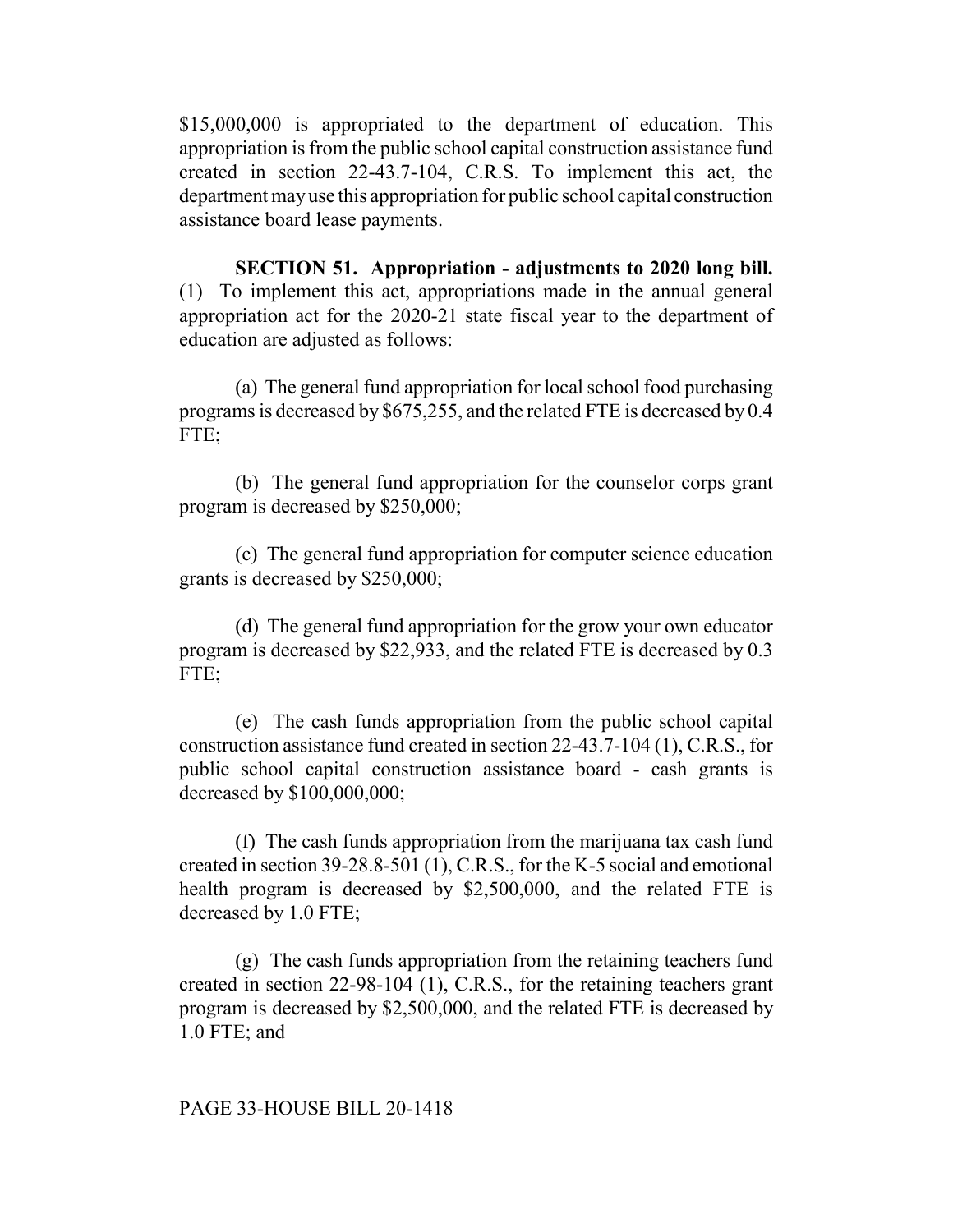(h) The cash funds appropriation from the state education fund created in section 17 (4)(a) of article IX of the state constitution for the advanced placement incentives pilot program is decreased by \$262,763, and the related FTE is decreased by 0.3 FTE.

**SECTION 52. Appropriation - adjustments to 2020 long bill.** (1) To implement this act, appropriations made in the annual general appropriation act for the 2020-21 state fiscal year to the department of education are adjusted as follows:

(a) The general fund appropriation for the state share of districts' total program funding is decreased by \$721,579,451;

(b) The appropriation for the state share of districts' total program funding is increased by \$120,464,187, which consists of \$7,664,187 from the state education fund created in section 17 (4)(a) of article IX of the state constitution and \$112,800,000 from the state public school fund created in section 22-54-114 (1), C.R.S.

**SECTION 53. Appropriation to the department of education for the fiscal year beginning July 1, 2020.** In section 2 of House Bill 20-1360, amend Part III (2)(A) Footnote 8, as follows:

### Section 2. **Appropriation.**

8 Department of Education, Assistance to Public Schools, Public School Finance, State Share of Districts' Total Program Funding -- Pursuant to Section 22-35-108 (2)(a), C.R.S., the purpose of this footnote is to specify what portion of this appropriation is intended to be available for the Accelerating Students Through Concurrent Enrollment (ASCENT) Program for FY 2020-21. It is the General Assembly's intent that the Department of Education be authorized to utilize up to  $\frac{1}{3}$ ,  $\frac{1}{978}$ , 000 \$3,655,000 of this appropriation to fund qualified students designated as ASCENT Program participants. This amount is calculated based on an estimated 500 FTE participants funded at a rate of \$7,956 \$7,330 per FTE pursuant to Section 22-54-104 (4.7), C.R.S.

**SECTION 54. Appropriation.** For the 2020-21 state fiscal year, \$2,200,000 is appropriated to the department of education. This appropriation is from the state public school fund created in section 22-54-114 (1), C.R.S. To implement this act, the department may use this

#### PAGE 34-HOUSE BILL 20-1418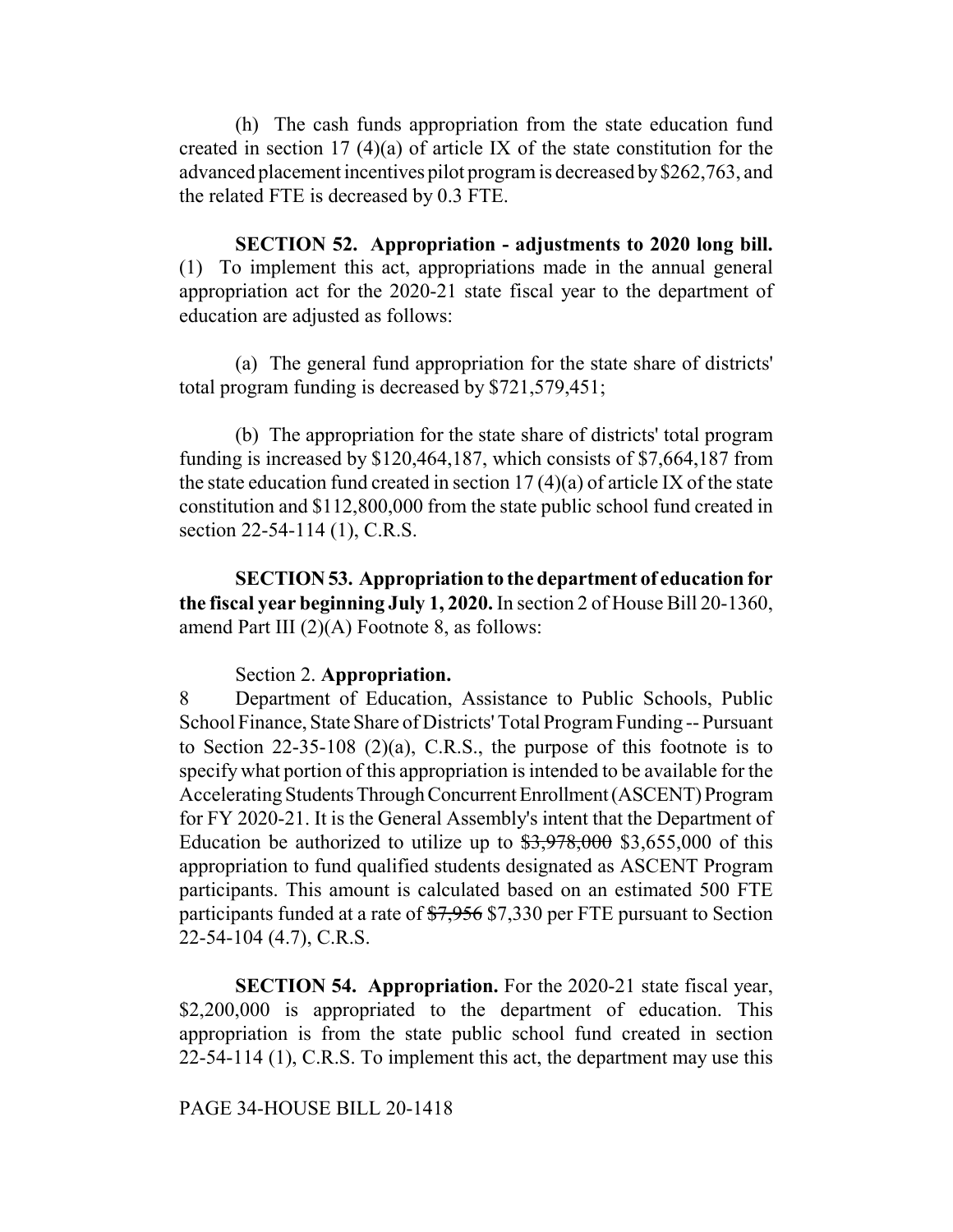appropriation for audit recoveries and payments made pursuant to section  $22 - 2 - 113$  (1)(j), C.R.S.

# PAGE 35-HOUSE BILL 20-1418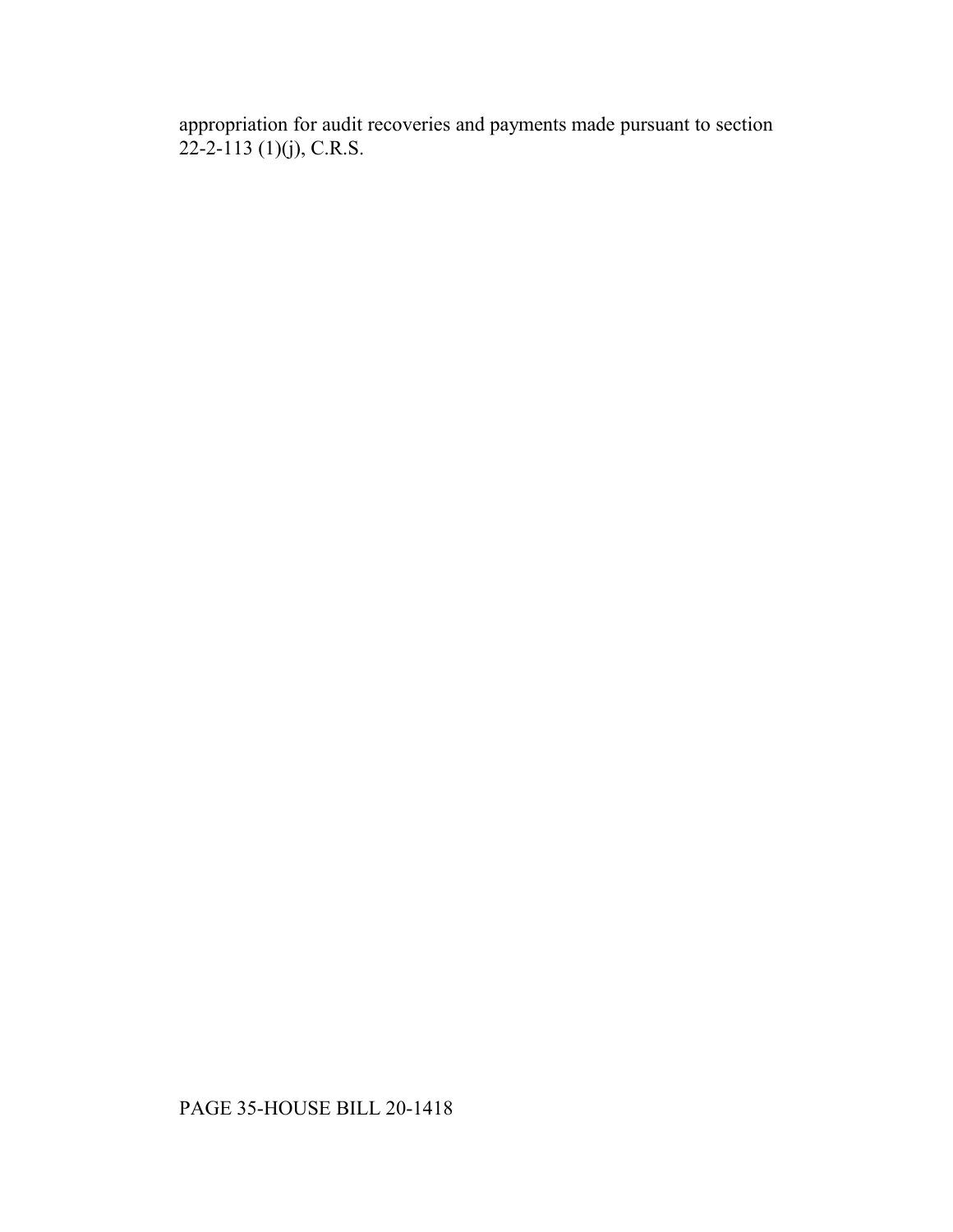|                 |              |                            |              | APPROPRIATION FROM |                                  |  |
|-----------------|--------------|----------------------------|--------------|--------------------|----------------------------------|--|
|                 |              |                            |              |                    |                                  |  |
| ITEM &          | <b>TOTAL</b> | GENERAL<br>GENERAL         | <b>CASH</b>  |                    | FEDERAL<br><b>REAPPROPRIATED</b> |  |
| <b>SUBTOTAL</b> |              | <b>FUND</b><br><b>FUND</b> | <b>FUNDS</b> |                    | <b>FUNDS</b><br>FUNDS            |  |
|                 |              | <b>EXEMPT</b>              |              |                    |                                  |  |
|                 |              |                            |              |                    |                                  |  |

**SECTION 55. Appropriation to the department of education for the fiscal year beginning July 1, 2019.** In Session Laws of Colorado 2019, section 2 of chapter 454, (SB 19-207), amend Part III (2)(C)(4), and the affected totals, as Part III (2)(C)(4) and the affected totals are amended by section 9 of HB 20-1360, and as the affected totals are amended by section 3 SB 20-1260, and as the affected totals are amended by section 1 of SB 20-1244, as follows:

Section 2. **Appropriation.**

#### **PART III DEPARTMENT OF EDUCATION**

#### **(2) ASSISTANCE TO PUBLIC SCHOOLS**

#### **(C) Grant Programs, Distributions, and Other Assistance**

| (4) Professional Development and Instructional Support |           |             |                          |
|--------------------------------------------------------|-----------|-------------|--------------------------|
| <b>Content Specialists</b>                             | 493,506   |             | $493,506^b$              |
|                                                        |           |             | $(5.0$ FTE)              |
| School Bullying Prevention                             |           |             |                          |
| and Education Cash Fund                                | 2,000,000 |             | $2,000,000$ <sup>e</sup> |
| Office of Dropout                                      |           |             |                          |
| Prevention and Student                                 |           |             |                          |
| Reengagement                                           | 3,022,489 | 1,018,210   | $2,004,279$ <sup>e</sup> |
|                                                        |           | $(1.3$ FTE) | $(0.9$ FTE)              |
| <b>Stipends for Nationally</b>                         |           |             |                          |
| <b>Board Certified Teachers</b>                        | 2,103,256 |             | $2,103,256^{\text{b}}$   |
| Grow Your Own Educator                                 |           |             |                          |
| Program                                                | 22,933    | 22,933      |                          |
|                                                        |           | $(0.3$ FTE) |                          |
| <b>Quality Teacher</b>                                 |           |             |                          |
| Recruitment Program                                    | 1,040,000 |             | $1,040,000$ <sup>b</sup> |
|                                                        | 40,000    |             | 40,000 <sup>b</sup>      |
| Retaining Teachers Fund                                | 3,000,000 | 3,000,000   |                          |

# PAGE 36-HOUSE BILL 20-1418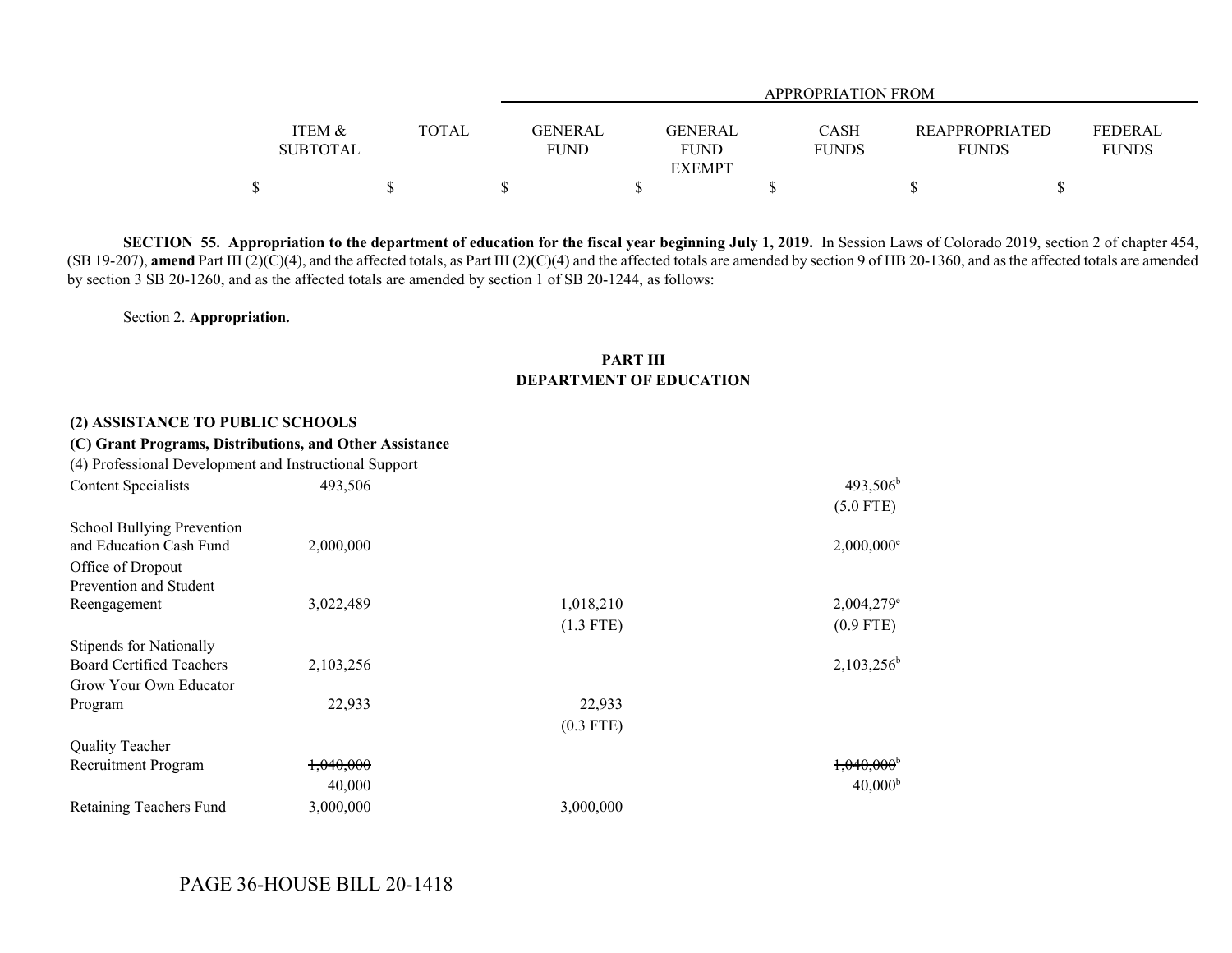|                                                                                                                                 |                           |              | APPROPRIATION FROM            |                                                |                                   |                                       |                                |  |  |  |
|---------------------------------------------------------------------------------------------------------------------------------|---------------------------|--------------|-------------------------------|------------------------------------------------|-----------------------------------|---------------------------------------|--------------------------------|--|--|--|
|                                                                                                                                 | ITEM &<br><b>SUBTOTAL</b> | <b>TOTAL</b> | <b>GENERAL</b><br><b>FUND</b> | <b>GENERAL</b><br><b>FUND</b><br><b>EXEMPT</b> | <b>CASH</b><br><b>FUNDS</b>       | <b>REAPPROPRIATED</b><br><b>FUNDS</b> | <b>FEDERAL</b><br><b>FUNDS</b> |  |  |  |
|                                                                                                                                 | $\$$                      | $\mathbb S$  | $\$$                          | $\$$                                           | $\mathbb S$                       | \$                                    | $\mathbb S$                    |  |  |  |
| <b>Retaining Teachers Grant</b>                                                                                                 |                           |              |                               |                                                |                                   |                                       |                                |  |  |  |
| Program                                                                                                                         | 2,500,000                 |              |                               |                                                | $1,000,000(I)^{i}$<br>$(1.0$ FTE) | $1,500,000(I)^{i}$                    |                                |  |  |  |
| <b>Career Counseling</b><br>Professional Development                                                                            | 1,000,000                 |              | 1,000,000                     |                                                |                                   |                                       |                                |  |  |  |
| Transfer to the Department<br>of Higher Education for<br>Rural Teacher Recruitment,                                             |                           |              |                               |                                                |                                   |                                       |                                |  |  |  |
| Retention, and Professional<br>Development                                                                                      | 240,000                   |              |                               |                                                | $240,000^{\rm b}$                 |                                       |                                |  |  |  |
| English Language Learners<br><b>Technical Assistance</b>                                                                        | 396,185                   |              | 341,055<br>$(4.5$ FTE)        |                                                | $55,130^b$<br>$(0.5$ FTE)         |                                       |                                |  |  |  |
| English Language<br>Proficiency Act Excellence<br><b>Award Program</b><br>English Language Learners<br>Professional Development | 500,000                   |              |                               |                                                | $500,000^{\rm b}$                 |                                       |                                |  |  |  |
| and Student Support<br>Program                                                                                                  | 27,000,000                |              |                               |                                                | $27,000,000$ <sup>b</sup>         |                                       |                                |  |  |  |
| <b>Advanced Placement</b><br><b>Incentives Pilot Program</b>                                                                    | 261,666                   |              |                               |                                                | $261,666^b$<br>$(0.3$ FTE)        |                                       |                                |  |  |  |
| School Transformation<br><b>Grant Program</b>                                                                                   | 4,317,145                 |              | 2,314,027<br>$(1.8$ FTE)      |                                                | $2,003,118^b$<br>$(1.2$ FTE)      |                                       |                                |  |  |  |
| <b>Computer Science</b><br><b>Education Grants for</b><br>Teachers                                                              | 1,048,600                 |              |                               |                                                | $1,048,600^b$                     |                                       |                                |  |  |  |
|                                                                                                                                 |                           |              |                               |                                                | $(0.4$ FTE)                       |                                       |                                |  |  |  |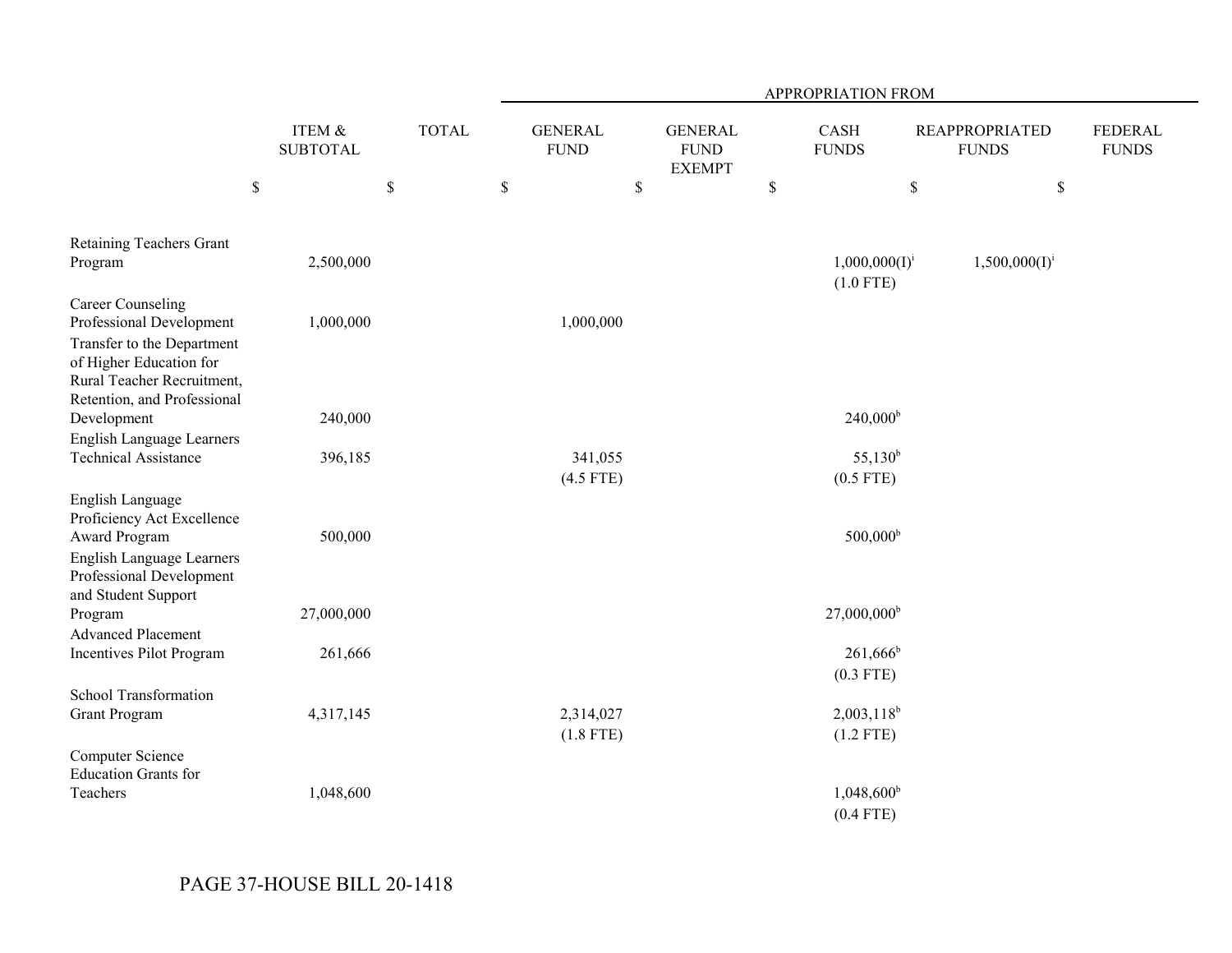|                                |    |                           |    |  | APPROPRIATION FROM |             |                               |  |                                                |  |                             |                                       |  |                         |
|--------------------------------|----|---------------------------|----|--|--------------------|-------------|-------------------------------|--|------------------------------------------------|--|-----------------------------|---------------------------------------|--|-------------------------|
|                                |    | ITEM &<br><b>SUBTOTAL</b> |    |  | <b>TOTAL</b>       |             | <b>GENERAL</b><br><b>FUND</b> |  | <b>GENERAL</b><br><b>FUND</b><br><b>EXEMPT</b> |  | <b>CASH</b><br><b>FUNDS</b> | <b>REAPPROPRIATED</b><br><b>FUNDS</b> |  | FEDERAL<br><b>FUNDS</b> |
|                                | \$ |                           | \$ |  | \$                 |             | D                             |  | \$                                             |  | \$                          | \$                                    |  |                         |
| <b>Advanced Placement Exam</b> |    |                           |    |  |                    |             |                               |  |                                                |  |                             |                                       |  |                         |
| Fee Grant Program              |    | 560,583                   |    |  |                    | 560,583     |                               |  |                                                |  |                             |                                       |  |                         |
|                                |    |                           |    |  |                    | $(0.4$ FTE) |                               |  |                                                |  |                             |                                       |  |                         |
| <b>Educator Perception</b>     |    | 75,000                    |    |  |                    | 75,000      |                               |  |                                                |  |                             |                                       |  |                         |
|                                |    | 49,581,363                |    |  |                    |             |                               |  |                                                |  |                             |                                       |  |                         |
|                                |    | 48,581,363                |    |  |                    |             |                               |  |                                                |  |                             |                                       |  |                         |

<sup>a</sup> This amount shall be from the State Public School Fund created in Section 22-54-114 (1), C.R.S., from interest and income earned on the investment of money in the Public School Fund that is credited to the State Public School Fund pursuant to Section 22-41-102 (3)(g), C.R.S.

 $\rm b$  These amounts shall be from the State Education Fund created in Section 17 (4)(a) of Article IX of the State Constitution. Pursuant to Section 17 (3) of Article IX of the State Constitution, appropriations from the State Education Fund are not subject to the limitation on fiscal year spending set forth in Section 20 of Article X of the State Constitution.

<sup>c</sup> These amounts shall be from the Start Smart Nutrition Program Fund created in Section 22-82.7-105 (1), C.R.S., including \$900,000 reappropriated funds from General Fund money appropriated to the Start Smart Nutrition Program Fund line item in FY 2019-20 and \$250,000 cash funds from Start Smart Nutrition Program Fund reserves.

<sup>d</sup> This amount shall be from Medicaid funds transferred from the Department of Health Care Policy and Financing from the Transfer to Department of Education for Public School Health Services Administration line item in the Executive Director's Office.

e These amounts shall be from the Marijuana Tax Cash Fund created in Section 39-28.8-501 (1), C.R.S.

f These amounts shall be from the Public School Capital Construction Assistance Fund created in Section 22-43.7-104 (1), C.R.S.

<sup>g</sup> Of this amount, \$20,000,000 shall be from the State Education Fund created in Section 17 (4)(a) of Article IX of the State Constitution, and \$8,000,000 shall be from the Charter School Facilities Assistance Account, an account within the Public School Capital Construction Assistance Fund, created in Section 22-43.7-104 (2)(d), C.R.S. Pursuant to Section 17 (3) of Article IX of the State Constitution, appropriations from the State Education Fund are not subject to the limitation on fiscal year spending set forth in Section 20 of Article X of the State Constitution.

<sup>h</sup> Of this amount, \$5,378,678 shall be from the Marijuana Tax Cash Fund created in Section 39-28.8-501 (1), C.R.S., and \$865,254 shall be from the Early Literacy Fund created in Section 22-7-1210 (1), C.R.S., from money transferred from the State Education Fund pursuant to Section 22-7-1210 (1)(d)(I), C.R.S.

<sup>i</sup> These amounts shall be from the Retaining Teachers Fund created in Section 22-98-104 (1), C.R.S., including \$1,500,000 reappropriated funds from General Fund money appropriated to the Retaining Teachers Fund line item in FY 2019-20 and \$1,000,000 cash funds from Retaining Teachers Fund reserves. Appropriations from the Retaining Teachers Fund are shown for informational purposes only because the Retaining Teachers Fund is continuously appropriated to the Department pursuant to Section 22-98-104 (3), C.R.S.

<sup>j</sup> This amount shall be transferred from the Facility School Funding line item appropriation in the Assistance to Public Schools section of this department.

k This amount shall be from various grants and donations.

<sup>1</sup> This amount shall be transferred from the Department of Human Services from the Division of Early Care and Learning.

m This amount shall be from the Contingency Reserve Fund created in Section 22-54-117 (1)(a), C.R.S.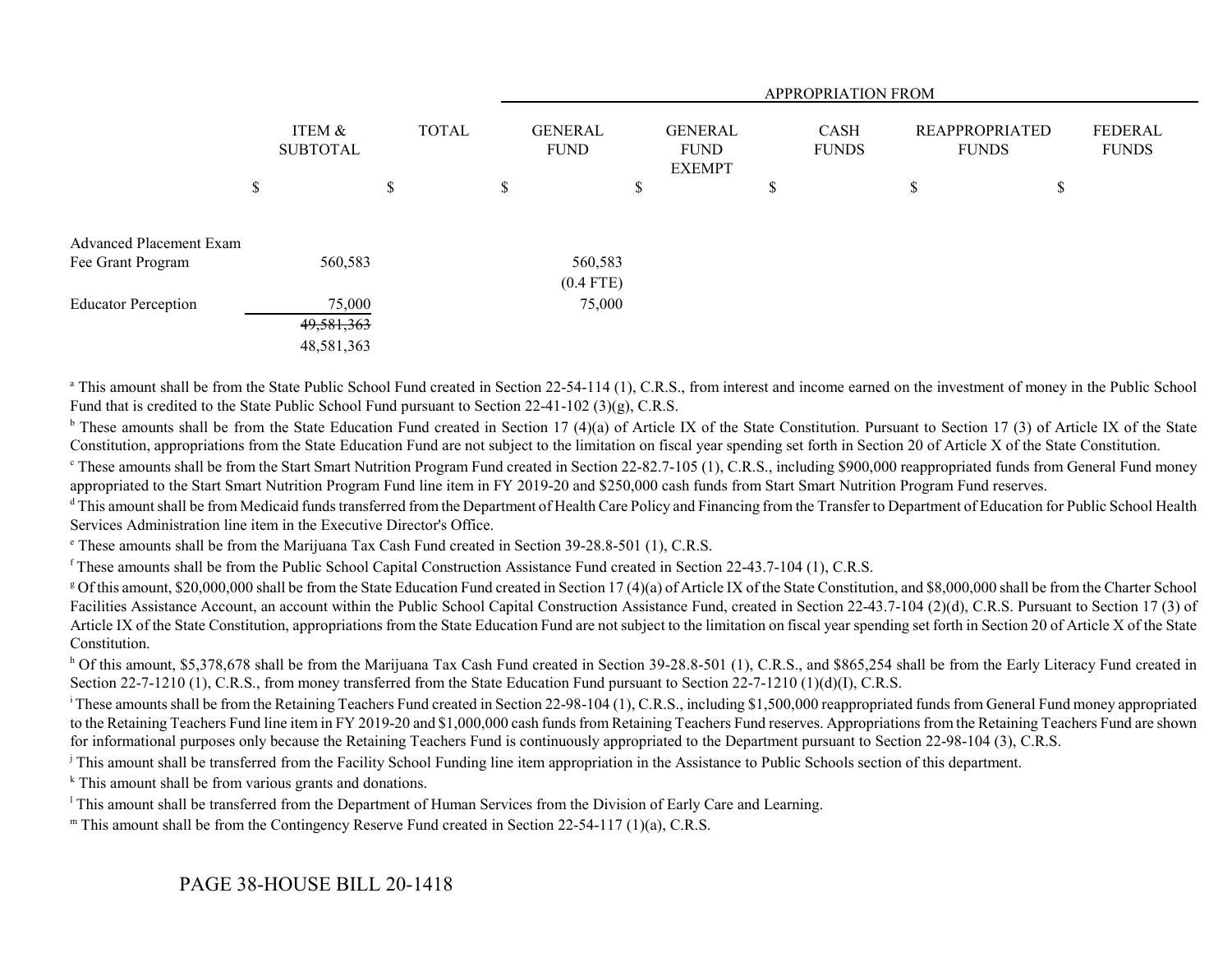|                   |        |                | APPROPRIATION FROM |              |                       |              |  |  |  |  |
|-------------------|--------|----------------|--------------------|--------------|-----------------------|--------------|--|--|--|--|
|                   |        |                |                    |              |                       |              |  |  |  |  |
| <b>ITEM &amp;</b> | TOTAL. | <b>GENERAL</b> | <b>GENERAL</b>     | <b>CASH</b>  | <b>REAPPROPRIATED</b> | FEDERAL      |  |  |  |  |
| <b>SUBTOTAL</b>   |        | <b>FUND</b>    | FUND               | <b>FUNDS</b> | <b>FUNDS</b>          | <b>FUNDS</b> |  |  |  |  |
|                   |        |                | <b>EXEMPT</b>      |              |                       |              |  |  |  |  |
| \$                |        |                |                    |              |                       |              |  |  |  |  |

<sup>n</sup> This amount shall be from the State Public School Fund created in Section 22-54-114 (1), C.R.S., from federal mineral leasing revenues transferred to the State Public School Fund pursuant to Sections 22-54-114 (1) and 34-63-102, C.R.S.

| <b>TOTALS PART III</b> |                            |                 |                  |                            |                       |                            |
|------------------------|----------------------------|-----------------|------------------|----------------------------|-----------------------|----------------------------|
| (EDUCATION)            | <del>\$5,853,435,493</del> | \$3,675,872,712 | $$523,323,333^a$ | <del>\$992,991,721</del> * | $$42,327,029^{\circ}$ | \$618,920,698 <sup>d</sup> |
|                        | \$5,852,435,493            |                 |                  | $$991,991,721^b$           |                       |                            |

<sup>a</sup> This amount shall be from the General Fund Exempt Account created in Section 24-77-103.6 (2), C.R.S.

 $<sup>b</sup>$  Of this amount, \$5,262,144 contains an (I) notation.</sup>

 $\degree$  Of this amount, \$21,600,000 contains an (I) notation.

<sup>d</sup> This amount contains an (I) notation.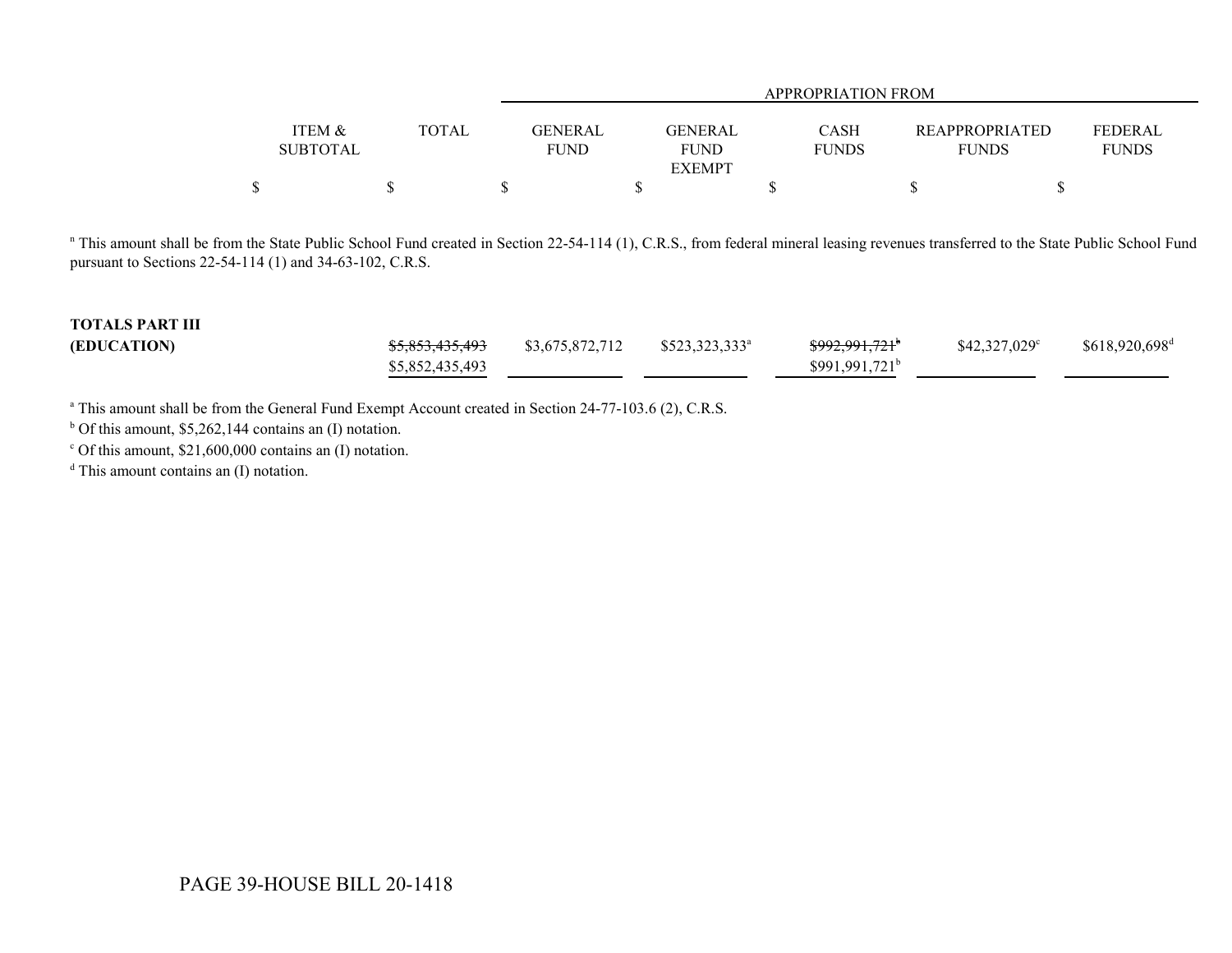**SECTION 56. Federal funds.** (1) For the 2019-20 state fiscal year, the general assembly anticipates that, in accordance with executive order D 2020 070, the department of education will receive \$510,000,000 in federal funds from the coronavirus relief fund for distribution to local education providers for expenditures associated with actions to facilitate compliance with COVID-19-related public health measures. This figure is subject to the "(I)" notation as defined in the annual general appropriation act for the same fiscal year.

(2) For the 2020-21 state fiscal year, the general assembly anticipates that the department of education will receive \$120,993,782 in federal funds from the elementary and secondary school emergency fund for distribution to local education agencies to address the impact COVID-19 has had and continues to have on elementary and secondary schools. This figure is subject to the "(I)" notation as defined in the annual general appropriation act for the same fiscal year.

(3) For the 2020-21 state fiscal year, the general assembly anticipates that, in accordance with executive order D 2020 070, the department of education will receive \$37,000,000 in federal funds from the coronavirus relief fund for distribution to local education providers for expenditures to respond to second-order effects of the COVID-19 emergency, in particular the increased number of at-risk pupils due to the COVID-19-driven recession. This figure is subject to the "(I)" notation as defined in the annual general appropriation act for the same fiscal year.